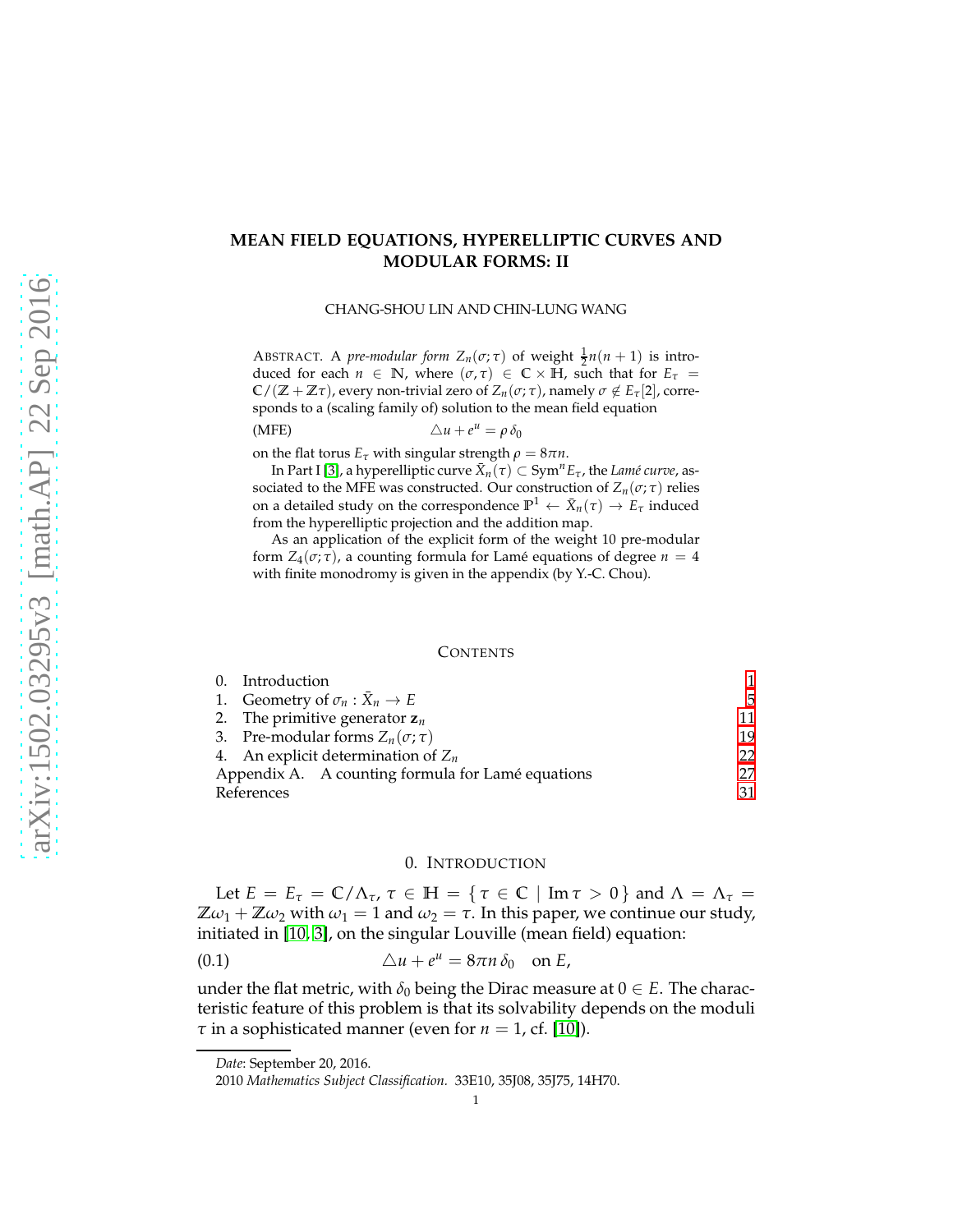It was shown in [\[3,](#page-30-0) §0.2.5, Theorem 0.3] that any solution to [\(0.1\)](#page-0-1) lies in a *scaling family of solutions u<sup>λ</sup>* through the Liouville formula:

(0.2) 
$$
u^{\lambda}(z) = \log \frac{8e^{2\lambda}|f'(z)|^2}{(1 + e^{2\lambda}|f(z)|^2)^2}, \quad \lambda \in \mathbb{R},
$$

where the meromorphic function *f* on **C** is known as a *developing map* which can be chosen to be *even* and and satisfy the *type II constraints*:

(0.3) 
$$
f(z+\omega_j) = e^{2i\theta_j} f(z), \quad \theta_j \in \mathbb{R}, \quad j=1,2.
$$

This is also known as the *unitary projective monodromy* condition.

<span id="page-1-2"></span>*f* has precisely *n* simple zeros in  $E^{\times}$  characterized by [\[3,](#page-30-0) Theorem 0.6]:

*Thee n zeros*  $a_1, \ldots, a_n \in E^\times$  of f satisfy  $a_i \neq \pm a_j$  for  $i \neq j$ , and they are *completely determined by the n* − 1 *algebraic equations*

<span id="page-1-0"></span>(0.4) 
$$
\sum_{i=1}^{n} \wp'(a_i) \wp'(a_i) = 0, \qquad r = 0, \ldots, n-2,
$$

*together with the transcendental equation on Green function*

<span id="page-1-1"></span>
$$
\sum_{i=1}^{n} \nabla G(a_i) = 0.
$$

Following [\[3\]](#page-30-0), the affine algebraic curve  $X_n \subset \text{Sym}^n E^\times$  defined by equa-tions [\(0.4\)](#page-1-0) and  $a_i \neq \pm a_j$  for  $i \neq j$  is called the (*n*-th) *Liouville curve*.

We will make use of Weierstrass' elliptic function  $\varphi(z) = \varphi(z; \Lambda)$  and its associated *ζ*, *σ* functions extensively. We use [\[15\]](#page-30-3) as a general reference.

The Green function on *E* is defined by  $-\triangle G = \delta_0 - 1/|E|$  and  $\int_E G = 0$ . For  $z = x + iy = r\omega_1 + s\omega_2$ ,  $r, s \in \mathbb{R}$ , and  $\eta_i = 2\zeta(\frac{1}{2}\omega_i)$ ,  $i = 1, 2$ , being the quasi-periods, it was shown in [\[10,](#page-30-2) Lemma 2.3, Lemma 7.1] that

<span id="page-1-3"></span>
$$
(0.6) \qquad \qquad -4\pi G_z(z;\tau)=\zeta(z;\tau)-r\eta_1(\tau)-s\eta_2(\tau).
$$

For  $z \in E_{\tau}[N]$ , the *N* torsion points, this first appeared in [\[7\]](#page-30-4) where Hecke showed that it is a modular form of weight one with respect to  $\Gamma(N) =$  ${A \in SL(2,\mathbb{Z}) \mid A \equiv I_2 \pmod{N}}$ . Thus we call

<span id="page-1-4"></span>
$$
(0.7) \qquad Z(z;\tau) = Z_{r,s}(\tau) := \zeta(r\omega_1 + s\omega_2;\tau) - r\eta_1(\tau) - s\eta_2(\tau),
$$

 $(z, \tau) \in \mathbb{C} \times \mathbb{H}$  the *Hecke function*, which is holomorphic *only* in  $\tau$ . In this paper, analytic functions of this sort are called *pre-modular forms*.

The notion of pre-modular forms allows us to study *deformations* in *σ* to relate *different* modular forms. Recently this idea was successfully applied in [\[2\]](#page-30-5) to give a complete solution to  $(0.1)$  for  $n = 1$ . In that case  $(0.4)$  is empty and the problem is equivalent to solving *non-trivial zeros* of *Z*(*z*; *τ*), i.e.  $z \notin E_{\tau}[2]$ . Thus, a key step towards the general cases is to generalize the pre-modular form  $Z = Z_1$  to the corresponding  $Z_n$  for all  $n \geq 2$ .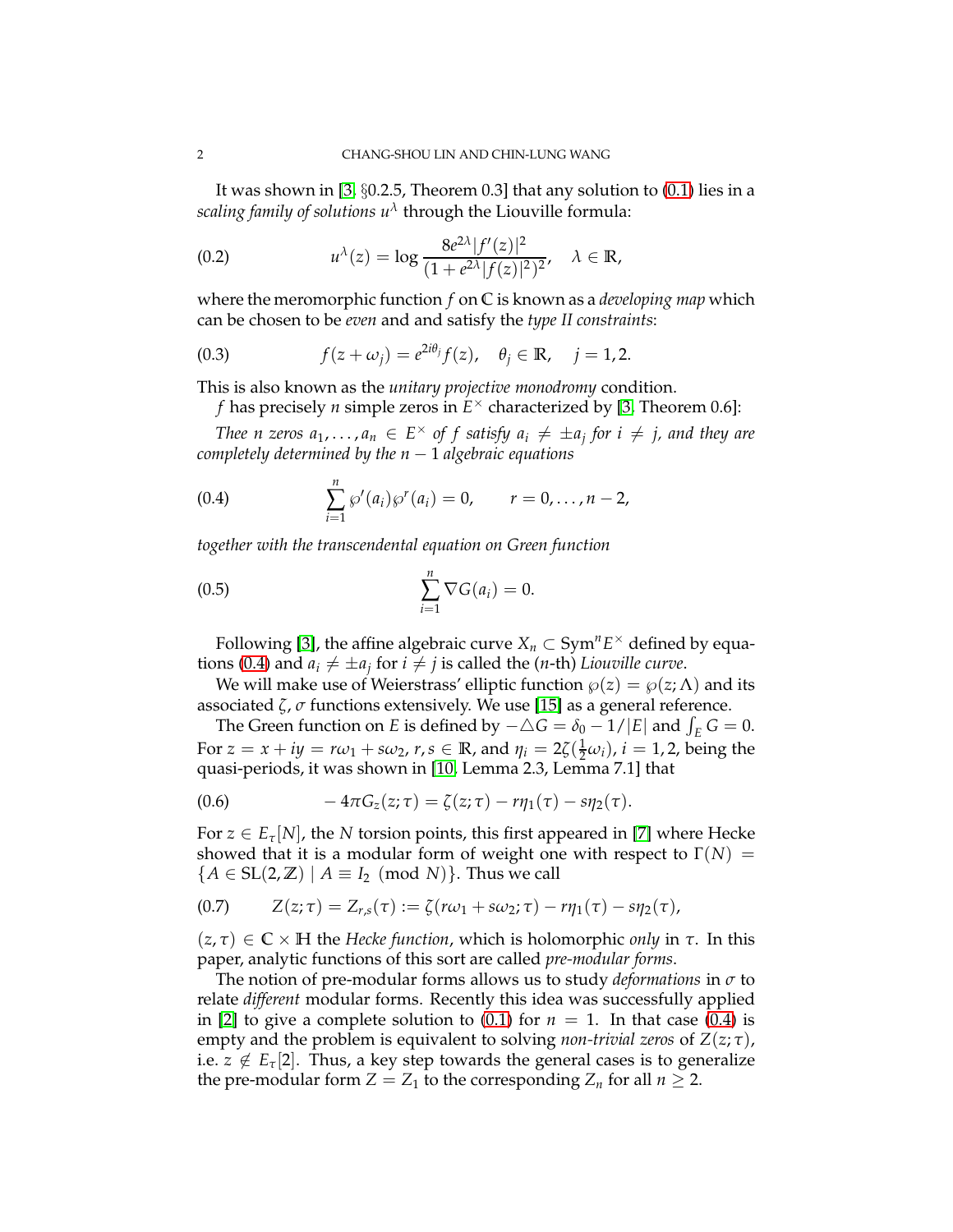Our starting point is the *hyperelliptic geometry* on *X<sup>n</sup>* arising from the integral *Lamé equations* on  $E_{\tau}$  [\[3,](#page-30-0) Theorem 0.7]:

<span id="page-2-0"></span>
$$
(0.8) \t\t\t w'' = (n(n+1)\wp + B)w.
$$

For  $a = (a_1, \ldots, a_n) \in \mathbb{C}^n$ , let  $w_a(z)$  be the classical *Hermite–Halphen ansatz*:

<span id="page-2-2"></span>(0.9) 
$$
w_a(z) := e^{z \sum \zeta(a_i;\tau)} \prod_{i=1}^n \frac{\sigma(z-a_i;\tau)}{\sigma(z;\tau)}.
$$

*Denote*  $[a] := a \pmod{\Lambda}$ *. Then*  $[a] \in X_n$  *if and only if w<sub>a</sub> and w*<sub>−*a*</sub> *are independent solutions to* [\(0.8\)](#page-2-0)*. In that case, the parameter B equals*

<span id="page-2-4"></span>(0.10) 
$$
B_a := (2n - 1) \sum_{i=1}^n \wp(a_i).
$$

The compactified curve  $\bar{X}_n \, \subset \, \text{Sym}^n E$  is a hyperelliptic curve, known as the Lamé curve, with the addd points  $\bar{X}_n \setminus X_n$  being the branch points of the hy $p$ erelliptic projection  $B$  :  $\bar{X}_n$   $\rightarrow$   $\mathbb{P}^1.$  The  $p$ oint at infinity  $0^n \, \in \, \bar{X}_n$  *is always smooth.* The finite branch points satisfy  $a \in (E^{\times})^n$ ,  $a_i \neq a_j$  for  $i \neq j$ , and  ${a_1, \dots, a_n} = {-a_1, \dots, -a_n}; w_a = w_{-a}$  *is still a solution to* [\(0.8\)](#page-2-0) *with*  $\hat{B} = B_a$ *. These solutions are known as the Lamé functions.* 

Let  $Y_n = B^{-1}(\mathbb{C})$  be the finite part of  $\bar{X}_n$ .  $Y_n$  can be parametrized by

$$
Y_n \cong \{(B,C) \mid C^2 = \ell_n(B)\}\
$$

 $\nu$  *where*  $\ell_n(B)$  *is the Lamé polynomial in B of degree* 2*n* + 1*.*  $\bar{X}_n$  *is smooth if and only if*  $\ell_n(B)$  *has no multiple roots.* 

Further technical details needed from [\[3,](#page-30-0) Theorem 0.7] are summarized in Proposition [1.1](#page-5-0) and Theorem [1.2.](#page-6-0)

By the anti-symmetry of ∇*G*, [\(0.5\)](#page-1-1) holds automatically on the branch points of *Yn*, hence they are referred as *trivial solutions*. We will construct a pre-modular form  $Z_n(\sigma; \tau)$  with  $\sigma \in E_\tau$  which is naturally associated to the family of hyperelliptic curves  $\bar{X}_n(\tau)$ ,  $\tau \in \mathbb{H}$ . The goal is to show that any non-trivial solution  $a = \{a_1, \dots, a_n\} \in X_n$  to [\(0.5\)](#page-1-1) comes from the zero of  $Z_n(\sigma; \tau)$  with  $\sigma = \sum_{i=1}^n a_i \notin E_{\tau}[2]$ , and vice versa.

<span id="page-2-1"></span>Consider the meromorphic function

(0.11) 
$$
\mathbf{z}_n(a) := \zeta \Big( \sum_{i=1}^n a_i \Big) - \sum_{i=1}^n \zeta(a_i)
$$

on  $E^n$ . If  $\sum_{i=1}^n a_i \neq 0$  then

<span id="page-2-3"></span>
$$
-4\pi \sum \nabla G(a_i) = \sum (\zeta(r_i\omega_1 + s_i\omega_2) - r_i\eta_1 - s_i\eta_2) = Z(\sum a_i) - \mathbf{z}_n(a).
$$

Hence the Green function equation [\(0.5\)](#page-1-1) is equivalent to

(0.12) 
$$
\mathbf{z}_n(a) = Z\Big(\sum_{i=1}^n a_i\Big).
$$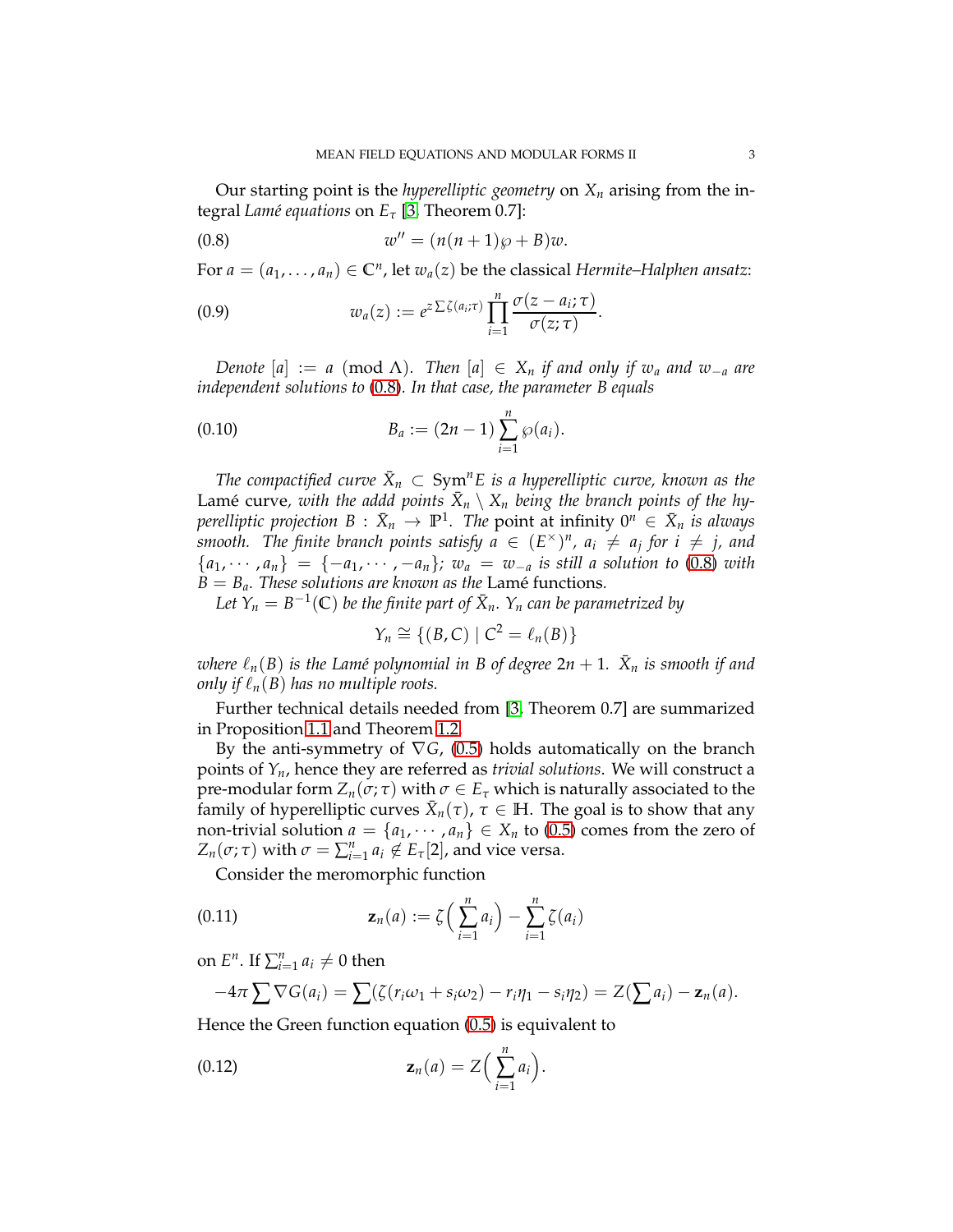This motivates us to study the map

<span id="page-3-3"></span>(0.13) 
$$
\sigma_n : \bar{X}_n \to E, \qquad a \mapsto \sigma_n(a) := \sum_{i=1}^n a_i
$$

induced from the addition map  $E^n \to E$ . The algebraic curve  $\bar{X}_n(\tau)$  might be singular for some  $\tau$ , but it must be irreducible (c.f. Theorem [1.2](#page-6-0) (3)). In particular,  $\sigma_n$  is a finite morphism and deg  $\sigma_n$  is defined.

Recall that a *node* is a singularity of the simplest analytic type  $y^2 = x^2$ .

<span id="page-3-0"></span>**Theorem 0.1** (= Theorem [1.3](#page-6-1) + Theorem [1.6\)](#page-8-0). *The Lamé curve*  $\bar{X}_n$  *has at most nodal singularities. Moreover, the map*  $\sigma_n : \bar{X}_n \to E$  *has degree*  $\frac{1}{2}n(n+1)$ *.* 

From Theorem [0.1,](#page-3-0) there is a polynomial

$$
W_n(\mathbf{z}) \in \mathbb{Q}[g_2, g_3, \wp(\sigma), \wp'(\sigma)][\mathbf{z}]
$$

of degree  $\frac{1}{2}n(n+1)$  in **z** which defines the (branched) covering map  $\sigma_n$ . Throughout the paper we use  $\sigma$  as the coordinate on *E* in  $\sigma_n : \bar{X}_n \to E$  and this should not be confused with the Weierstrass *σ* function.

The next task is to find a natural primitive element of this covering map, namely a rational function on  $\bar{X}_n$  which has  $W_n$  as its minimal polynomial. This is achieved by the following fundamental theorem:

<span id="page-3-4"></span>**Theorem 0.2.** The rational function  $z_n \in K(\bar{X}_n)$  is a primitive generator for the field extension  $K({\bar{X}}_n)$  over  $\dot{K}(E)$  which is integral over the affine curve  $E^\times$ .

This means that  $W_n(\mathbf{z}_n) = 0$ , and conversely for general  $\tau$  and  $\sigma = \sigma_0 \in \mathcal{C}$ *E*<sub>τ</sub>, the roots of  $W_n(\mathbf{z}) (\sigma_0; \tau) = 0$  are precisely those  $\frac{1}{2}n(n+1)$  values  $\mathbf{z} =$  $z_n(a)$  with  $\sigma_n(a) = \sigma_0$ . The proof is given in §[2,](#page-10-0) Theorem [2.2.](#page-10-1)

A major tool used is the *tensor product* of two Lamé equations  $w'' = I_1w$ and  $w' = I_2w$ , where  $I = n(n+1)\wp(z)$ ,  $I_1 = I + B_a$  and  $I_2 = I + B_b$ . For a general point  $\sigma_0 \in E$ , we need to show that the  $\frac{1}{2}n(n+1)$  points on the fiber of  $\bar{X}_n \to E$  above  $\sigma_0$  has distinct  $z_n$  values. From [\(0.11\)](#page-2-1), it is enough to show that for  $\sigma_n(a) = \sigma_n(b) = \sigma_0$ ,  $\sum \zeta(a_i) = \sum \zeta(b_i)$  implies  $B_a = B_b$ . Since then  $a = b$  if  $\sigma_0 \notin E[2]$ .

If  $w_1'' = I_1w_1$  and  $w_2'' = I_2w_2$ , then the product  $q = w_1w_2$  satisfies the fourth order ODE (tensor product) given by

<span id="page-3-1"></span>
$$
(0.14) \tq'''' - 2(I_1 + I_2)q'' - 6I'q' + ((B_a - B_b)^2 - 2I'')q = 0.
$$

We remark that if  $B_a = B_b$ , then  $I_1 = I_2$  and  $q$  actually satisfies a third order ODE as the *second symmetric product* of a Lam´e equation. This is a useful tool in Part I [\[3\]](#page-30-0) in the study of the Lamé curve.

If however  $a \neq b$ , by [\(0.9\)](#page-2-2) and addition law,  $q = w_a w_{-b} + w_{-a} w_b$  is an *even elliptic function* solution to [\(0.14\)](#page-3-1), namely a *polynomial* in  $x = \wp(z)$ . This leads to strong constraints on [\(0.14\)](#page-3-1) in variable *x* and eventually leads to a contradiction for generic choices of *σ*0.

<span id="page-3-2"></span>Now we set (cf. Corollary [3.1\)](#page-18-1)

$$
(0.15) \t\t Z_n(\sigma;\tau) := W_n(Z)(\sigma;\tau).
$$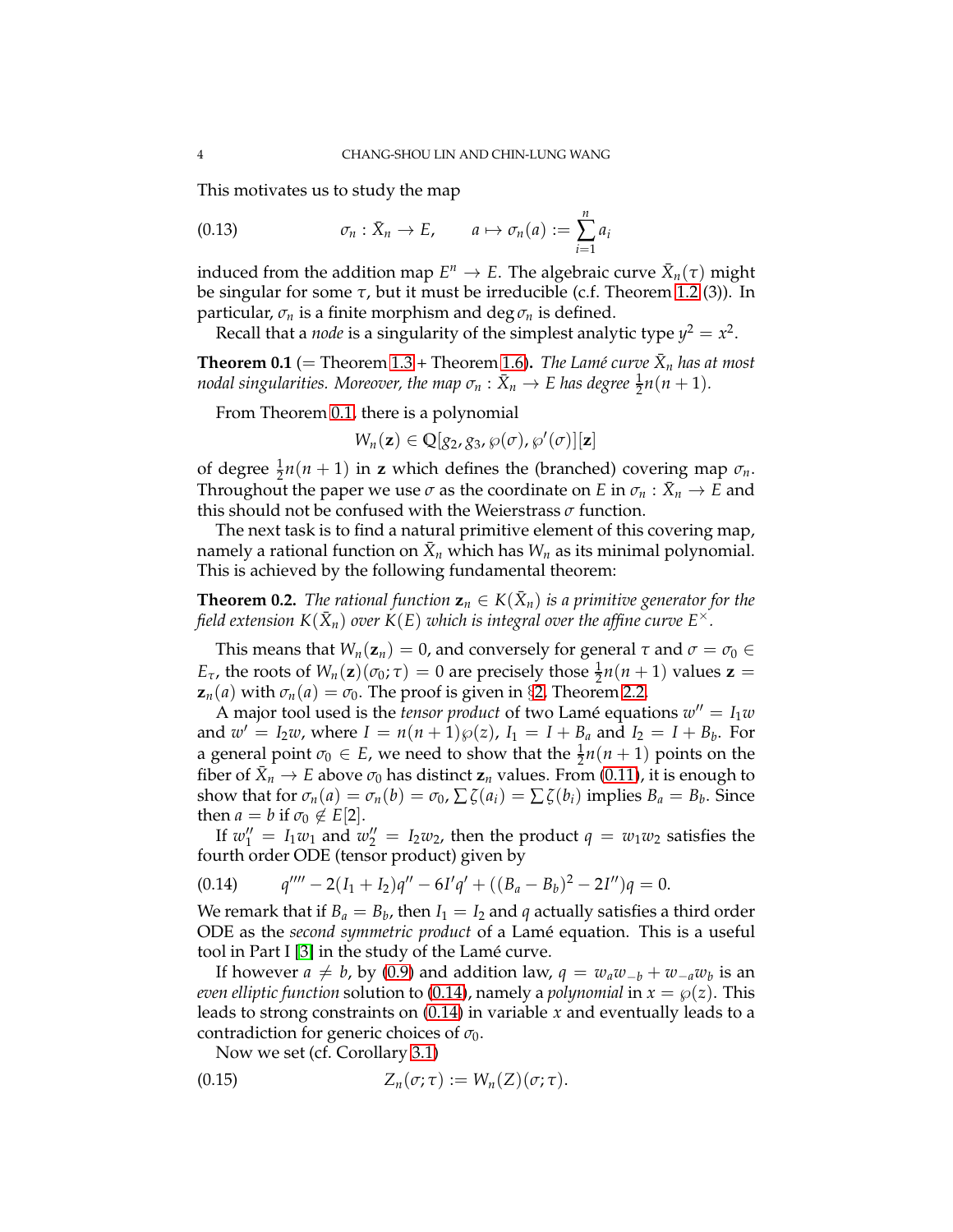Then  $Z_n(\sigma; \tau)$  is pre-modular of weight  $\frac{1}{2}n(n + 1)$ . From the construction and [\(0.12\)](#page-2-3) it is readily seen that  $Z_n(\sigma; \tau)$  is the generalization of the Hecke function we are looking for. In fact, for  $n \geq 1$ , we have

<span id="page-4-1"></span>**Theorem 0.3.** *Solutions to the singular Liouville equation* [\(0.1\)](#page-0-1) *correspond to zeros of pre-modular form*  $Z_n(\sigma; \tau)$  *in* [\(0.15\)](#page-3-2) *with*  $\sigma \notin E_\tau[2]$ *.* 

We will also present a version of Theorem [0.3](#page-4-1) in terms of *monodromy groups* of Lam´e equations (cf. Theorem [3.5\)](#page-20-0).

For  $\sigma \in E_{\tau}[N]$ , the *N*-torsion points, the modular form  $Z_2(\sigma;\tau)$  and  $Z_3(\sigma;\tau)$  were first constructed by Dahmen [\[4\]](#page-30-6) in his study on integral Lamé equations [\(0.8\)](#page-2-0) with algebraic solutions (i.e. with finite monodromy group). For  $n \geq 4$ , the existence of a modular form  $Z_n(\sigma; \tau)$  of weight  $\frac{1}{2}n(n+1)$  was also conjectured in [\[4\]](#page-30-6). This is now settled by our results.

It remains to find effective and explicit constructions of  $Z_n$ . Since  $\sigma$  is defined by the addition map, which is purely algebraic, in principle this allows us to compute the polynomial  $W_n(z)$  for any  $n \in \mathbb{N}$  by eliminating variables *B* and *C*, though in practice the needed calculations are very demanding and time consuming.

In a different direction, the Lamé curve had also been studied extensively in the *finite band integration theory*. In the complex case, this theory concerns about the eigenvalue problem on a second order ODE  $Lw := w'' - Iw =$ *Bw* with eigenvalue *B*. The potential  $I = I(z)$  is called a *finite-gap* (*band*) *potential* if the ODE has only logarithmic free solutions except for a finite number of *B*  $\in$  **C**. The integral Lamé equations (with *I*(*z*) = *n*(*n* + 1) $\varphi$ (*z*)) provide good (indeed earliest) examples of them. Using this theory, Maier [\[13\]](#page-30-7) had recently written down *an explicit map*  $\pi_n$  :  $\bar{X}_n \to E$  in terms of coordinate  $(B, C)$  on  $\bar{X}_n$  (in our notations). It turns out we can prove

**Theorem 0.4** (c.f. Theorem [4.5\)](#page-23-0). *The map*  $\pi_n$  *agrees with*  $\sigma_n : \bar{X}_n \to E$ .

This provides an alternative way to compute  $W_n(z)$  by eliminating *B*, *C*, and §[4](#page-21-0) is devoted to this explicit construction. In particular the weight 10 pre-modular form  $Z_4(\sigma;\tau)$  is explicitly written down (c.f. Example [4.9\)](#page-24-0).

The existence and effective construction of  $Z_n(\sigma; \tau)$  opens the door to extend our complete results on  $(0.1)$  for  $n = 1$  (established in [\[10,](#page-30-2) [12,](#page-30-8) [2\]](#page-30-5)) to general  $n \in \mathbb{N}$ . As a related application, the explicit expression of  $Z_4$  is used to solve Dahmen's conjecture on a counting formula for Lamé equa-tions [\(0.8\)](#page-2-0) with finite monodromy for  $n = 4$ . The method works for general *n* once  $Z_n$  is shown to have expected asymptotic behavior at cusps. The details is written by Y.-C. Chou and is included in Appendix [A.](#page-26-0)

# 1. GEOMETRY OF  $\sigma_n : \bar{X}_n \to E$

<span id="page-4-0"></span>The aim of this section is to prove Theorem [0.1.](#page-3-0) We first review and extend some technical details on results from [\[3\]](#page-30-0) quoted in §[0.](#page-0-0)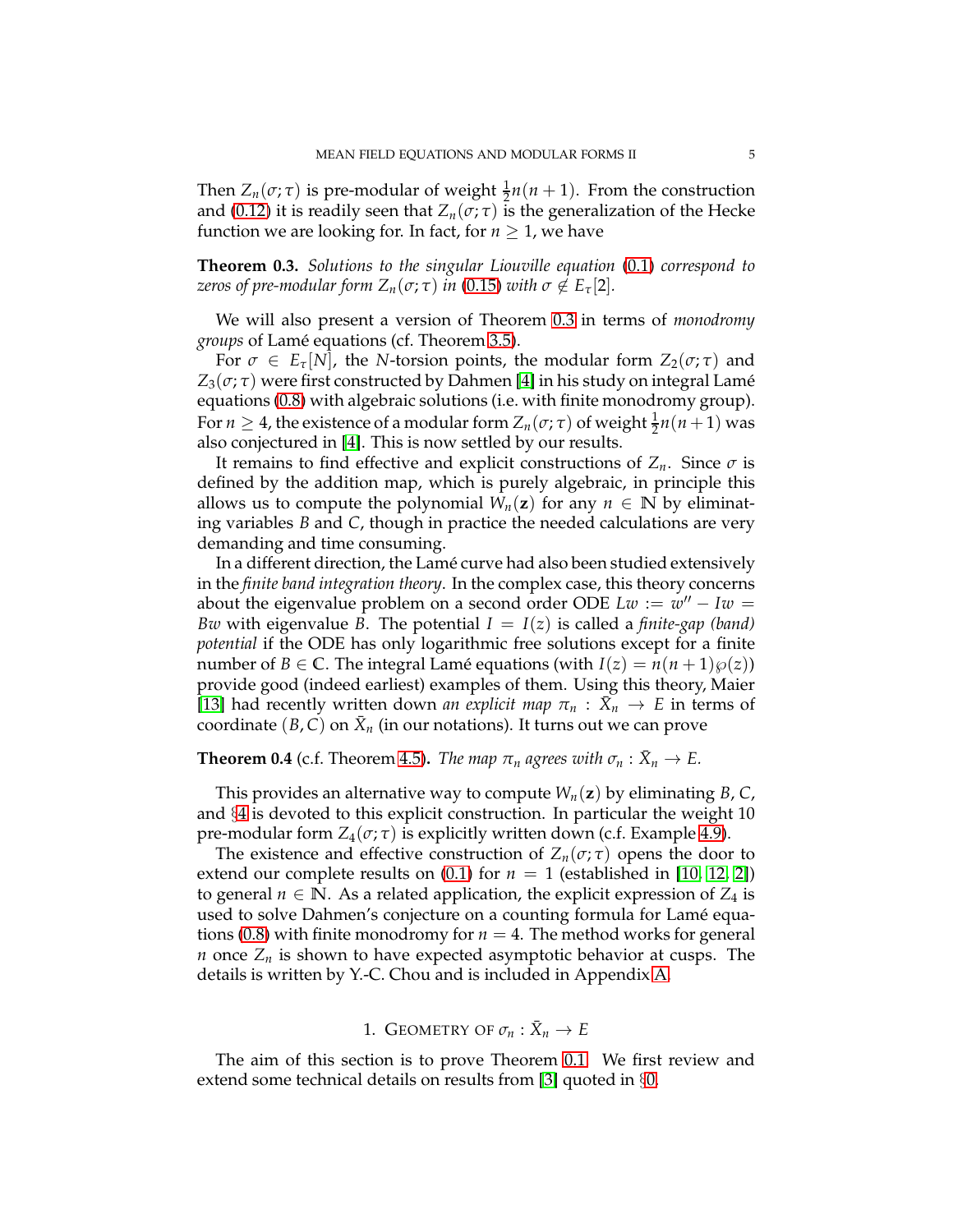<span id="page-5-0"></span>**Proposition 1.1.** [\[3,](#page-30-0) Theorem 6.5] Let  $a_1, \dots, a_n$  be the zeros of a developing *map f for equation* [\(0.1\)](#page-0-1). Then the logarithmic derivative  $g = f'/f$  is given by

<span id="page-5-2"></span>(1.1) 
$$
g(z) = \sum_{i=1}^{n} \frac{\wp'(a_i)}{\wp(z) - \wp(a_i)}.
$$

*Moreover, g*(*z*) has  $\text{ord}_{z=0}$   $g(z) = 2n$ , and  $a_i \not\in E[2]$ ,  $a_i \neq \pm a_j$  for  $i \neq j$ .

*The condition*  $\text{ord}_{z=0} g(z) = 2n$  *leads to the*  $n-1$  *equations for*  $a_1, \ldots, a_n$ *given in* [\(0.4\)](#page-1-0): Under the notations  $(w, x_j, y_j) = (\wp(z), \wp(p_j), \wp'(p_j))$ ,

$$
g(z) = \sum_{j=1}^{n} \frac{1}{w} \frac{y_j}{1 - x_j/w}
$$
  
= 
$$
\sum_{j=1}^{n} \frac{y_j}{w} + \sum_{j=1}^{n} \frac{y_j x_j}{w^2} + \dots + \sum_{j=1}^{n} \frac{y_j x_j^r}{w^{r+1}} + \dots
$$

Since  $g(z)$  has a zero at  $z = 0$  of order 2*n* and  $1/w$  has a zero at  $z = 0$  of order two, we get  $x_i \neq x_j$  for  $i \neq j$  and

(1.2) 
$$
\sum y_i x_i^r = 0, \qquad r = 0, \ldots, n-2.
$$

This, together with the Weierstrass equation  $y_i^2 = 4x_i^3 - g_2x_i - g_3$ , gives the polynomial system describing the developing maps.

*The Green equation* [\(0.5\)](#page-1-1) *is equivalent to the type II condition* [\(0.3\)](#page-1-2): The argument is essentially contained in [\[11,](#page-30-9) Lemma 2.4]. By the addition law,

<span id="page-5-1"></span>
$$
f = \exp \int g dz
$$
  
=  $\exp \int \sum_{i=1}^{n} (2\zeta(a_i) - \zeta(a_i - z) - \zeta(a_i + z)) dz$   
=  $e^{2\sum_{i=1}^{n} \zeta(a_i)z} \prod_{i=1}^{n} \frac{\sigma(z - a_i)}{\sigma(z + a_i)}$ .

We then calculate the monodromy effect on *f* from

<span id="page-5-4"></span>(1.3) 
$$
\sigma(z + \omega_j) = -e^{\frac{1}{2}\eta_i(z + \frac{1}{2}\omega_j)}\sigma(z), \quad j = 1, 2.
$$

Let  $a_i = r_i \omega_1 + s_i \omega_2$  for  $i = 1, ..., n$ . By way of the Legendre relation  $\eta_1 \omega_2 - \eta_2 \omega_1 = 2\pi i$  we compute easily that

<span id="page-5-3"></span>(1.4) 
$$
f(z+\omega_1) = e^{-4\pi i \sum_i s_i + 2\omega_1(\sum_i \zeta(a_i) - \sum r_i \eta_1 - \sum s_i \eta_2)} f(z),
$$

$$
f(z+\omega_2) = e^{4\pi i \sum_i r_i + 2\omega_2(\sum_i \zeta(a_i) - \sum r_i \eta_1 - \sum s_i \eta_2)} f(z).
$$

By [\(0.6\)](#page-1-3), the equivalence of [\(0.5\)](#page-1-1) and [\(0.3\)](#page-1-2) follows immediately.

The Liouville curve  $X_n \subset Sym^n E$ , defined by [\(1.2\)](#page-5-1) or [\(0.4\)](#page-1-0), has a hyperelliptic structure under the 2 to 1 map  $X_n \to \mathbb{P}^1$ ,  $(x_i, y_i)_{i=1}^n \mapsto (2n-1) \sum_{i=1}^n x_i$ as in  $(0.10)$ . This is closely related to the integral Lamé equations  $(0.8)$  since  $f = w_a/w_{-a}$  where  $w_a$  is the ansatz solution [\(0.9\)](#page-2-2).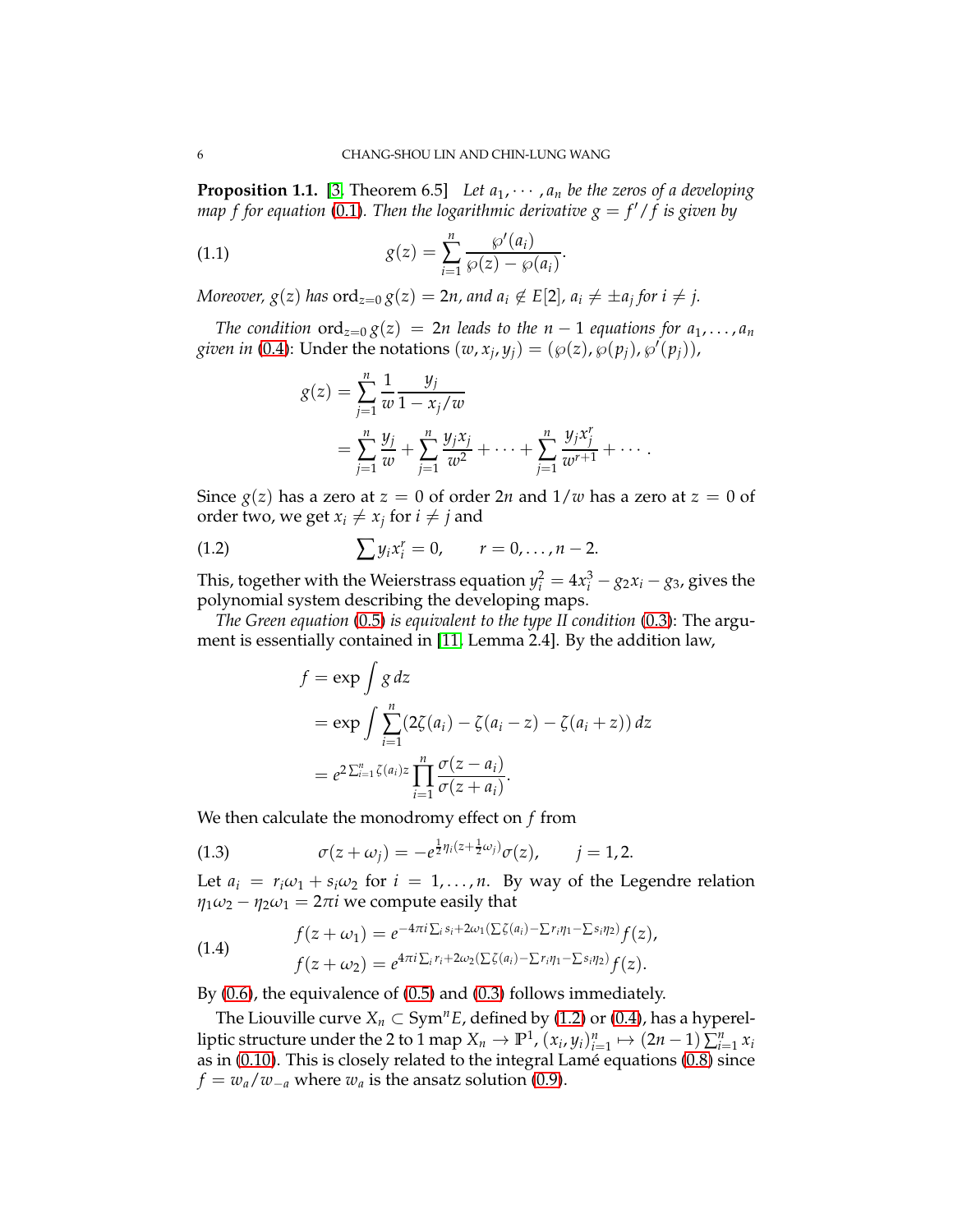The full information on the compactified hyperelliptic curve  $\bar{X}_n \to \mathbb{P}^1$ , the Lamé curve, especially on the branch points added, is described by

# <span id="page-6-0"></span>**Theorem 1.2.** [\[3,](#page-30-0) Theorem 0.7]

(1) The natural compactification  $\bar{X}_n \subset \text{Sym}^n E$  coincides with the, possibly *singular, projective model of the hyperelliptic curve defined by*

(1.5) 
$$
C^2 = \ell_n(B, g_2, g_3) = 4Bs_n^2 + 4g_3s_{n-2}s_n - g_2s_{n-1}s_n - g_3s_{n-1}^2,
$$

*in*  $(B, C)$ *, where*  $s_k = s_k(B, g_2, g_3) = r_k B^k + \cdots \in \mathbb{Q}[B, g_2, g_3]$ *, is a recursively defined polynomial of homogeneous degree k with*  $\deg g_2 = 2$ ,  $\deg g_3 = 3$ *, and*  $B = (2n - 1)s_1$ *.* 

- (2)  $\deg \overline{\ell}_n = 2n + 1$  and  $\overline{X}_n$  has arithmetic genus  $g = n$ .
- (3) The curve  $\bar{X}_n$  is smooth except for a finite number of  $\tau$ , namely the dis*criminant loci of*  $\ell_n(B,g_2,g_3)$  *so that*  $\ell_n(B)$  *has multiple roots.*  $\bar{X}_n$  *is an irreducible curve which is smooth at infinity.*
- (4) *The*  $2n + 2$  *branch points*  $a \in \overline{X}_n \setminus X_n$  *are characterized by* −*a* = *a. In fact*  $\{-a_i\} \cap \{a_i\} \neq \emptyset \Rightarrow -a = a$ . Also  $0 \in \{a_i\} \Rightarrow a = (0, 0, \dots, 0)$ .
- (5) *The limiting system of [\(1.2\)](#page-5-1)* at  $a = 0^n$  *is given by*

(1.6) 
$$
\sum_{i=1}^{n} t_i^{2r+1} = 0, \quad r = 1, \ldots, n-1
$$

<span id="page-6-2"></span>*under the non-degenerate constraints*  $t_i \neq 0$ *,*  $t_i \neq -t_j$ *. Moreover,* [\(1.6\)](#page-6-2) *has a unique non-degenerate solution in* **P** *<sup>n</sup>*−<sup>1</sup> *up to permutations. It gives the tangent direction*  $[t] \in \mathbb{P}(T_{0^n}(\bar{X}_n)) \subset \mathbb{P}(T_{0^n}(\text{Sym}^n E)).$ 

<span id="page-6-3"></span>(6) In terms of  $a \in Y_n$ ,  $(B, C)$  can be parameterized by  $B(a) = B_a$  and

(1.7) 
$$
C(a) = \wp'(a_i) \prod_{j \neq i} (\wp(a_i) - \wp(a_j)), \text{ for any } i = 1, ..., n.
$$

The smooth point  $a = 0^n \in \overline{X}_n$  is referred as *the point at infinity*. For the other  $2n + 1$  *finite branch points* with  $a = -a$ , the ansatz solution [\(0.9\)](#page-2-2)  $w_a = w_{-a}$  is still a solution to the Lamé equation. In the literature, these  $2n + 1$  functions are known as the *Lamé functions*.

Notice that [\(1.7\)](#page-6-3) arises from [\(1.1\)](#page-5-2) and ord<sub> $z=0$ </sub>  $g_a(z) = 2n$  in

$$
g_a(z) := \sum_{i=1}^n \frac{\wp'(a_i)}{\wp(z) - \wp(a_i)} = \frac{\sum_{i=1}^n \wp'(a_i) \prod_{j \neq i} (\wp(z) - \wp(a_j))}{\prod_{i=1}^n (\wp(z) - \wp(a_i))},
$$

where the numerator reduces to the constant  $C(a)$ . By working with [\(1.7\)](#page-6-3), we may say a little more on the possible singularities of  $\bar{X}_n(\tau)$ :

<span id="page-6-1"></span>**Theorem 1.3.**  $\bar{X}_n$  *has at most nodal singularities. That is,*  $\ell_n(B)$  *has at most double roots. At such a point*  $a \in Y_n \setminus X_n$ *, both local branches are smooth and* C *could be used as a local coordinate.*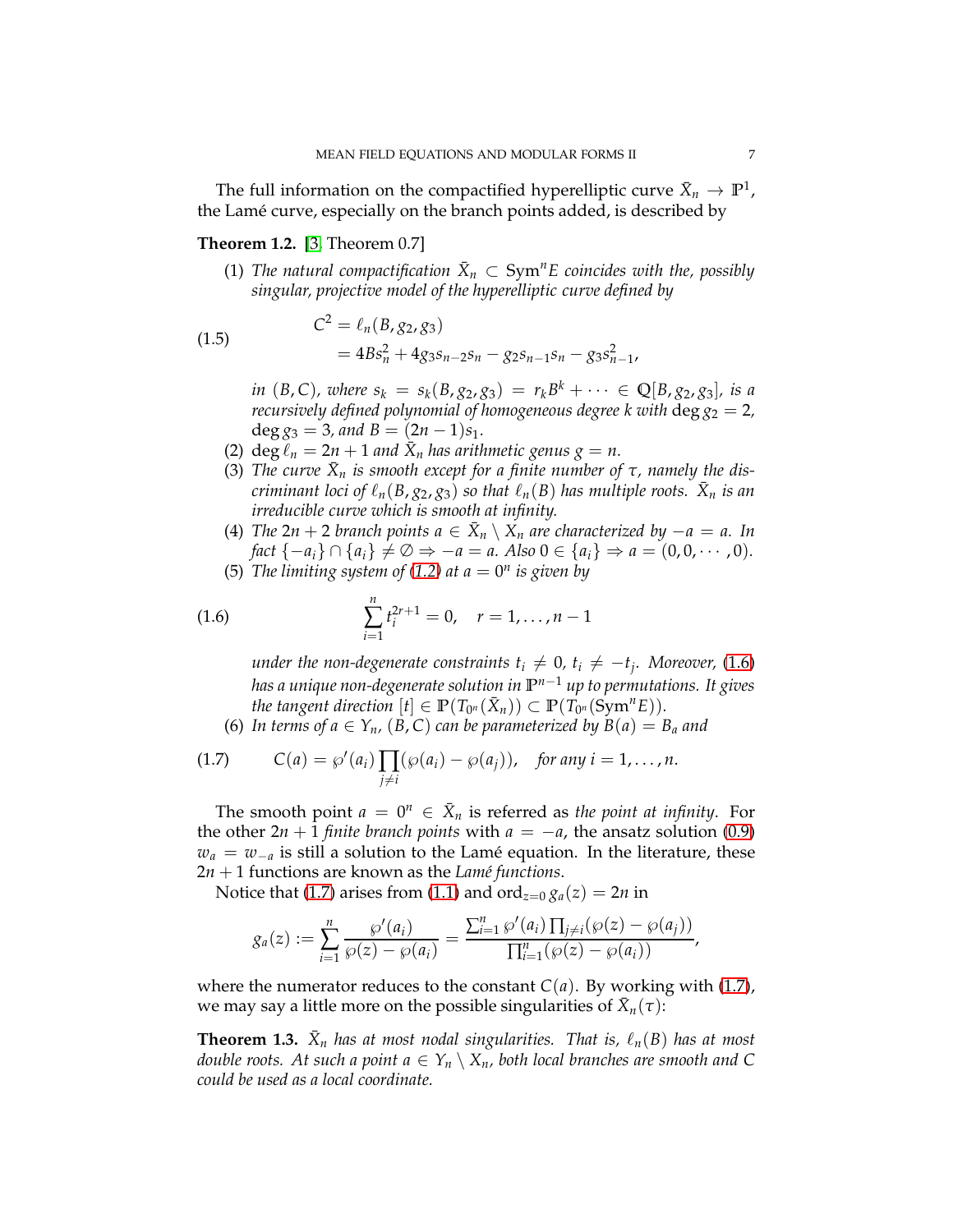*Proof.* Denote by  $b = \{b_1, \dots, b_n\} \in X_n$  a point near the branch point  $a =$  ${a_1, \dots, a_n} \in Y_n \setminus X_n$ . [\(1.7\)](#page-6-3) implies that, for  $a_i = -a_i$  (2-torsion) in *E*,

$$
C(b) = \left[ \wp''(a_i) \prod_{j \neq i} (\wp(a_i) - \wp(a_j)) \right] (b_i - a_i) + o(|b_i - a_i|).
$$

Since  $\wp''(a_i) \neq 0$ , *C* can be used as a parameter and  $b'_i(0) \neq 0$ ,  $\infty$ . Similarly for  $a_i$  not a 2-torsion point, we denote by  $a_{i'} = -a_i$  and get

$$
C(b) = [\wp'(a_i)^2 \prod_{j \neq i,i'} (\wp(a_i) - \wp(a_j))] (b_i + b_{i'}) + o(|b_1 + b_2|).
$$

Since  $\wp'(a_i) \neq 0$ , *C* can be used as a parameter and  $b'_i(0) + b'_{i'}(0) \neq 0$ ,  $\infty$ . Again, from [\(1.7\)](#page-6-3) we deduce that  $b_{i'}(C) = -b_i(-C)$ . So  $b'_{i'}(0) = b'_{i}(0)$  and hence they are neither 0 nor  $\infty$ .

In summary, the paramaterization  $C \mapsto b(C)$  is well defined, holomorphic and non-degenerate in any chosen branch of  $Y_n$  near  $a = b(0)$ . Since the analytic structure at  $a \in Y_n$  is of the form  $C^2 = (B - \lambda)^m$ , this is possible if and only if  $m = 1, 2$ . The singular case corresponds to  $m = 2$  which leads to a double point. The two branches are all non-singular at *a*.

There are four species of Lame functions, depending on the number of half periods contained in  $\{a_i\}$ . We call them being of type O, I, II, and III respectively. For  $n = 2k$  being even, *a* must be of type O or II. For  $n = 2k + 1$  being odd, *a* must be of type I or III. There are factorizations of the polynomial  $\ell_n(B)$  according to the types:

<span id="page-7-0"></span>**Proposition 1.4.** [\[6,](#page-30-10) [15\]](#page-30-3) *In terms of*  $e_i = \wp(\frac{1}{2}\omega_i)$ *, we may write* 

$$
\ell_n(B) = c_n^2 l_0(B) l_1(B) l_2(B) l_3(B),
$$

*where*  $c_n \in \mathbb{Q}^+$  *is a constant,*  $l_i(B)$ *'s are monic polynomials in B such that* 

- (1) *For n* = 2*k*,  $l_0(B)$  *consists of type O roots with*  $\deg l_0(B) = \frac{1}{2}n + 1$  $k + 1$ *. For i* = 1, 2, 3,  $l_i(B)$  consists of type II roots a which does not  $\alpha$ *contain*  $\frac{1}{2}\omega_i$ *. Moreover,*  $\deg l_i(B) = \frac{1}{2}n = k$ *.*
- (2) *For n* = 2*k* + 1, *l*<sub>0</sub>(*B*) *consists of type III roots with*  $\deg l_0(B) = \frac{1}{2}(n (1) = k$ . For  $i = 1, 2, 3$ ,  $l_i(B)$  consists of type I roots a which contains  $\frac{1}{2}\omega_i$ . *Moreover,*  $\deg l_i(B) = \frac{1}{2}(n+1) = k+1$ *.*

We remark that Proposition [1.4,](#page-7-0) Theorem [1.2](#page-6-0) (4), (5) and Theorem [1.3](#page-6-1) will be used in the proof of Theorem [0.1](#page-3-0) ( $=$  Theorem [1.6](#page-8-0) later in this section). Here are some examples to illustrate Proposition [1.4:](#page-7-0)

<span id="page-7-1"></span>*Example* 1.5*.* Decomposition  $\ell_n(B) = c_n^2 l_0(B) l_1(B) l_2(B) l_3(B)$  for  $1 \le n \le 5$ .  $(1)$   $n = 1, k = 0, \overline{X}_1 \cong E, C^2 = \ell_1(B) = 4B^3 - g_2B - g_3 = 4\prod_{i=1}^3 (B - e_i).$ (2)  $n = 2$ ,  $k = 1$ , (notice that  $e_1 + e_2 + e_3 = 0$ )  $C^2 = \ell_2(B) = \frac{4}{81}B^5 - \frac{7}{27}g_2B^3 + \frac{1}{3}g_3B^2 + \frac{1}{3}g_2^2B - g_2g_3$  $=\frac{2^2}{24}$  $\frac{2^2}{3^4}(B^2-3g_2)\prod_{i=1}^3$ *i*=1  $(B + 3e_i).$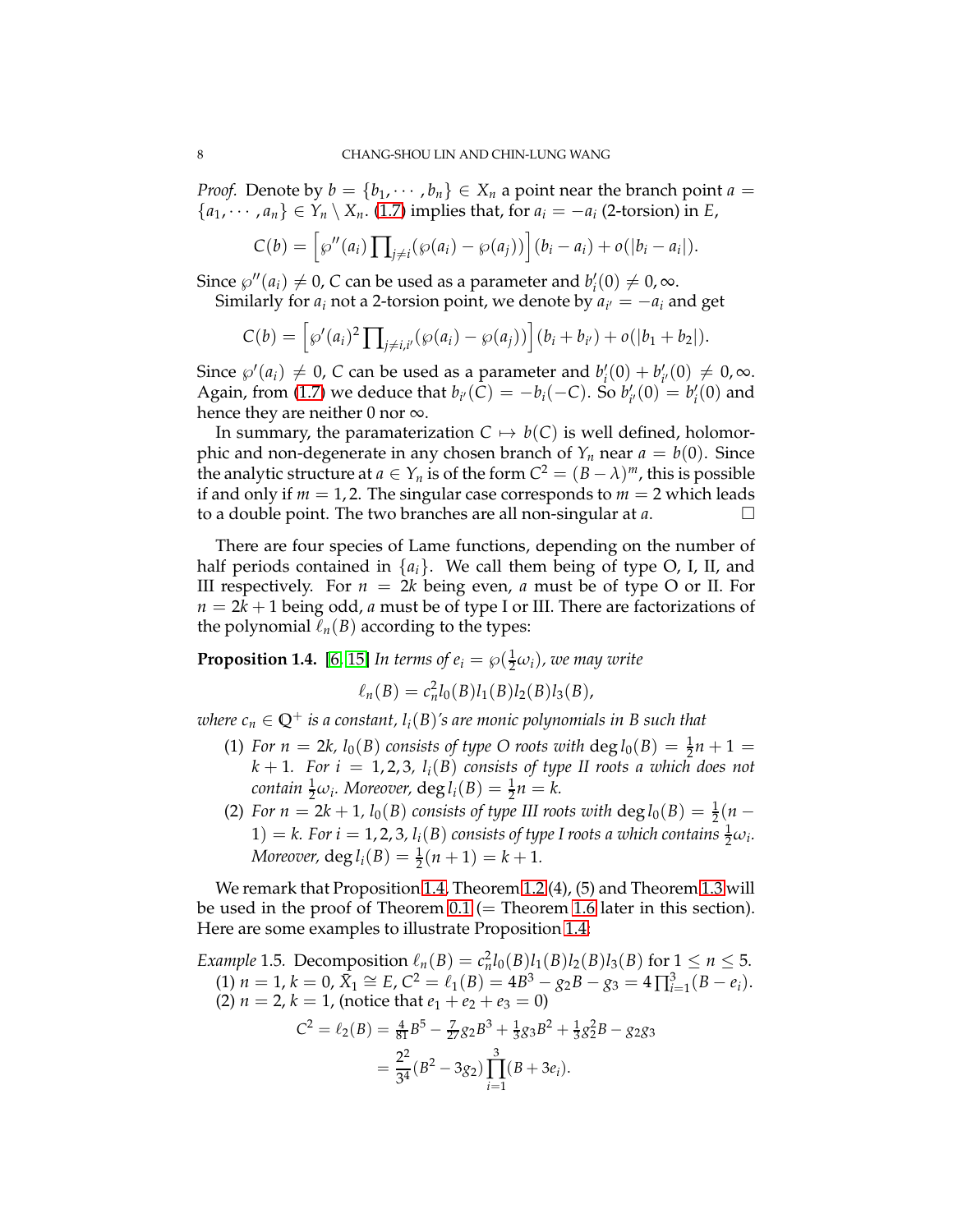(3) 
$$
n = 3
$$
,  $k = 1$ , deg  $l_i(B) = 2$  for  $i = 1, 2, 3$ ,  
\n
$$
C^2 = \ell_3(B) = \frac{1}{2^2 3^4 5^4} B(16B^6 - 504g_2B^4 + 2376g_3B^3 + 4185g_2^2B^2 - 36450g_2g_3B + 91125g_3^2 - 3375g_2^3)
$$
\n
$$
= \frac{2^2}{3^4 5^4} B \prod_{i=1}^3 (B^2 - 6e_iB + 15(3e_i^2 - g_2)).
$$

 $(4)$  *n* = 4, *k* = 2, deg  $l_0(B) = 3$ ,

$$
C^{2} = \ell_{4}(B) = \frac{1}{3^{8}5^{4}7^{4}} (B^{3} - 52g_{2}B + 560g_{3}) \prod_{i=1}^{3} (B^{2} + 10e_{i}B - 7(5e_{i}^{2} + g_{2})).
$$
  
(5)  $n = 5, k = 2, \text{deg } l_{i}(B) = 3 \text{ for } i = 1, 2, 3,$   

$$
C^{2} = \ell_{5}(B) = \frac{1}{3^{12}5^{4}7^{4}11^{2}} (B^{2} - 27g_{2})
$$

$$
\times \prod_{i=1}^{3} (B^{3} - 15e_{i}B^{2} + (315e_{i}^{2} - 132g_{2})B + e_{i}(2835e_{i}^{2} - 540g_{2})).
$$

We are now ready to study the addition map  $\sigma_n : \bar{X}_n \to E$ ,  $a \mapsto \sigma_n(a) =$  $\sum_{i=1}^{n} a_i$  defined in [\(0.13\)](#page-3-3). In the rest of this section we determine deg  $\sigma_n$ .

For the reader's convenience we recall some definitions and facts. The function field *K*(*C*) is defined for any irreducible algebraic curve *C*. For a finite morphism of irreducible curves  $f : X \to Y$ ,  $K(X)$  is a finite extension of  $K(Y)$  and the degree of f is defined by deg  $f = [K(X) : K(Y)]$ . Geometrically  $\deg f$  is also the number of points for a general fiber  $f^{-1}(p)$ ,  $p \in Y$ . A standard reference is [\[8,](#page-30-11) II.6, Proposition 6.9], where nonsingular curves are treated. The irreducible case is reduced to the nonsingular case through normalizations  $\tilde{X} \to X$  and  $\tilde{Y} \to Y$ , since it is clear that the induced finite morphism  $\tilde{f}:\tilde{X}\to \tilde{Y}$  has the same degree as  $f.$  Furthermore, the definition also extends to the case  $f: X \to Y$  where  $X = \bigcup_{i=1}^k X_i$  has a finite number of irreducible components. We require that  $f|_{X_i}$  is a finite morphism for each  $i$  and then  $\deg f := \sum_{i=1}^k \deg f|_{X_i}.$  Since all curves considered here are proper (projective), it is enough to require  $f|_{X_i}$  to be non-constant to ensure that it is a finite morphism.

<span id="page-8-0"></span>**Theorem 1.6.** *The map*  $\sigma_n : \bar{X}_n \to E$  has degree  $\frac{1}{2}n(n+1)$ *.* 

*Proof.* The idea is to apply *Theorem of the Cube*[\[14,](#page-30-12) p.58, Corollary 2] for morphisms from an arbitrary variety *V* (not necessarily smooth) into abelian varieties (here the torus *E*): For *any* three morphisms  $f$ ,  $g$ ,  $h : V \to E$  and a line bundle  $L \in$  Pic  $E$ , we have

<span id="page-8-1"></span>(1.8) 
$$
(f+g+h)^*L \cong (f+g)^*L \otimes (g+h)^*L \otimes (h+f)^*L \otimes f^*L^{-1} \otimes g^*L^{-1} \otimes h^*L^{-1}.
$$

We will apply it to the algebraic curve  $V = V_n \subset E^n$  which consists of the ordered *n*-tuples *a*'s so that  $V_n/S_n = \bar{X}_n$ .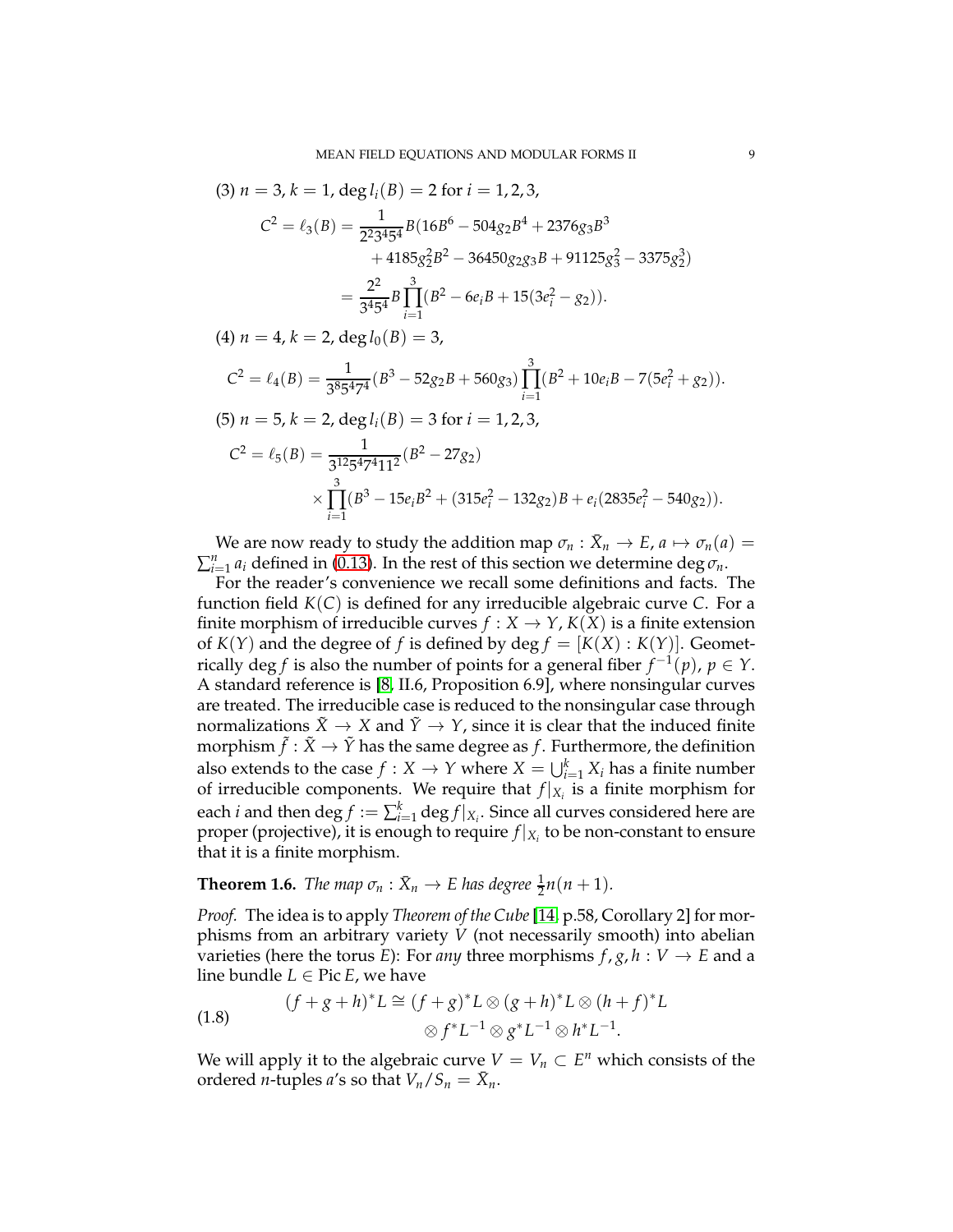For any line bundle *L* and any *finite morphism*  $f : V \rightarrow E$ , we have  $\deg f^*L = \deg f \deg L$ . In the following we fix an *L* with  $\deg L = 1$ .

We prove inductively that for  $j = 1, ..., n$  the morphism  $f_j : V_n \to E$ defined by

$$
f_j(a) := a_1 + \cdots + a_j
$$

has  $\deg f_j^*L = \frac{1}{2}j(j+1)n!$ . The case  $j = n$  then gives the result since  $f_n$  is a finite morphism which descends to  $\sigma_n$  under the  $S_n$  action. (Notice that the map  $f_j$  can not descend to a map on  $\bar{X}_n$  for all  $j < n$ .)

Assuming first that it has been proved for  $j = 1, 2$ . To go from  $j$  to  $j + 1$ , we let  $f(a) = f_{j-1}(a)$ ,  $g(a) = a_j$ , and  $h(a) = a_{j+1}$ . Then by [\(1.8\)](#page-8-1),  $f_{j+1}^*L$  has degree *n*! times

$$
\frac{1}{2}j(j+1) + 3 + \frac{1}{2}j(j+1) - \frac{1}{2}(j-1)j - 1 - 1 = \frac{1}{2}(j+1)(j+2)
$$

as expected.

It remains to investigate the case  $j = 1$  and  $j = 2$ .

For  $j = 1$ , by Theorem [1.2](#page-6-0) (4), the inverse image of  $0 \in E$  under  $f_1 : V_n \to V$ *E* consists of a single point 0*<sup>n</sup>* . By Theorem [1.2](#page-6-0) (5), the limiting system of equations [\(1.6\)](#page-6-2) of tangent directions, has a unique non-degenerate solution in **P** *<sup>n</sup>*−<sup>1</sup> up to permutations. From this, we conclude that there are precisely *n*! branches of  $V_n \to E$  near  $0^n$ . For a point  $b \in E^\times$  close to 0, each branch will contribute a point *a* with  $a_1 = b$ . In particular,  $f_1$  is a finite morphism and  $\deg f_1^* L = \deg f_1 = n!$ .

For *j* = 2, we consider the inverse image of  $0 \in E$  under  $f_2 : V_n \to E$ . Namely  $V_n \ni a \mapsto a_1 + a_2 = 0$ .

The point  $a = 0$  again contributes degree  $n!$  by a similar branch argument: Indeed, over each branch near  $0^n$  we may represent  $a = (a_i(t))$  by an analytic curve in *t*. Then condition  $t_i + t_j \neq 0$  in Theorem [1.2](#page-6-0) (5) implies that  $t \mapsto a_1(t) + a_2(t) \in E$  is still locally biholomorphic for *t* close to 0. As a byproduct, since every irreducible component contains a branch near 0*<sup>n</sup>* , *f*<sub>2</sub> is necessarily a finite morphism and deg  $f_2^*L = \deg f_2$ .

For those points  $a \neq 0$  with  $f_2(a) = 0$ , we have  $a_1 = -a_2$  and thus  $a = -a$  by Theorem [1.2](#page-6-0) (4). By Theorem [1.3](#page-6-1) we use *C* as the coordinate and parameterize a (smooth) branch of *V*<sup>*n*</sup> near *a* by  $b(C) = (b_i(C))_{i=1}^n$ with  $b(0) = a$ . In the proof of Theorem [1.3](#page-6-1) we see that  $b'_1(0) = b'_2(0) \notin$ {0, ∞} and  $b'_1(0) + b'_2(0) \neq 0$ ,  $\infty$ , hence  $f_2$  is unramified at *a*. The degree contribution at *a* can thus be computed from counting points.

If  $n = 2k$ , by Proposition [1.4](#page-7-0) (1) the degree contribution from type O points  $a = {\pm a_1, \cdots, \pm a_k}$  is given by

$$
(k+1) \times (k \times 2 \times (n-2)!),
$$

while the degree from the type II points  $\{\pm a_1, \dots, \pm a_{k-1}, \frac{1}{2}\omega_i, \frac{1}{2}\omega_j\}$  is

$$
3 \times k \times ((k-1) \times 2 \times (n-2)!).
$$

The sum is  $2(4k^2 - 2k)(n-2)! = 2n!$ .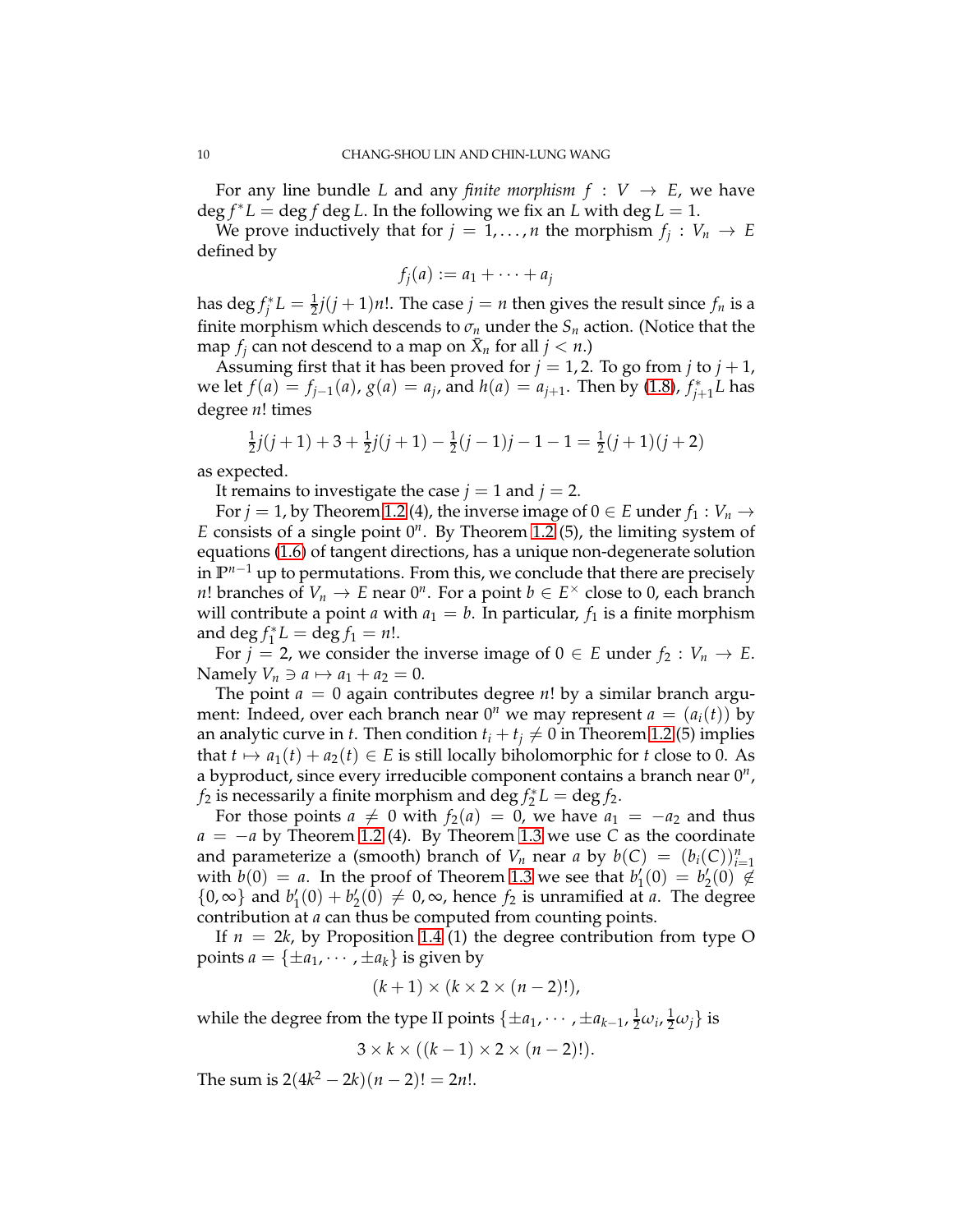If  $n = 2k + 1$ , by Proposition [1.4](#page-7-0) (2), the degree contribution from type III points  $\{\pm a_1, \cdots, \pm a_{k-1}, \frac{1}{2}\omega_1, \frac{1}{2}\omega_2, \frac{1}{2}\omega_3\}$  is

$$
k \times ((k-1) \times 2 \times (n-2)!),
$$

while the type I points  $\{\pm a_1, \cdots, \pm a_k, \frac{1}{2}\omega_i\}$  contribute

$$
3 \times (k+1) \times (k \times 2 \times (n-2)!).
$$

The sum is again  $2(4k^2 + 2k)(n - 2)! = 2n!$ .

The counting is valid even if  $\bar{X}_n$  has nodal singularities. Thus in both cases we get the total degree  $n! + 2n! = 3n!$  as expected.

To end this section, we notice that in Theorem [1.2](#page-6-0) (5) we have  $\sum_{i=1}^{n} t_i \neq 0$ by the non-vanishing of Vandermonde determinant, hence we get

<span id="page-10-0"></span>**Proposition 1.7.** *The map*  $\sigma_n$  *is unramified at the infinity point*  $0^n \in \overline{X}_n$ *.* 

2. THE PRIMITIVE GENERATOR **z***<sup>n</sup>*

**Definition 2.1** (Fundamental rational function)**.** *Consider the function on E<sup>n</sup> :*

$$
\mathbf{z}_n(a_1,\ldots,a_n):=\zeta\Big(\sum_{i=1}^n a_i\Big)-\sum_{i=1}^n \zeta(a_i).
$$

 $\mathbf{z}_n$  *is a rational function on*  $E^n$  *since it is meromorphic and periodic in each*  $a_i$ *.* 

The importance of  $z_n$  is readily seen from investigation on the Green function equation [\(0.5\)](#page-1-1): Let  $a_i = r_i \omega_1 + s_i \omega_2$ . Then

<span id="page-10-3"></span>
$$
-4\pi \sum \nabla G(a_i) = \sum Z(a_i) = \sum (\zeta (r_i \omega_1 + s_i \omega_2) - r_i \eta_1 - s_i \eta_2)
$$
  
=  $\zeta(\sum a_i) - (\sum r_i) \eta_1 - (\sum s_i) \eta_2 - \mathbf{z}_n(a)$   
=  $Z(\sum a_i) - \mathbf{z}_n(a)$ .

Hence  $\sum_{i=1}^{n} \nabla G(a_i) = 0 \Longleftrightarrow \mathbf{z}_n(a) = Z(\sigma_n(a))$ . This links  $\sigma_n(a)$  with  $\mathbf{z}_n$ .

When no confusion should arise, we denote the restriction  $\mathbf{z}_n|_{\bar{X}_n}$  also by **z**<sub>*n*</sub>. Then **z**<sub>*n*</sub> is a rational function on  $\bar{X}_n$  with poles along the fiber  $\sigma_n^{-1}(0)$ . Since  $z_1 \equiv 0$ , we assume that  $n \geq 2$  to avoid trivial situation.

<span id="page-10-1"></span>**Theorem 2.2.** *There is a (weighted homogeneous) polynomial*

$$
W_n(\mathbf{z}) \in \mathbb{Q}[g_2, g_3, \wp(\sigma), \wp'(\sigma)][\mathbf{z}]
$$

*of* **z**-degree  $\frac{1}{2}n(n+1)$  *such that for*  $\sigma = \sigma_n(a) = \sum a_i$ *, we have* 

$$
W_n(\mathbf{z}_n)(a)=0.
$$

*Indeed,* **z***n*(*a*) *is a primitive generator of the finite extension of rational function* fields  $K(\bar{X}_n)$  over  $K(E)$  with  $W_n({\bf z})$  being its minimal polynomial.  $^1$  $^1$ 

<span id="page-10-2"></span><sup>&</sup>lt;sup>1</sup>The coefficients lie in  $Q$ , instead of just in  $C$ , follows from standard elimination theory and two facts (i) The equations of  $\bar{X}_n$  is defined over  $\mathbb{Q}[g_2, g_3]$  (cf. [\(0.4\)](#page-1-0)), and (ii) the addition map  $E^n \to E$  is defined over Q. In §[4,](#page-21-0) we carry out the elimination procedure using resultant for another explicit presentation  $\pi_n$  of  $\sigma_n$ .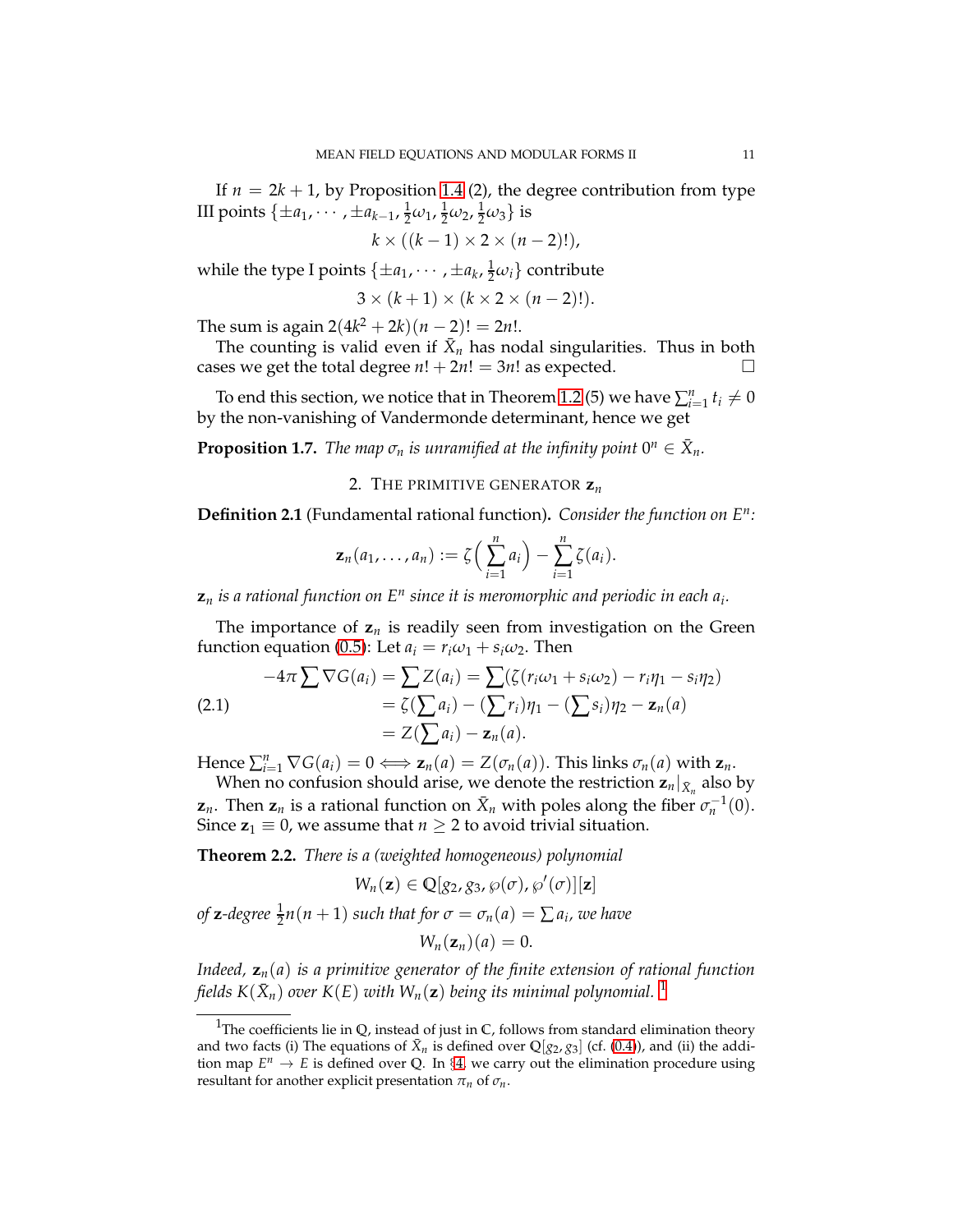*Remark* 2.3. Since  $z_n$  has no poles over  $E^{\times}$ , it is indeed integral over the affine Weierstrass model of  $E^{\tilde{\times}}$  with coordinate ring

$$
R(E^{\times}) = \mathbb{C}[x_0, y_0]/(y_0^2 - 4x_0^3 - g_2x_0 - g_3),
$$

where  $x_0 = \wp(\sigma)$  and  $y_0 = \wp'(\sigma)$ . Thus the major statement in Theorem [0.2](#page-3-4) is the claim that  $z_n$  is a primitive generator.

*Proof.* Since  $\mathbf{z}_n \in K(\bar{X}_n)$ , which is algebraic over  $K(E)$  with degree  $\frac{1}{2}n(n+1)$ 1) by Theorem [1.6,](#page-8-0) its minimal polynomial  $W_n(z) \in K(E)[z]$  exists with  $d := \deg W_n$  begin a factor of  $\frac{1}{2}n(n+1)$ .

Notice that for  $\sigma_0 \in E$  being outside the branch loci of  $\sigma_n : \bar{X}_n \to E$ , there are precisely  $\frac{1}{2}n(n+1)$  different points  $a = \{a_1, \dots, a_n\} \in \bar{X}_n$  with  $\sigma_n(a) = \sum a_i = \sigma_0$ . Thus for the rational function  $z_n = \zeta(\sum a_i) - \sum \zeta(a_i) \in$  $K(\bar{X}_n)$  to be a primitive generator, it is sufficient to show that  $\mathbf{z}_n$  has exactly 1  $\frac{1}{2}n(n+1)$  branches over *K*(*E*). That is,  $\sum \zeta(a_i)$  gives different values for different choices of those *a* above  $\sigma_0$ . Indeed, for any given  $\sigma = \sigma_0$ , the polynomial  $W_n(z) = 0$  has at most *d* roots. But now  $z_n(a)$  with  $\sigma_n(a) =$  $\sigma_0$  gives  $\frac{1}{2}n(n+1)$  distinct roots of  $W_n(\mathbf{z})$ , hence we must conclude  $d =$ 1  $\frac{1}{2}n(n+1)$  and  $z_n$  is a primitive generator.

Hence it is sufficient to show the following more precise result:

<span id="page-11-1"></span>**Theorem 2.4.** Let  $a, b \in Y_n$  and  $(a_1, \dots, a_n)$ ,  $(b_1, \dots, b_n) \in \mathbb{C}^n$  be representa*tives of a, b such that*

<span id="page-11-0"></span>(2.2) 
$$
\sum_{i=1}^{n} a_i = \sum_{i=1}^{n} b_i, \qquad \sum_{i=1}^{n} \zeta(a_i) = \sum_{i=1}^{n} \zeta(b_i).
$$

*Suppose that*  $\sum \wp(a_i) \neq \sum \wp(b_i)$ *. Then a, b are branch points of*  $Y_n \to \mathbb{P}^1$ *corresponding to Lam´e functions of the same type.*

We emphasize that  $\bar{X}_n$  is not required to be smooth.

Theorem [2.2](#page-10-1) follows immediately by choosing  $\sigma_0$  outside the branch loci of  $\bar{X}_n \to E$  and  $\sigma_0 \notin E[2]$ . Indeed, let  $a, b \in Y_n$  with  $\sigma_n(a) = \sigma_n(b) = \sigma_0$ and  $z_n(a) = z_n(b)$ , or more precisely with conditions in [\(2.2\)](#page-11-0) satisfied. By Theorem [2.4](#page-11-1) we are left with the case  $\sum \varphi(a_i) = \sum \varphi(b_i)$  but  $a \neq b$ . Then  $a = -b$  by Theorem [1.2](#page-6-0) (1), and in particular  $\sigma_n(a) = -\sigma_n(b)$ . Together with  $\sigma_n(a) = \sigma_n(b)$  we conclude that  $\sigma_0 = \sigma_n(a) = \sigma_n(b) \in E[2]$ . This contradicts to the assumption  $\sigma_0 \notin E[2]$ . Hence we must have  $a = b$ .

We will give two proofs of Theorem [2.4.](#page-11-1) The first proof is longer but contains more information.

Recall that the Hermite–Halphen ansatz in [\(0.9\)](#page-2-2)

$$
w_{\pm a}(z) = e^{\pm z \sum \zeta(a_i)} \prod_{i=1}^n \frac{\sigma(z \mp a_i)}{\sigma(z)}
$$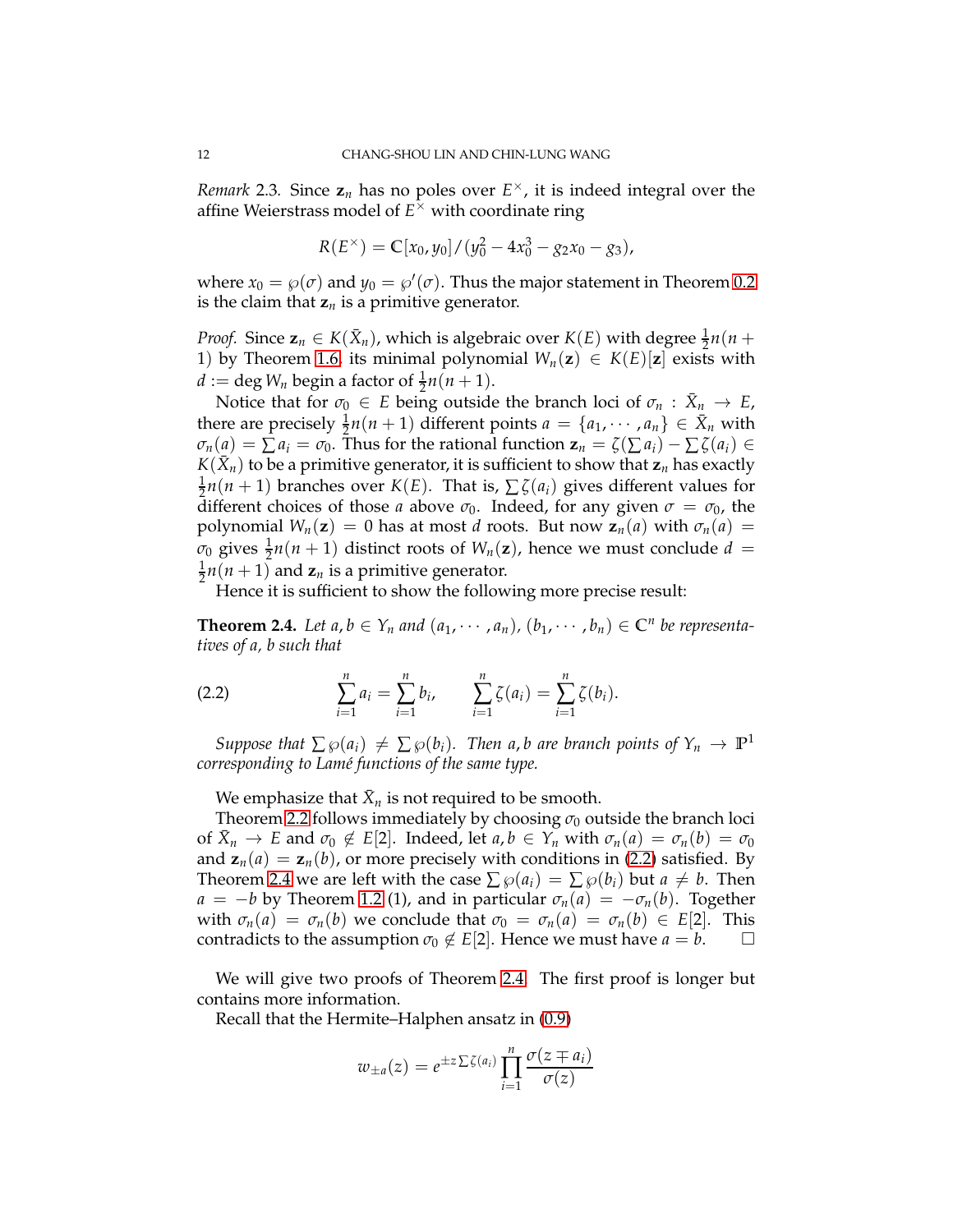are solutions to  $w'' = (n(n+1)\wp(z) + B_a)w =: I_1w$ , and

<span id="page-12-1"></span>
$$
w_{\pm b}(z) = e^{\pm z \sum \zeta(b_i)} \prod_{i=1}^n \frac{\sigma(z \mp b_i)}{\sigma(z)}
$$

are solutions to  $w'' = (n(n+1)\wp(z) + B_b)w =: I_2w$ . Then  $q_{a,-b} := w_a w_{-b}$ and *q*−*a*,*<sup>b</sup>* := *w*−*aw<sup>b</sup>* are solutions to the fourth order ODE formed by the tensor product of the two Lamé equations. By assumption.

(2.3) 
$$
q_{a,-b}(z) = \prod_{i=1}^{n} \frac{\sigma(z-a_i)\sigma(z+b_i)}{\sigma^2(z)}
$$

is an elliptic function since  $\sum a_i = \sum b_i$ . Similarly  $q_{-a,b}(z) = q_{a,-b}(-z)$  is elliptic. In particular there exists an even elliptic function solution

$$
Q := \frac{1}{2}(q_{a,-b} + q_{-a,b}) = (-1)^n \frac{\prod_{i=1}^n \sigma(a_i)\sigma(b_i)}{z^{2n}} + \text{higher order terms}.
$$

<span id="page-12-2"></span>**Lemma 2.5.** *The fourth order ODE is given by*

<span id="page-12-0"></span>(2.4) 
$$
q'''' - 2(I_1 + I_2)q'' - 6I'q' + ((B_a - B_b)^2 - 2I'')q = 0.
$$
  
Here  $I = n(n+1)\wp(z)$ ,  $I_1 = I + B_a$  and  $I_2 = I + B_b$ .

*Proof.* This follows from a straightforward computation. Indeed,

$$
q' = w'_1 w_2 + w_1 w'_2,
$$
  
\n
$$
q'' = (I_1 + I_2)q + 2w'_1 w'_2,
$$
  
\n
$$
q''' = 2I'q + (I_1 + I_2)q' + 2(I_1 w_1 w'_2 + I_2 w'_1 w_2).
$$

Notice that if  $a = b$  (or just  $B_a = B_b$ ) then  $I_1 = I_2$  and we stop here to get the third order ODE as the symmetric product of the Lamé equation.

In general, we take one more differentiation to get

$$
q'''' = 2I''q + 4I'q' + (I_1 + I_2)q'' + 2I'q' + 2(I_1 + I_2)w'_1w'_2 + 4I_1I_2q
$$
  
= 2(I\_1 + I\_2)q'' + 6I'q' + (2I'' - (I\_1 - I\_2)^2)q.

This proves the lemma.

Now we investigate the equation in variable  $x = \wp(z)$ . To avoid confusion, we denote  $\dot{f} = \partial f / \partial x$  and  $f' = \partial f / \partial z$ .

Let 
$$
y^2 = p(x) = 4x^3 - g_2x - g_3
$$
. Then  $\wp' = y$ ,  $\wp'' = 6\wp^2 - \frac{1}{2}g_2 = \frac{1}{2}\dot{p}(x)$ .  
\n $\wp''' = 12\wp\wp' = 12xy$ ,  $\wp'''' = 12\wp'^2 + 12\wp\wp'' = 12p(x) + 6x\dot{p}(x)$ . Also  
\n $q' = \dot{q}\wp' = y\dot{q}$ ,  
\n $q'' = \ddot{q}\wp'^2 + \dot{q}\wp'' = p(x)\ddot{q} + \frac{1}{2}\dot{p}(x)\dot{q}$ ,  
\n $q''' = \dddot{q}\wp'^3 + 3\ddot{q}\wp'\wp'' + \dot{q}\wp'''$ ,  
\n $q'''' = \dddot{q}\wp'^4 + 6\dddot{q}\wp'^2\wp'' + 3\ddot{q}(\wp'')^2 + 4\ddot{q}\wp'\wp''' + \dot{q}\wp''''$   
\n $= p(x)^2\dddot{q} + 3p(x)\dot{p}(x)\ddot{q} + (\frac{3}{4}\dot{p}(x)^2 + 48xp(x))\ddot{q} + (12p(x) + 6x\dot{p}(x))\dot{q}$ .

$$
\Box
$$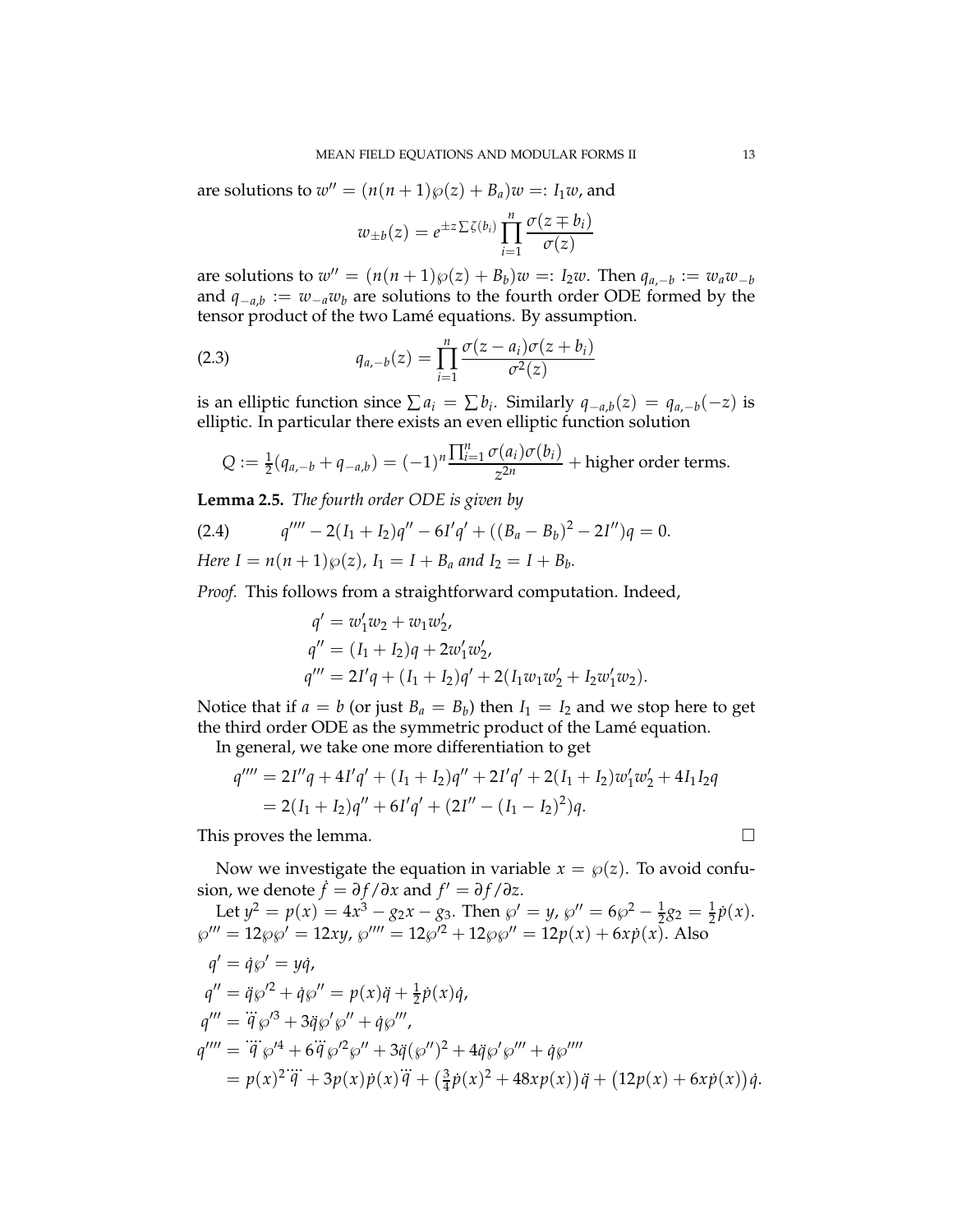By substituting these into [\(2.4\)](#page-12-0) and get the ODE in *x*:

<span id="page-13-0"></span>(2.5)  
\n
$$
L_4 q := p^2 \dddot{q} + 3 p \ddot{p} \dddot{q} + \left(\frac{3}{4} p^2 - 2(2(n^2 + n - 12)x + \beta)p\right) \ddot{q} - \left((2(n^2 + n - 3)x + \beta)p + 6(n^2 + n - 2)p\right) \dot{q} + \left(\alpha^2 - n(n + 1)p\right) q = 0.
$$

where

$$
\alpha := B_a - B_b \quad \text{and} \quad \beta := B_a + B_b.
$$

For the rest of the proof, we want to discuss when  $L_4 q = 0$  with  $\alpha \neq 0$  has a polynomial solution. Here  $g_2$  and  $g_3$  could be arbitrary, not necessarily satisfy the non-degenerate condition  $g_2^3 - 27g_3^2 \neq 0$ .

Suppose that *q*( $\bar{x}$ ) is a polynomial in *x* of degree *m*  $\geq$  1:

$$
(2.7) \t q(x) = xm - s1xm-1 + s2xm-2 - \dots + (-1)m sm,
$$

which satisfies

$$
\deg_x L_4 q(x) \leq 1.
$$

Then we can solve  $s_j$  recursively in terms of  $\alpha^2$ ,  $\beta$  and  $g_2$ ,  $g_3$ .

<span id="page-13-1"></span>Indeed, the top degree  $x^{m+2}$  in [\(2.5\)](#page-13-0) has coefficient

$$
16m(m-1)(m-2)(m-3) + 144m(m-1)(m-2) + 108m(m-1)
$$
  
- 16(n<sup>2</sup> + n - 12)m(m-1) - 24(n<sup>2</sup> + n - 3)m  
- 24(n<sup>2</sup> + n - 2)m - 12n(n + 1)  
= (m - n) (4m<sup>3</sup> + (4n + 68)m<sup>2</sup> + (8n - 101)m + 3(n + 1)),

which vanishes precisely when  $m = n$ . This we may assume that  $m = n$ .

The next order term  $x^{n+1}$  without the  $s_1$  factor has coefficient

$$
-8n(n-1)\beta - 12n\beta = -4n(2n+1)\beta,
$$

and the coefficient of −*s*1*x n*+1 is given by

$$
16(n-1)(n-2)(n-3)(n-4) + 144(n-1)(n-2)(n-3)
$$
  
+ 108(n-1)(n-2) - 16(n<sup>2</sup> + n - 12)(n-1)(n-2)  
- 24(n<sup>2</sup> + n - 3)(n-1) - 24(n<sup>2</sup> + n - 2)(n-1) - 12n(n+1)  
= -8n(2n-1)(2n+1).

Hence

(2.9) 
$$
s_1 = \frac{\beta}{2(2n-1)}.
$$

Inductively the  $x^{n+2-i}$  coefficient in [\(2.5\)](#page-13-0) gives recursive relations to solve *s*<sub>*i*</sub> in terms of *β*, *α*<sup>2</sup> and *g*<sub>2</sub>, *g*<sub>3</sub> for *i* = 1, . . . , *n*. It implies that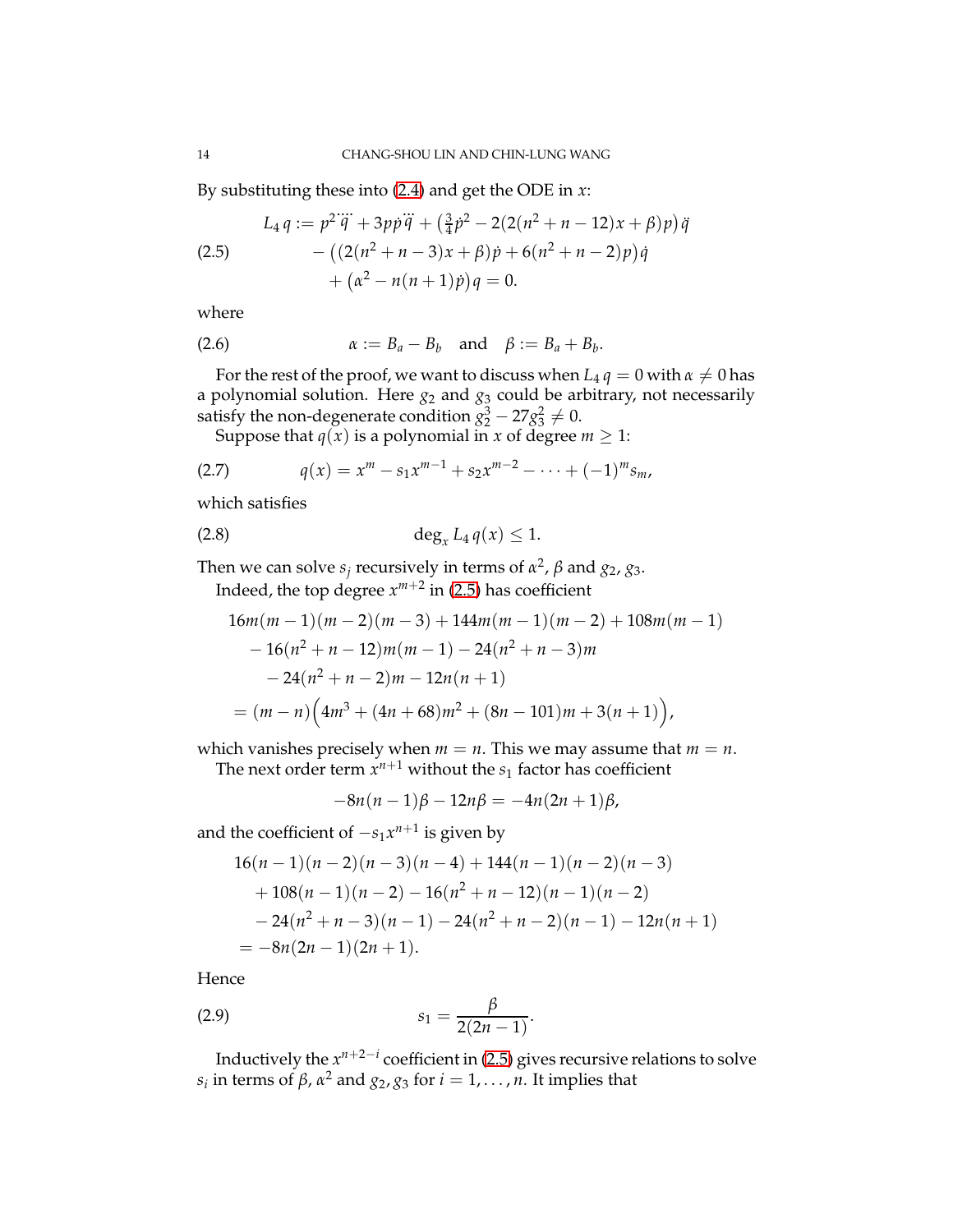<span id="page-14-3"></span>**Lemma 2.6.** *For*  $i = 1, \ldots, n$ *, there is a polynomial expression* 

$$
s_i = s_i(\alpha^2, \beta, g_2, g_3) = C_i\beta^i + \cdots
$$

*which is homogeneous of degree i with*  $\deg \alpha = \deg \beta = 1$  *and*  $\deg g_2 = 2$ *,* deg *g*<sup>3</sup> = 3*. Moreover, C<sup>i</sup> is a non-zero rational number.*

A much detailed description will be given in the proof of Lemma [2.8](#page-14-0) and the precise value of  $C_i$  can be determined (from  $(2.12)$ ).

<span id="page-14-1"></span>There are still two remaining terms in [\(2.8\)](#page-13-1), that is,

(2.10) 
$$
L_4 q = F_1(\alpha, \beta, g_2, g_3) x + F_0(\alpha, \beta, g_2, g_3).
$$

The basic structure of the consistency equations is described by the following two lemmas:

<span id="page-14-2"></span>**Lemma 2.7.** *We have*

$$
F_1(\alpha, \beta) = \alpha^2 G_1(\alpha, \beta) = \alpha^2 ((-1)^{n-1} s_{n-1}(\alpha^2, \beta, g_2, g_3) + \cdots),
$$
  
\n
$$
F_0(\alpha, \beta) = \alpha^2 G_0(\alpha, \beta) = \alpha^2 ((-1)^n s_n(\alpha^2, \beta, g_2, g_3) + \cdots).
$$

*The remaining terms have either g*<sup>2</sup> *or g*<sup>3</sup> *as a factor, hence with lower α*, *β degree.*

*Proof.* Equation [\(2.10\)](#page-14-1) gives

$$
F_1(\alpha, \beta) = (-1)^{n-1} \alpha^2 s_{n-1} + \text{terms in } s_1, \cdots, s_{n-2},
$$
  

$$
F_0(\alpha, \beta) = (-1)^n \alpha^2 s_n + \text{terms in } s_1, \cdots, s_{n-1}.
$$

We note that if  $\alpha = 0$ , then for any  $\beta$  there is a solution  $q(x)$  to  $L_4(q) = 0$ which is a polynomial in *x* of degree *n*.

Indeed  $\hat{q}(x) = \prod_{i=1}^{n} (x - x_i)$ , with  $\beta = 2(2n - 1) \sum_{i=1}^{n} x_i$ , which comes from the Lamé equation (see [\[3,](#page-30-0) [15\]](#page-30-3)). Thus  $F_1(0, \beta) = 0 = F_0(0, \beta)$ . Since  $F_i$ depends on  $\alpha^2$ , we have  $F_i(\alpha, \beta) = \alpha^2 G_i(\alpha, \beta)$ ,  $i = 0, 1$ , for some homogeneous polynomials *G*0, *G*<sup>1</sup> in *α* 2 , *β*, *g*2, *g*<sup>3</sup> of degree *n* and *n* − 1 respectively, and *G<sup>i</sup>* 's can be written as

$$
G_1(\alpha, \beta) = (-1)^{n-1} s_{n-1} + \cdots ,
$$
  
\n
$$
G_0(\alpha, \beta) = (-1)^n s_n + \cdots .
$$

To see the dependence of the remaining terms on  $g_2$  and  $g_3$ , we let  $g_2$  =  $0 = g_3$ , and then  $L_4(q) \equiv \alpha^2((-1)^{n-1}s_{n-1}x + (-1)^n s_n) \pmod{x^2}$  because both  $p(x) = 4x^3$  and  $p(x) = 12x^2$  vanish modulo  $x^2$ . Thus we have  $F_1(\alpha, \beta) = (-1)^{n-1} \alpha^2 s_{n-1}$  and  $F_0(\alpha, \beta) = (-1)^n \alpha^2 s_n$  whenever  $g_2 = 0 = g_3$ . This proves the lemma.

<span id="page-14-0"></span>**Lemma 2.8.** *The polynomials*  $G_1$  *and*  $G_0$  *have no common factors for any*  $g_2$ *,*  $g_3$ *.* 

*Proof.* We consider first the special case  $g_2 = g_3 = 0$ . Then [\(2.8\)](#page-13-1) becomes

$$
16x^{6}\dddot{q} + 144x^{5}\dddot{q} + (108x^{4} - 8x^{3}(2(n^{2} + n - 12)x + \beta))\ddot{q}
$$
  
(2.11)  

$$
- (12x^{2}(2(n^{2} + n - 3)x + \beta) + 24x^{3}(n^{2} + n - 2))\dot{q}
$$

$$
+ (\alpha^{2} - 12n(n + 1)x^{2})q \equiv 0 \pmod{C \oplus Cx}.
$$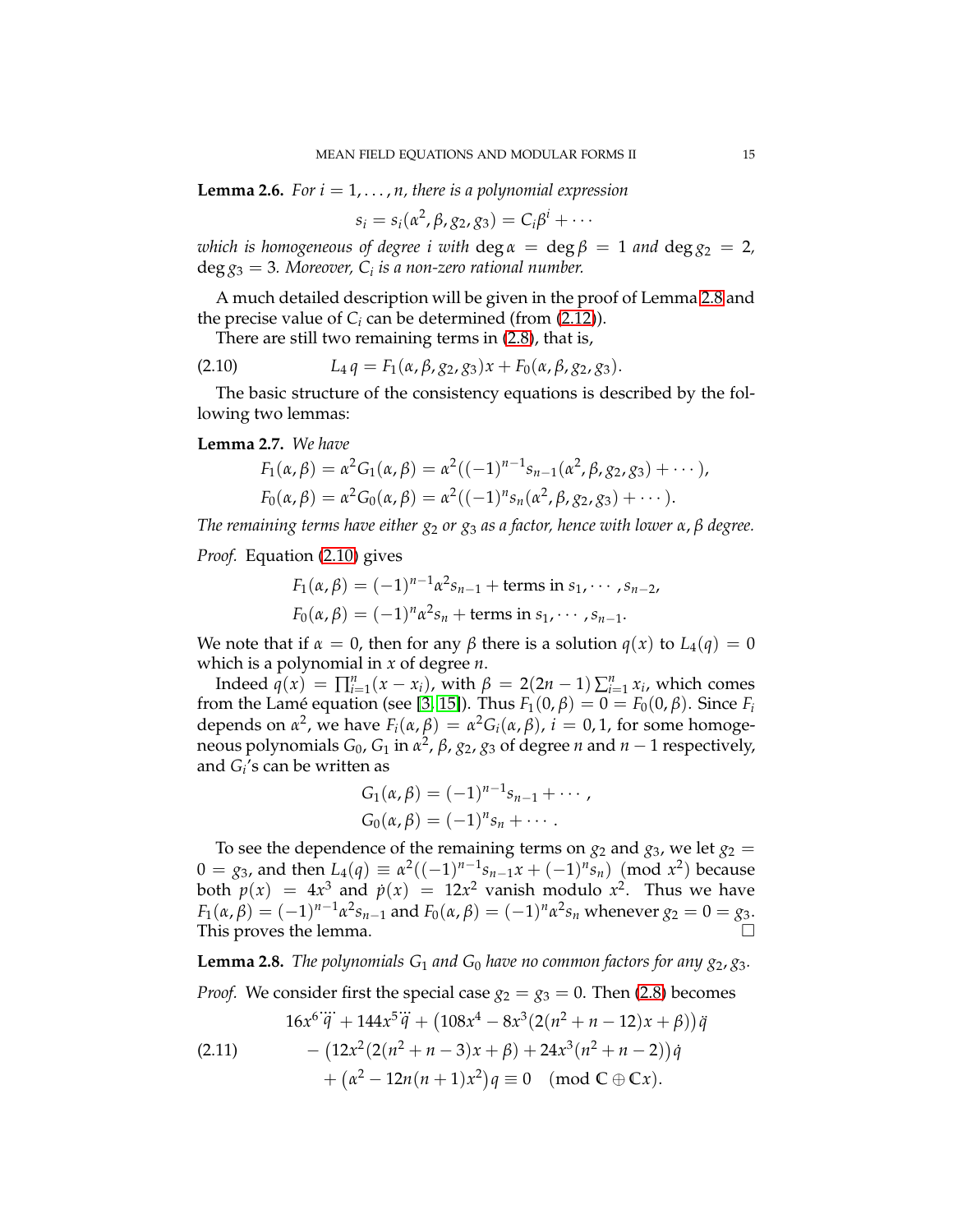The coefficient of  $x^{n-k}$ ,  $k = 0, \ldots, n-2$ , gives recursive equation

$$
(2.12) \qquad \qquad (-1)^k (m_k s_{k+2} + n_k \beta s_{k+1} + \alpha^2 s_k) = 0,
$$

where the constants  $m_k$  and  $n_k$  are given by

<span id="page-15-0"></span>
$$
m_k = 16(n - (k + 2))(n - (k + 3))(n - (k + 4))(n - (k + 5))
$$
  
+ 144(n - (k + 2))(n - (k + 3))(n - (k + 4))  
+ (108 - 16(n<sup>2</sup> + n - 12))(n - (k + 2))(n - (k + 3))  
- 24(2n<sup>2</sup> + 2n - 5)(n - (k + 2)) - 12n(n + 1)  
= -4(k+2)(2n - (k + 1))(2n - (2k + 1))(2n - (2k + 3)),  

$$
n_k = (8(n - (k + 1))(n - (k + 2)) + 12(n - (k + 1)))
$$
  
= 4(n - (k - 1))(n - (k + 1)).

Since *k* ≤ *n* − 2, we have  $m_k \neq 0$  and  $n_k \neq 0$ .

Let  $γ(α, β)$  be a non-trivial common factor of both  $G_1$  and  $G_0$ .

In the case  $g_2 = g_3 = 0$  we have  $G_1 = (-1)^{n-1} s_{n-1}$  and  $G_0 = (-1)^n s_n$ . Then  $\gamma$  and  $\alpha$  are co-prime, because if  $\alpha = 0$  then  $s_{n-1}(0, \beta) = c_{n-1}\beta^{n-1}$ and  $s_n(0, \beta) = c_n \beta^n$  for some non-zero constants  $c_{n-1}$  and  $c_n$ . By [\(2.12\)](#page-15-0) for  $k = n - 2$ , we have  $\gamma \mid s_{n-2}(\alpha^2, \beta, 0, 0)$  too. By induction on  $k$  for  $k =$  $n-3, \ldots, 0$  in decreasing order we conclude that  $\gamma \mid s_0 = 1$ , which leads to a contradiction.

For  $g_2, g_3 \in \mathbb{C}$ , we see by Lemma [2.7](#page-14-2) that the leading terms of  $G_1$ ,  $G_0$ , as polynomials of *α* and *β*, are  $(-1)^{n-1}$ s<sub>*n*−1</sub>(*α*<sup>2</sup>, β, 0, 0) and  $(-1)^n$ s<sub>*n*</sub>(*α*<sup>2</sup>, β, 0, 0) respectively. Since  $s_{n-1}(\alpha^2, \beta, 0, 0)$  and  $s_n(\alpha^2, \beta, 0, 0)$  are co-prime, we conclude that  $G_1(\alpha, \beta, g_2, g_3)$  and  $G_0(\alpha, \beta, g_2, g_3)$  are also co-prime. The proof is complete.  $\Box$ 

<span id="page-15-1"></span>**Proposition 2.9.** *The common zeros of*  $G_1 = 0$  *and*  $G_0 = 0$  *are precisely given by the pair of branch points* (*a*, *b*) *corresponding to Lame functions of the same type. If*  $\bar{X}_n$  *is non-singular, there are exactly n*( $n-1$ ) *such ordered pairs* (*a, b*)'s.

*Proof.* It suffices to prove the (generic) case that  $\bar{X}_n$  is non-singular, namely the case that all the Lamé functions are distinct. The general case follows from the non-singular case by a limiting argument.

For any two Lamé functions  $w_a$ ,  $w_b$  of the same type, it is easy to see that we may arrange the representatives of *a* and *b* so that [\(2.2\)](#page-11-0) holds. It follows that  $q := q_{a,-b} = q_{-a,b}$  (see [\(2.3\)](#page-12-1)) is an even elliptic function solution to [\(2.4\)](#page-12-0), or equivalently  $q(x)$  is a polynomial solution to  $L_4 q(x) = 0$ .

From the above discussion,  $(\alpha, \beta)$  must be a common root of  $G_1$  and  $G_0$ (where  $\alpha = B_a - B_b$ ,  $\beta = B_a + B_b$ ). By Lemma [2.6](#page-14-3) and [2.7,](#page-14-2) we have deg  $G_1 =$  $n-1$  and deg  $G_0 = n$  and  $G_1$ ,  $G_0$  are co-prime to each other by Lemma [2.8.](#page-14-0) Hence by Bezout theorem there are at most  $n(n-1)$  common roots.

On the other hand, the number of such ordered pairs can be determined by Proposition [1.4.](#page-7-0) Indeed, if  $n = 2k$  is even, then we have

$$
(k+1)k + 3k(k-1) = 4k^2 - 2k = n(n-1)
$$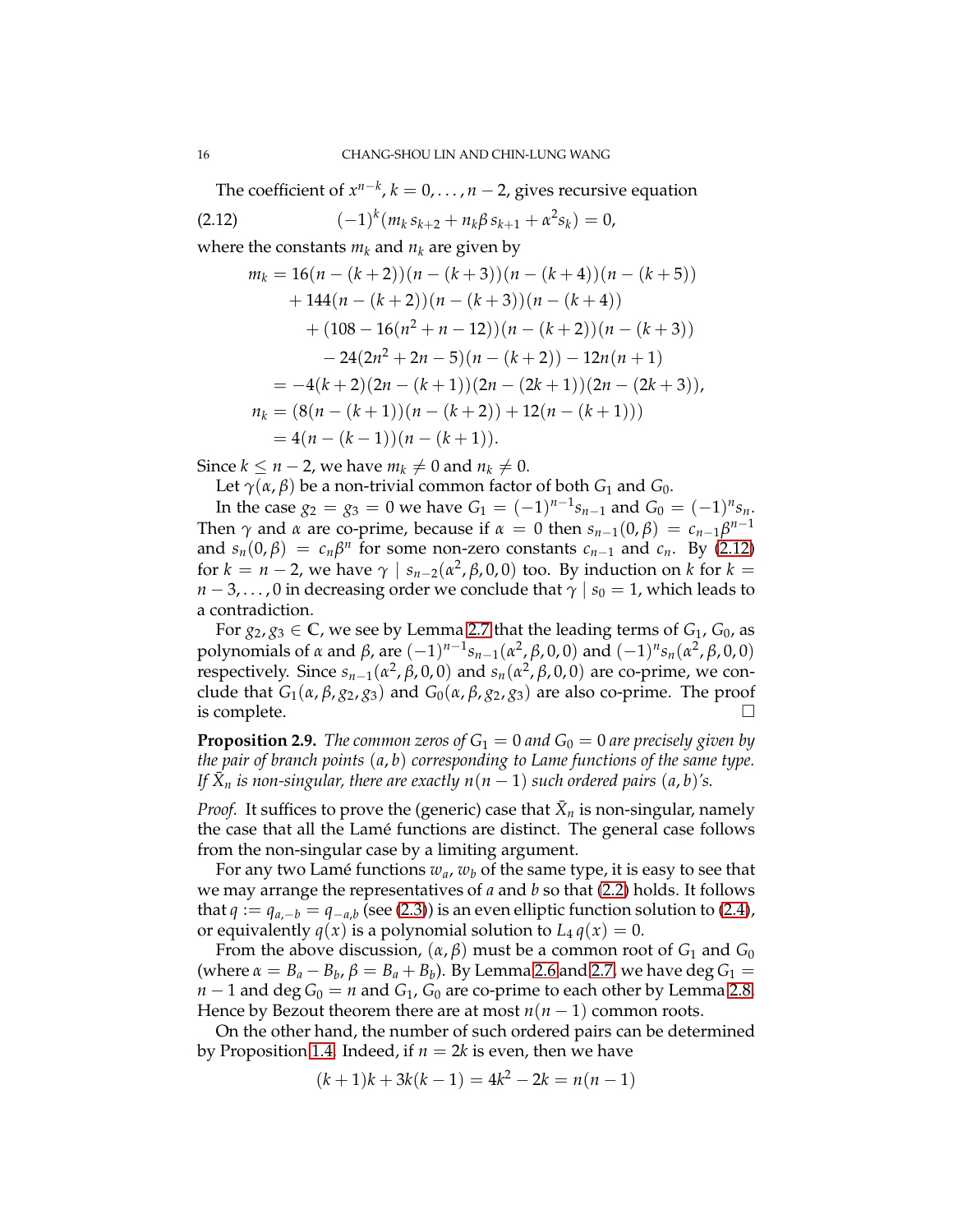such pairs. If  $n = 2k + 1$  is odd, the number of pairs is given by

$$
k(k-1) + 3(k+1)k = 4k^2 + 2k = n(n-1).
$$

Hence in all cases the number of ordered pairs coming from the Lamé functions of the same type agrees with the Bezout degree of the polynomial system defined by  $G_1 = 0 = G_0$ . Thus these  $n(n-1)$  pairs form the zero locus as expected (and there is no infinity contribution).

The above discussions from Lemma [2.5](#page-12-2) to Proposition [2.9](#page-15-1) constitute a complete proof of Theorem [2.4.](#page-11-1) Here is a summary: We already know that *Q* is an even elliptic function with singularity only at  $0 \in E$ . Thus

$$
Q(x) = c \prod_{i=1}^{n} (\wp(z) - \wp(c_i)) =: c \prod_{i=1}^{n} (x - x_i)
$$

is a polynomial solution to the ODE [\(2.5\)](#page-13-0) with  $\alpha = B_a - B_b$ ,  $\beta = B_a + B_b$ .

Since  $α = B<sub>a</sub> - B<sub>b</sub> \neq 0$ , by Lemma [2.7](#page-14-2) ( $α$ ,  $β$ ) must be a common root of *G*<sub>1</sub>( $\alpha$ , $\beta$ ) = 0 = *G*<sub>0</sub>( $\alpha$ , $\beta$ ). Then Proposition [2.9](#page-15-1) says that ( $\alpha$ , $\beta$ ) is pair of Lamé functions of the same type. This proves Theorem [2.4.](#page-11-1)

For future reference, we combine Theorem [2.4](#page-11-1) and Proposition [2.9](#page-15-1) into the following statement on a fourth order ODE which arises from the *tensor product of two different (integral) Lam´e equations* with the same parameter *n*.

Due to its importance, we will give a second (shorter and more direct) proof of the part corresponding to Theorem [2.4.](#page-11-1)

**Theorem 2.10.** Let  $I(z) = n(n+1)\wp(z)$ . The fourth order ODE

<span id="page-16-0"></span>(2.13) 
$$
q'''(z) - 2(I + \beta)q''(z) - 6I'q'(z) + (\alpha^2 - 2I'')q(z) = 0
$$

*with*  $\alpha \neq 0$  *has an elliptic function solution if and only if* ( $\alpha$ ,  $\beta$ ) *is a pair of common root to*  $G_0(\alpha, \beta) = 0$  *and*  $G_1(\alpha, \beta) = 0$ *. Moreover, this solution must be even.* 

*Second Proof to Theorem [2.4.](#page-11-1)* Following the definition of *qa*,−*b*(*z*) in [\(2.3\)](#page-12-1), we now consider the odd elliptic solution to  $(2.13) (= (2.4))$  $(2.13) (= (2.4))$  $(2.13) (= (2.4))$  instead:

$$
q(z) = \frac{1}{2}(q_{a,-b}(z) - q_{-a,b}(z)),
$$

which has a pole of order  $3 + 2l$  at  $0 \in E$  with  $l \leq n - 2$ . Thus  $q(z)/\wp'(z)$ is an even elliptic function with the only pole at 0 since  $q(\frac{1}{2}\omega_i) = 0$  for  $1 \le i \le 3$ . If  $q(z)$  does not vanish completely, then

$$
q(z) = c\wp'(z) \prod_{i=1}^{l} (\wp(z) - \wp(c_i)) =: c\wp'(z) f(\wp(z)),
$$

where  $f(x) = \prod_{i=1}^{l} (x - \wp(c_i)) = x^l - s_1 x^{l-1} + \cdots + (-1)^l s_l$ . By Lemma [2.5,](#page-12-2)  $q(z)$  satisfies

<span id="page-16-1"></span>(2.14) 
$$
q''''(z) - 2(\beta + 2n(n+1)\wp(z))q''(z) - 6n(n+1)\wp'(z)q'(z) + (\alpha^2 - 2n(n+1)\wp''(z))q(z) = 0.
$$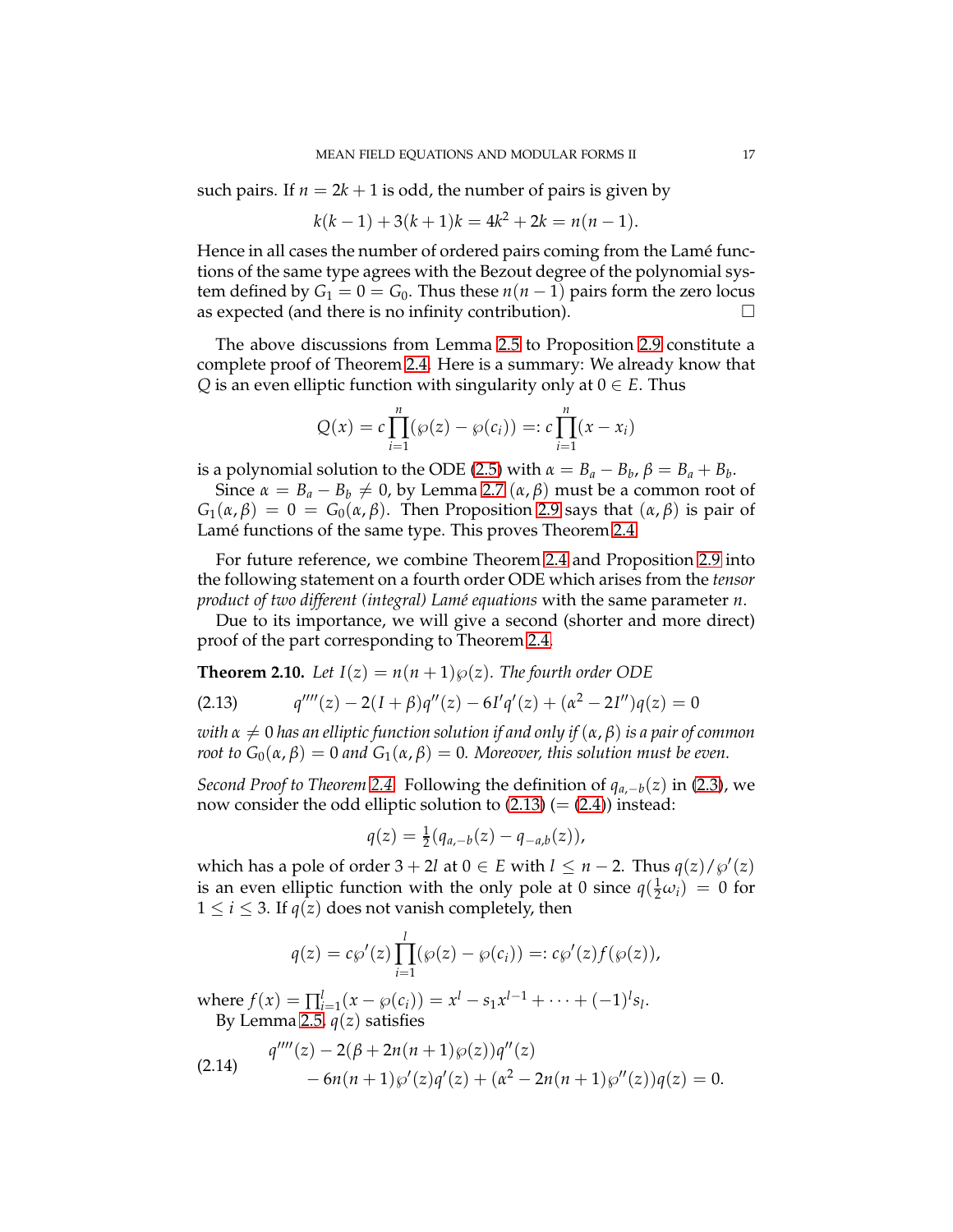By straightforward calculations, we can compute all derivatives of *q* in terms of derivatives of  $\wp(z)$  and  $f'(x)$ . For example,

$$
q'(z) = \wp''(z)f(x) + \wp'(z)^2 f'(x),
$$
  
\n
$$
q''(z) = \wp'''(z)f(x) + 3\wp''(z)\wp'(z)f'(x) + \wp'(z)^3 f''(x),
$$
 etc.

Then [\(2.14\)](#page-16-1) is equivalent to

$$
f(x) \Big( (360 - 96n(n+1))x^2 - 24\beta x + (4n(n+1) - 18)g_2 + \alpha^2 \Big)
$$
  
+ 
$$
f'(x) \Big( (1320 - 96n(n+1))x^3 - 36\beta x^2
$$
  
+ 
$$
(12n(n+1) - 150)g_2x + (6n(n+1) - 60)g_3 + 3\beta g_2 \Big)
$$
  
+ 
$$
f''(x) \Big( (1020 - 16n(n+1))x^4 - 8\beta x^3 + (4n(n+1) - 210)g_2x^2
$$
  
+ 
$$
(2\beta g_2 + (4n(n+1) - 120)g_3)x + 2\beta g_3 + \frac{15}{4}g_2^2 \Big)
$$
  
+ 
$$
f'''(x) (60x^2 - 30g_2)(4x^3 - g_2x - g_3)
$$
  
+ 
$$
f''''(x) (4x^3 - g_2x - g_3)^2 = 0.
$$

By comparing the coefficients of  $x^{l+2}$ , we obtain

$$
(360-96n(n+1)) + l(1320-96n(n+1)) + l(l-1)(1020-16n(n+1))
$$
  
+ 240l(l-1)(l-2) + 16l(l-1)(l-2)(l-3) = 0.

After simplification, this is reduced to

$$
4n(n+1) = (2l+3)(2l+5),
$$

which obviously leads to a contradiction since the RHS is odd. Therefore we must have  $q \equiv 0$  from the beginning. That is,  $\{a_i, -b_i\} = \{-a_i, b_i\}$ .

If one of *a*, *b* does not correspond to a Lamé function, say  $a \in X_n$ , then { $a_1, \dots, a_n$ } ∩ {− $a_1, \dots, -a_n$ } = ∅ and we conclude that { $a_i$ } = { $b_i$ }.<br>Otherwise *a* and *b* correspond to Lamé functions of the same type. □ Otherwise *a* and *b* correspond to Lamé functions of the same type.

*Example* 2.11. For  $n = 2$ ,  $\beta = B_a + B_b$ ,  $\alpha = B_a - B_b$ , we have

$$
s_1 = \frac{1}{6}\beta
$$
,  $s_2 = \frac{1}{36}\beta^2 + \frac{1}{72}\alpha^2 - \frac{1}{4}g_2$ .

The first compatibility equation from  $x^1$  is

<span id="page-17-0"></span>
$$
s_1(\alpha^2 + 36g_2) - 6\beta g_2 = 0.
$$

After substituting *s*<sup>1</sup> we get

$$
\frac{1}{6}\alpha^2\beta = 0.
$$

The second compatibility equation from  $x^0$  is

$$
s_2(\alpha^2 + 6g_2) - s_1(\beta g_2 + 24g_3) + 4\beta g_3 + \frac{3}{2}g_2^2 = 0.
$$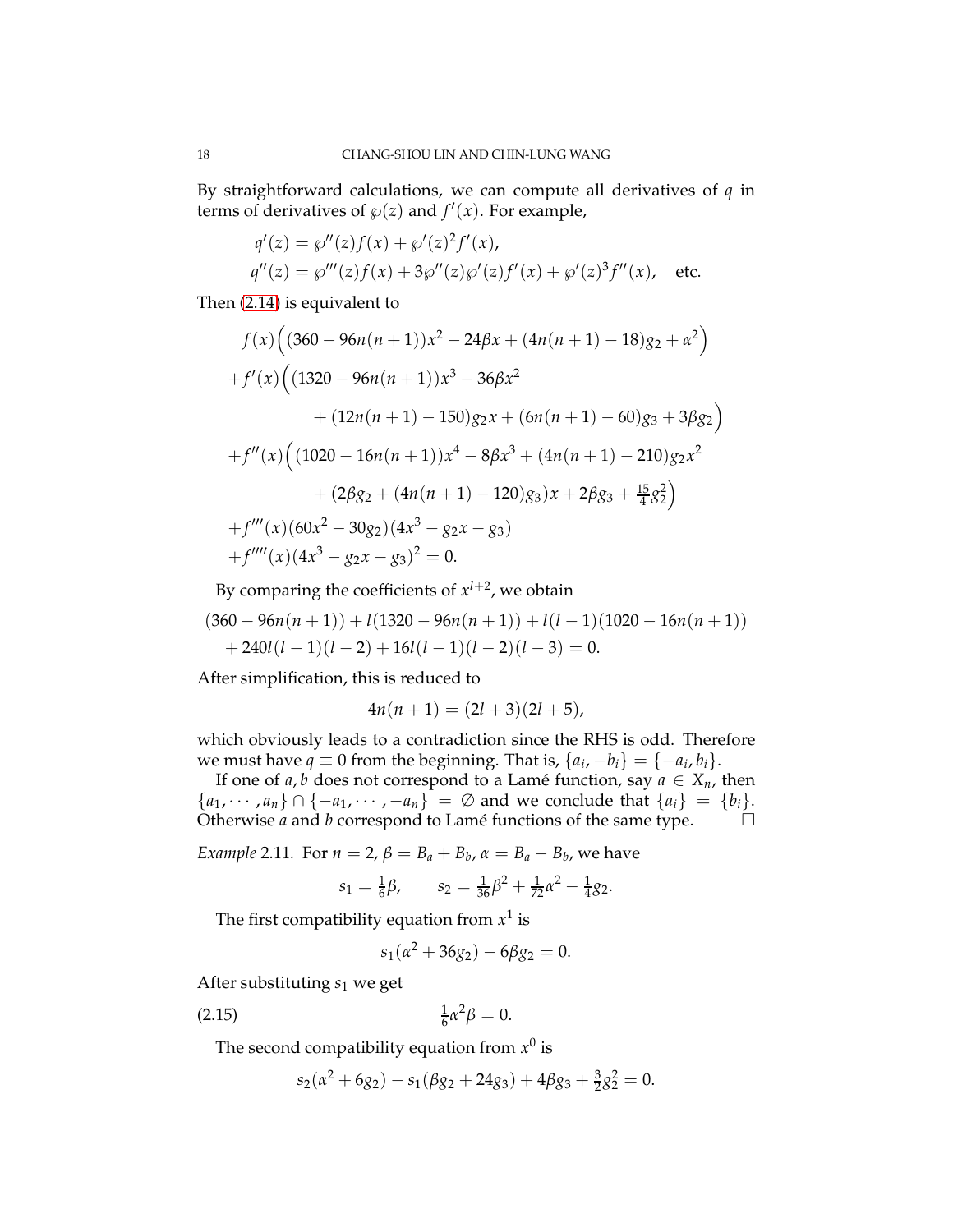By substituting *s*1, *s*<sup>2</sup> and noticing the (expected) cancellations we get

(2.16) 
$$
\alpha^2(\frac{1}{36}\beta^2 + \frac{1}{72}\alpha^2 - \frac{1}{6}g_2) = 0.
$$

If  $B_a \neq B_b$  then [\(2.15\)](#page-17-0) implies that  $B_b = -B_a$  and then [\(2.16\)](#page-18-2) leads to

<span id="page-18-2"></span>
$$
B_a^2 = 3g_2 \Longrightarrow \wp(a_1) + \wp(a_2) = \pm \sqrt{g_2/3}.
$$

By Example [1.5](#page-7-1) (2), such  $a \in \bar{X}_2$  lies in the branch loci of the hyperelliptic (Lamé) curve. In particular,  $a, b \in \sigma^{-1}(0)$  and they are excluded by the assumption in Proposition [2.4.](#page-11-1) Denote by  $\wp(\pm\mathfrak{q}_{\pm}) = \pm\sqrt{g_2/12}$ . Then *a* := { $q_+$ , − $q_+$ }  $\neq$  *b* := { $q_-$ , − $q_-$ } unless  $g_2 = 0$ . When  $g_2 \neq 0$ ,  $z_2$  fails to distinguish the two points *a* and *b*. When  $g_2 = 0$  (equivalently  $\tau = e^{\pi i/3}$ ),  $a = b$  becomes a (singular) branch point for  $\sigma : \bar{X}_2 \to E_\tau$ .

*Example* 2.12*.* For  $n = 3$ ,  $\beta = B_a + B_b$ ,  $\alpha = B_a - B_b$ . Then

$$
s_1 = \frac{1}{10}\beta,
$$
  
\n
$$
s_2 = \frac{1}{600}(4\beta^2 + \alpha^2 - 150g_2),
$$
  
\n
$$
s_3 = \frac{1}{3600}(2\beta^3 + 3\alpha^2\beta - 120\beta g_2 + 900g_3).
$$

The two compatibility equations from  $x^1$  and  $x^0$  are

$$
0 = \frac{1}{600} \alpha^2 (4\beta^2 + \alpha^2 + 60g_2),
$$
  
\n
$$
0 = \frac{1}{3600} \alpha^2 (2\beta^3 + 3\alpha^2 \beta - 90\beta g_2 + 540g_3).
$$

If  $\alpha \neq 0$  then  $\alpha^2 = -4\beta^2 - 60g_2$  and the second equation becomes

$$
\beta^3 + 27g_2\beta - 54g_3 = 0.
$$

It is clear that there are only finite solutions  $(B_a, B_b)'$ s to this, though it may not be so straightforward to see that these 6 solution pairs (for generic tori) come from the branch loci as proved in Proposition [2.9.](#page-15-1)

3. PRE-MODULAR FORMS  $Z_n(\sigma; \tau)$ 

<span id="page-18-0"></span>We call a real analytic function in  $(\sigma, \tau) \in \mathbb{C} \times \mathbb{H}$  *pre-modular* if it is (holomorphic and) modular in  $\tau$  for  $\Gamma(N)$  whenever we fix  $\sigma$  (mod  $\Lambda_{\tau}$ )  $\in$  $E_{\tau}[N]$ . Theorem [2.2](#page-10-1) and Hecke's theorem on *Z* [\[7\]](#page-30-4) (cf. [\(0.7\)](#page-1-4)) then imply

<span id="page-18-1"></span>**Corollary 3.1.**  $Z_n(\sigma; \tau) := W_n(Z)(\sigma; \tau)$  *is pre-modular of weight*  $\frac{1}{2}n(n+1)$ *, with Z,*  $\wp(\sigma)$ *,*  $\wp'(\sigma)$ *, g*<sub>2</sub>, *g*<sub>3</sub> *being of weight 1, 2, 3, 4, 6 respectively.* 

Now we prove Theorem [0.3.](#page-4-1)

We call the  $2n + 1$  branch points  $a \in Y_n \setminus X_n$  *trivial critical points* since *a* = −*a* and the Green equation [\(0.5\)](#page-1-1) holds trivially. They satisfy a nice compatibility condition with the case  $n = 1$  under the addition map:

<span id="page-18-3"></span>**Lemma 3.2.** Let  $a = \{a_1, \dots, a_n\} \in Y_n$  be a solution to the Green equation  $\sum_{i=1}^{n} \nabla G(a_i) = 0$ . Then a is trivial, i.e.  $a = -a$ , if and only if  $\sigma_n(a) \in E[2]$ .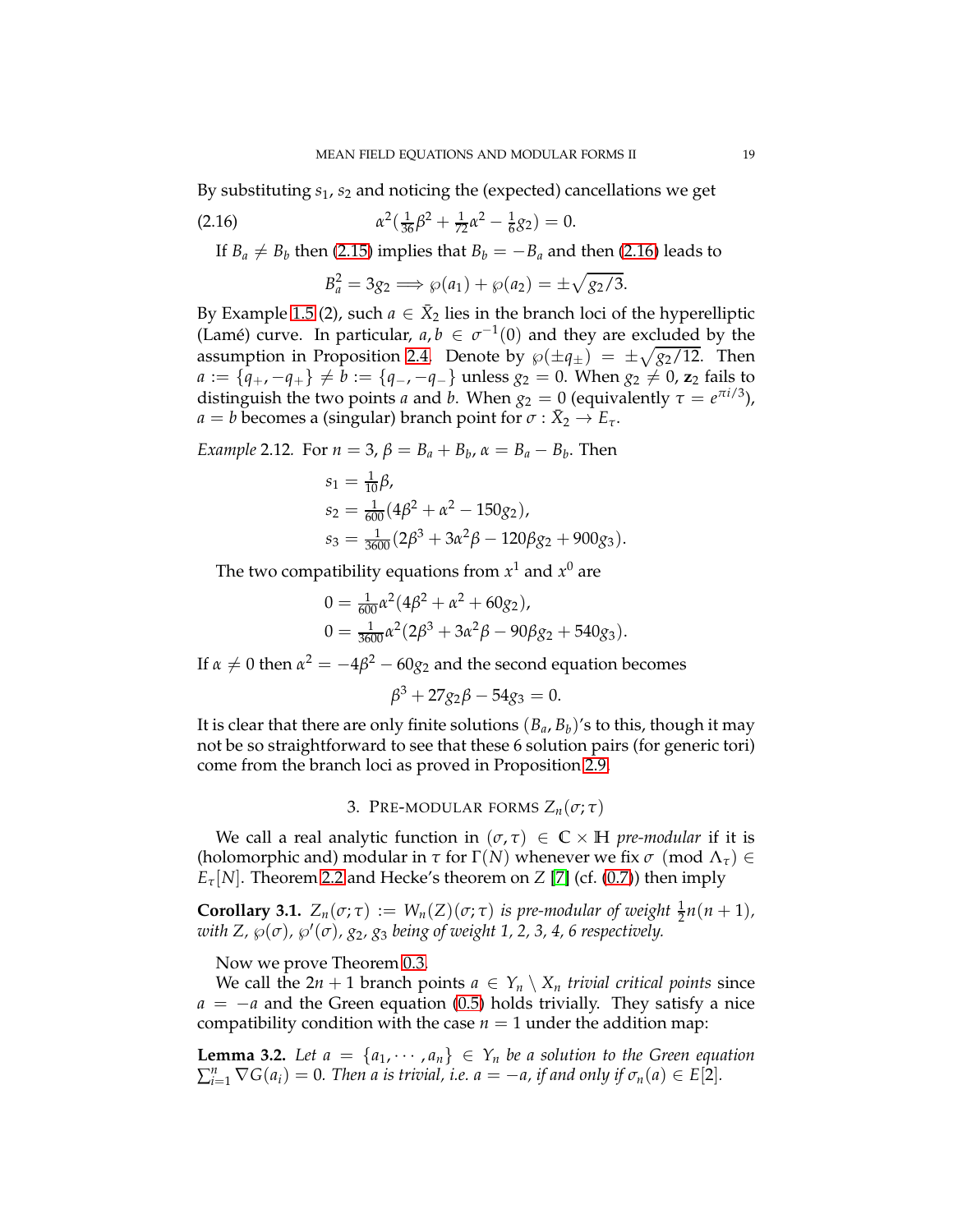*Proof.* If *a* is trivial, then  $\sigma_n(a) \in E[2]$  clearly. If *a* is non-trivial, i.e.  $a \in X_n$ , by [\(1.4\)](#page-5-3), it gives rise to a type II developing map *f* with

$$
f(z+\omega_1)=e^{-4\pi i\sum_i s_i}f(z), \qquad f(z+\omega_2)=e^{4\pi i\sum_i r_i}f(z).
$$

Here  $a_i = r_i \omega_1 + s_i \omega_2$  for  $i = 1, \dots, n$ .

If  $\sigma_n(a) \in E[2]$ , then both exponential factors reduce to one and we conclude that  $f(z)$  is an elliptic function on *E*. Notice that the only zero of  $f'(z)$ is at  $z = 0$  which has order 2*n*, and the only poles of  $f'(z)$  are at  $-a_i$  of order 2,  $i = 1, \ldots, n$ . This forces that  $\sigma_n(a) \equiv 0 \pmod{\Lambda}$  and

$$
f'(z) = \sum_{j=1}^{n} E_j \wp(z + a_j) + C_1
$$

for some constants  $E_1, \ldots, E_n$  and  $C_1$ , since  $f'$  is residue free. Then

$$
f(z) = -\sum_{j=1}^{n} E_j \zeta(z + a_i) + C_1 z + C_2
$$

for some constant  $C_2$ . But  $f(z)$  is elliptic, which implies that  $C_1 = 0$  and  $\sum_{j=1}^n E_j = 0$ . Now  $f^{2k-1}(0) = 0$  for  $k = 1, \ldots, n$  leads to a system of linear equations in  $E_j$ 's (c.f. [\[3,](#page-30-0) Lemma 2.5]):

$$
\sum_{j=1}^n \wp^k(a_j) E_j = 0, \qquad k = 1, \ldots, n.
$$

But then  $\wp(a_i) \neq \wp(a_j)$  for  $i \neq j$  forces that  $E_j = 0$  for all *j*. This is a contradiction and so we must have  $\sigma_n(a) \notin E[2]$ .

The following theorem completes the proof of Theorem [0.3:](#page-4-1)

<span id="page-19-0"></span>**Theorem 3.3** (Extra critical points vs zeros of pre-modular forms)**.**

- (i) *Given*  $\sigma_0 \in E_\tau \setminus E_\tau[2]$  *with*  $Z_n(\sigma_0; \tau) = 0$ , there is a unique  $a \in X_n$  such *that*  $\sigma_n(a) = \sigma_0$  *and*  $\mathbf{z}_n(a) = Z(\sigma_0)$ *.*
- (ii) *Conversely, if a*  $\in$  *X<sub>n</sub> and*  $z_n(a) = Z(\sigma(a))$ *, then*  $Z_n(\sigma(a); \tau) = 0$  *and*  $\sigma_n(a) \notin E_\tau[2]$ *.*

*Proof.* (i) For any given  $\sigma_0$ , by substituting  $\sigma$  by  $\sigma_0$  in  $W_n(\mathbf{z})$ , we get a polynomial  $W_{n,\sigma_0}(\mathbf{z})$  of degree  $\frac{1}{2}n(n+1)$ . Since  $W_n(\mathbf{z})$  is the minimal polyno- $\min$   $\text{and}$  of the rational function  $\mathbf{z}_n \in K(\bar{X}_n)$  over  $K(E)$ , those  $\mathbf{z}_n(a)$  with  $a \in \bar{X}_n$ and  $\sigma_n(a) = \sigma_0$  give precisely all the roots of  $W_{n,\sigma_0}(a)$ , counted with multiplicities.

Now  $Z(\sigma_0)$  is a root of  $W_{n,\sigma_0}(\mathbf{z})$  with  $\sigma_0 \notin E[2]$ , hence there is a point  $a \in X_n$  corresponds to it, i.e.  $Z(\sigma_0) = \mathbf{z}_n(a)$  with  $\sigma_n(a) = \sigma_0$ , which is unique by Theorem [2.4.](#page-11-1) Notice that if  $a \in \overline{X}_n \setminus X_n$  then  $a = -a$  and then  $\sigma_n(a) \in E[2]$ . So in fact we must have  $a \in X_n$ .

(ii) It is clear that  $Z_n(\sigma(a)) \equiv W_n(Z(\sigma(a)) = W_n(\mathbf{z}_n(a)) = 0$ . Since  $a \in X_n$ , by [\(2.1\)](#page-10-3) we have  $\sum_{i=1}^n \nabla G(a_i) = 0$ . But since *a* is non-trivial ( $a \in X_n$ by assumption), Lemma [3.2](#page-18-3) implies that  $\sigma_n(a) \notin E[2]$ .

We present below an extended version of Theorem [0.3](#page-4-1) in terms of *monodromy groups of Lam´e equations*. The original case of mean field equations corresponds to the case with *unitary monodromy* (cf. [\[3\]](#page-30-0)).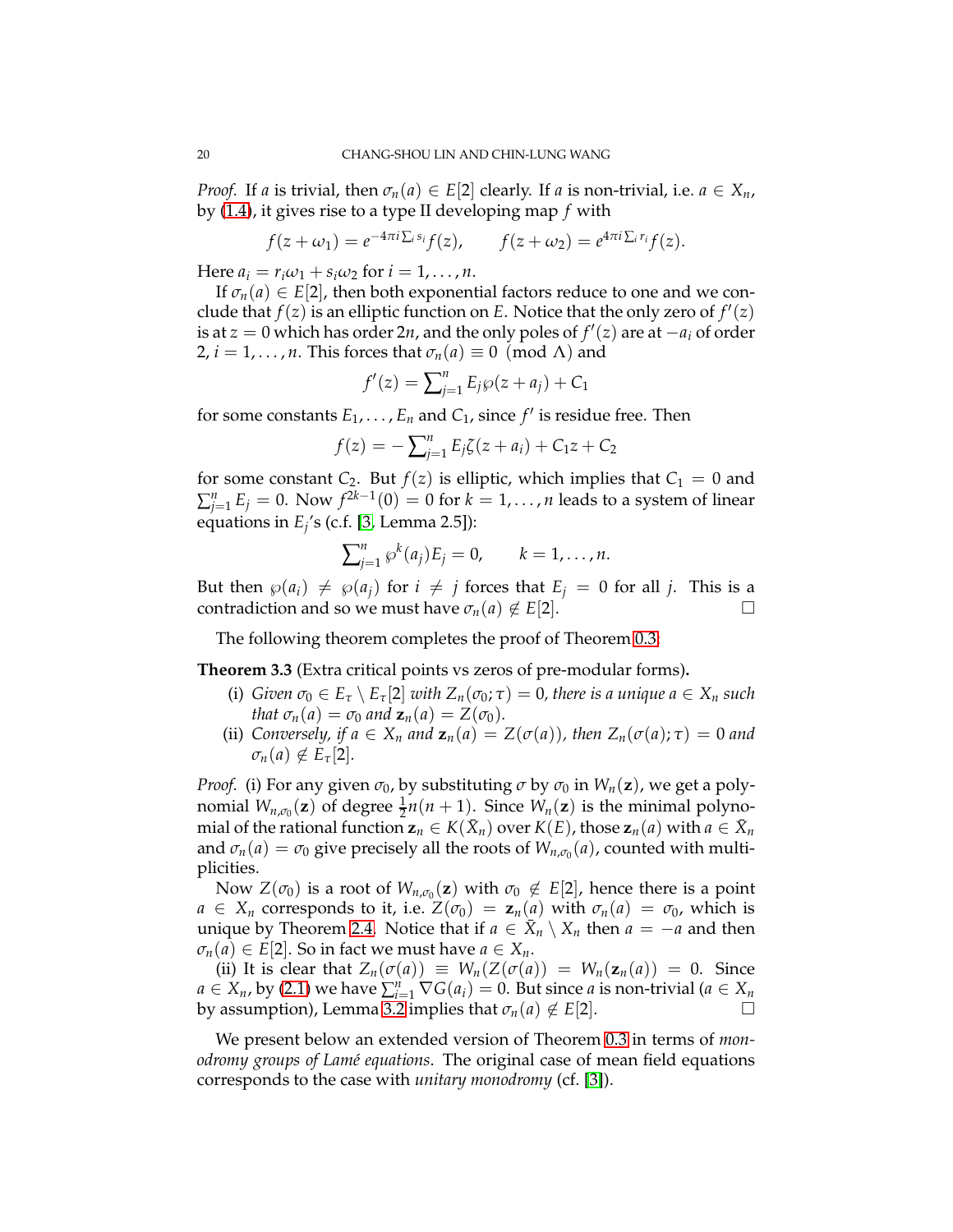Let  $a = \{a_1, \dots, a_n\} \in X_n$ ,  $B_a = (2n - 1) \sum_{i=1}^n \wp(a_i)$  and  $w_a$ ,  $w_{-a}$  be the independent ansatz solutions [\(0.9\)](#page-2-2) to  $w'' = (n(n+1)\wp(z) + B_a)w$ . From [\(1.3\)](#page-5-4), one calculate easily that the monodromy matrices are given by

<span id="page-20-2"></span>(3.1) 
$$
\begin{pmatrix} w_a \\ w_{-a} \end{pmatrix} (z + \omega_1) = \begin{pmatrix} e^{-2\pi i r} & 0 \\ 0 & e^{2\pi i r} \end{pmatrix} \begin{pmatrix} w_a \\ w_{-a} \end{pmatrix} (z), \begin{pmatrix} w_a \\ w_{-a} \end{pmatrix} (z + \omega_2) = \begin{pmatrix} e^{2\pi i s} & 0 \\ 0 & e^{-2\pi i s} \end{pmatrix} \begin{pmatrix} w_a \\ w_{-a} \end{pmatrix} (z),
$$

where the two *complex numbers*  $r, s \in \mathbb{C}$  are uniquely determined by

<span id="page-20-1"></span>(3.2) 
$$
r\omega_1 + s\omega_2 = \sigma(a) = \sum_{i=1}^n a_i, \qquad r\eta_1 + s\eta_2 = \sum_{i=1}^n \zeta(a_i).
$$

The system is non-singular by the Legendre relation  $\omega_1 \eta_2 - \omega_2 \eta_1 = -2\pi i$ . The next lemma extends Lemma [3.2:](#page-18-3)

<span id="page-20-3"></span>**Lemma 3.4.** *Let a*  $\in$  *X<sub>n</sub> with*  $(r, s)$  *given by* [\(3.2\)](#page-20-1)*. Then*  $(r, s) \notin \frac{1}{2}\mathbb{Z}^2$ *.* 

*Proof.* If  $(r, s) \in \frac{1}{2}\mathbb{Z}^2$  then  $f := w_a/w_{-a}$  is elliptic by [\(3.1\)](#page-20-2). Since

$$
f' = \frac{w'_a w_{-a} - w_a w'_{-a}}{w_a^2} = \frac{C}{w_a^2},
$$

we find that  $z = 0$  is the only zero of  $f'(z)$ , which has order  $2n$ . The proof of Lemma [3.2](#page-18-3) for this *f* goes through and leads to a contradiction.

Now we consider  $Z_{r,s}(\tau)$  in [\(0.7\)](#page-1-4) but with  $r, s \in \mathbb{C}$ , and define

$$
(3.3) \t Z_{n;r,s}(\tau) := W_n(Z_{r,s})(r+s\tau;\tau), \t r,s \in \mathbb{C}.
$$

It reduces to  $Z_n(\sigma; \tau)$  for  $\sigma = r + s\tau$  when  $r, s \in \mathbb{R}$  (see [\[2\]](#page-30-5) for its role in the isomonodromy problems and Painleve VI equations).

By substituting  $Z_n(\sigma; \tau)$  with  $Z_{n; r,s}(\tau)$  and using Lemma [3.4](#page-20-3) in place of Lemma [3.2,](#page-18-3) the proof of Theorem [3.3](#page-19-0) also leads to:

<span id="page-20-0"></span>**Theorem 3.5.** Let  $r, s \in \mathbb{C}$ . Then any non-trivial solution  $\tau$  to  $Z_{n; r, s}(\tau) = 0$ , *i.e. with*  $r + s\tau \pmod{\Lambda_{\tau}} \notin E_{\tau}[2]$ , corresponds to an  $a = (a_1, \ldots, a_n) \in \mathbb{C}^n$ *such that a* (mod  $\Lambda_{\tau}$ )  $\in X_n(\tau)$  *and* 

$$
\sum_{i=1}^{n} a_i = r + s\tau, \qquad \sum_{i=1}^{n} \zeta(a_i; \tau) = r\eta_1(\tau) + s\eta_2(\tau).
$$

*Equivalently, by* [\(3.2\)](#page-20-1)*, the Lame equation*  $w' = (n(n+1)\wp(z; \Lambda_\tau) + B_a)w$  *has its monodromy representation given by* [\(3.1\)](#page-20-2)*.*

We leave the straightforward justifications to the interested reader.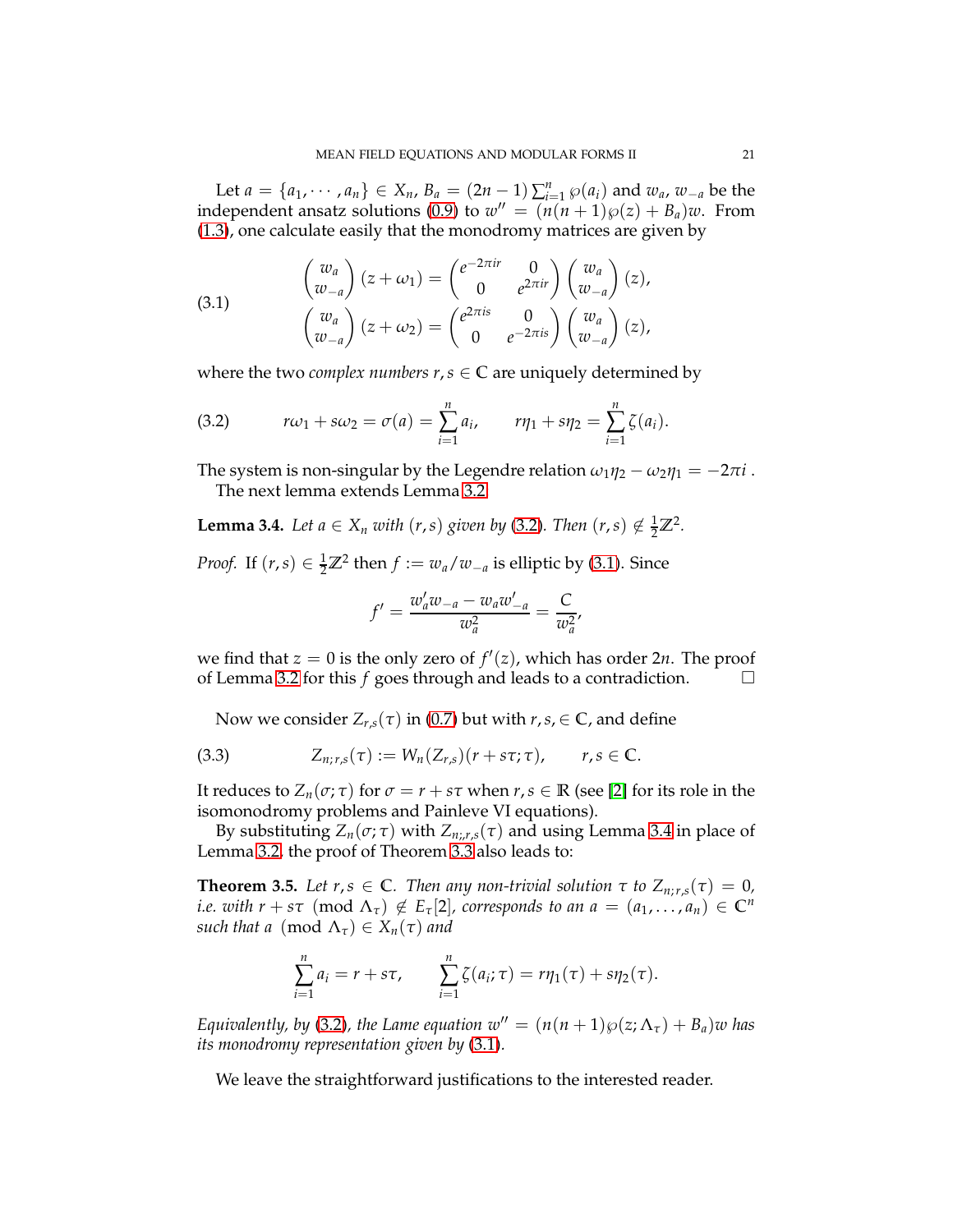#### 4. AN EXPLICIT DETERMINATION OF *Z<sup>n</sup>*

<span id="page-21-0"></span>From the equations of  $\bar{X}_n \subset \text{Sym}^n E$  (cf. [\(0.4\)](#page-1-0)) and the recursively defined algebraic formula of the addition map  $E^n \to E$ , in principle it is possible to compute  $W_n$  and hence  $Z_n$  by *elimination theory* (cf. [\[9\]](#page-30-13)). However we shall present a more direct approach on this to reveal more structures inside it.

Besides the Hermite–Halphen ansatz [\(0.9\)](#page-2-2), there is another ansatz, the *Hermite–Krichever ansatz*, which can also be used to construct solutions to the integral Lamé equation  $(0.8)$ . It takes the form

<span id="page-21-1"></span>
$$
(4.1) \quad \psi(z) := \Big( U(\wp(z)) + V(\wp(z)) \frac{\wp'(z) + \wp'(a_0)}{\wp(z) - \wp(a_0)} \Big) \frac{\sigma(z - a_0)}{\sigma(z)} e^{(\zeta(a_0) + \kappa)z},
$$

where  $U(x)$  and  $V(x)$  are polynomials in  $x, a_0 \in E^{\times}$ , and  $\kappa \in \mathbb{C}$  is a constant. As usual, we set  $(x, y) = (\wp(z), \wp'(z))$  and  $(x_0, y_0) = (\wp(a_0), \wp'(a_0))$ to be the corresponding algebraic coordinates.

Notice that [\(4.1\)](#page-21-1) makes sense since  $\psi$  only has poles at  $z = 0$  (the one at  $z = a_0$  from  $(\wp(z) - \wp(a_0))^{-1}$  cancels with the zero from  $\sigma(z - a_0)$ ). Moreover, in order for ord<sub> $z=0$ </sub>  $\psi(z) = -n$ , we must have

#### **Lemma 4.1** (Degree constraints)**.**

(i) If 
$$
n = 2m
$$
 with  $m \in \mathbb{N}$  then  $\deg U \leq m - 1$  and  $\deg V = m - 1$ .

(ii) *If*  $n = 2m + 1$  *with*  $m \in \mathbb{N} \cup \{0\}$  *then* deg  $U = m$  *and* deg  $V \leq m - 1$ *.* 

By an obvious normalization, in case (i) we may assume that  $U(x) =$  $\sum_{i=0}^{m-1}$  $\sum_{i=0}^{m-1} u_i x^i$ ,  $V(x) = \sum_{i=0}^{m-1}$  $\int_{i=0}^{m-1} v_i x^i$  with  $v_{m-1} = 1$ , and in case (ii)  $U(x) = 1$  $\sum_{i=0}^{m} u_i x^i$  with  $u_m = 1$  and  $V(x) = \sum_{i=0}^{m-1}$  $\int_{i=0}^{m-1} v_i x^i$ . In both cases, the requirement that *ψ*(*z*) satisfies [\(0.8\)](#page-2-0) leads to recursive relations on *u<sup>i</sup>* 's and *v<sup>i</sup>* 's. In doing so, it is more convenient to work on the algebraic coordinates. This had been carried out by Maier in [\[13,](#page-30-7) §4]. The following is a summary:

In case (i) the recursion determines  $v_i$  ( $v_{m-1} = 1$ ) and then  $u_i$  for  $i =$  $m-1$ ,  $m-2$ ,  $\cdots$  in decreasing order. In case (ii) it starts with  $u_m = 1$  and determines  $v_i$  and then  $u_i$  for  $i = m - 1, m - 2, \cdots$ . There are two compatibility equations coming from *u*−1(*B*, *κ*, *x*0, *y*0) = 0 and *v*−1(*B*, *κ*, *x*0, *y*0) = 0. The two parameters  $x_0$ ,  $y_0$  satisfy  $y_0^2 = 4x_0^3 - g_2x_0 - g_3$ . Hence there are four variables  $(B, \kappa, x_0, y_0) \in \mathbb{C}^4$  which are subject to three polynomial equations. By taking in to account the limiting cases with  $(x_0, y_0) = (\infty, \infty)$ , this recovers the Lame curve  $\bar{Y}_n$ , which was denoted by  $\Gamma_\ell$  in [\[13\]](#page-30-7) with  $\ell = n$ .

There are four natural coordinate projections (rational functions)  $\bar{Y}_n \rightarrow$ **P**<sup>1</sup>, namely *B*, *κ*, *x*<sub>0</sub> and *y*<sub>0</sub> respectively. The first one *B* :  $\bar{Y}_n \to \mathbb{P}^1$  is simply the hyperelliptic structure map. The main result in [\[13\]](#page-30-7) is an explicit description of the other 3 maps in terms of the coordinates  $(B, C)$  on  $\bar{Y}_n$ :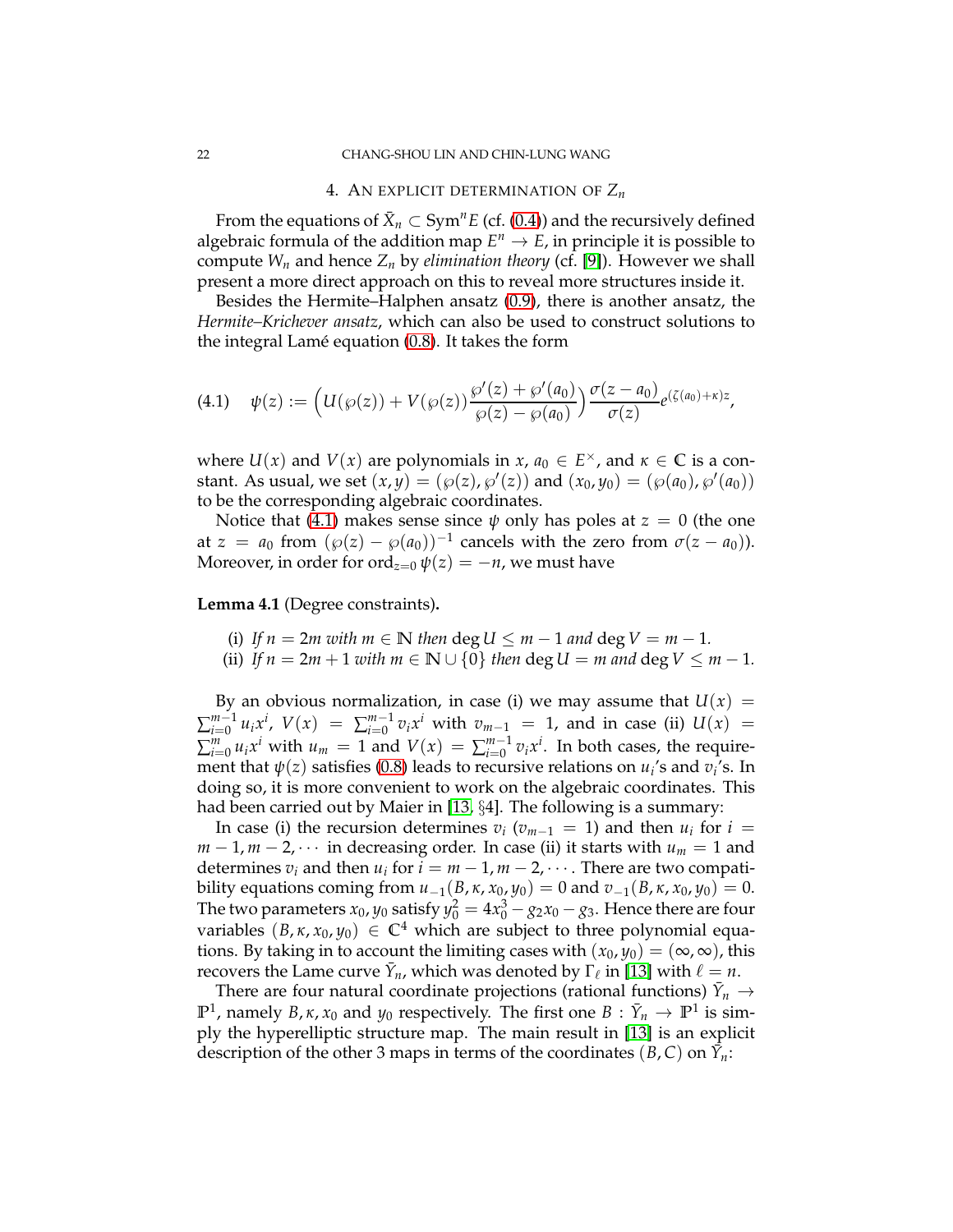<span id="page-22-1"></span>**Theorem 4.2** ([\[13,](#page-30-7) Theorem 4.1]). *For all*  $n \in \mathbb{N}$  *and*  $i \in \{1, 2, 3\}$ *,* 

<span id="page-22-0"></span>(4.2) 
$$
x_0(B) = e_i + \frac{4}{n^2(n+1)^2} \frac{l_i(B)l t_i(B)^2}{l_0(B)l t_0(B)^2},
$$

$$
y_0(B,C) = \frac{16}{n^3(n+1)^3} \frac{C}{c_n} \frac{l t_1(B)l t_2(B)l t_3(B)}{l_0(B)^2l t_0(B)^3},
$$

$$
\kappa(B,C) = -\frac{(n-1)(n+2)}{n(n+1)} \frac{C}{c_n} \frac{l_\theta(B)}{l_0(B)l t_0(B)}.
$$

*The formula for*  $x_0(B)$  *is independent of the choices of i.* 

*All the factors lie in*  $\mathbb{Q}[e_1, e_2, e_3, g_2, g_3, B]$  *and are monic in B. They are homogeneous with weights of B*,*e<sup>i</sup>* , *g*2, *g*<sup>3</sup> *being* 1, 1, 2, 3 *respectively.*

As a simple consistency check, we have  $C^2 = \ell_n(B)$  by Proposition [1.4.](#page-7-0)

In [\(4.2\)](#page-22-0),  $lt_i(B)$ ,  $j = 0, 1, 2, 3$ , are the *twisted Lamé polynomials* whose zeros correspond to solutions to [\(0.8\)](#page-2-0) given by the Hermite–Krichever ansatz with  $\kappa \neq 0$  and  $a_0 = 0$ ,  $\frac{1}{2}\omega_1$ ,  $\frac{1}{2}\omega_2$ ,  $\frac{1}{2}\omega_3$  respectively, i.e.  $(x_0, y_0) = (\infty, \infty)$ , (*e*1, 0), (*e*2, 0), (*e*3, 0) respectively.

The polynomial  $l_{\theta}(B)$  is the *theta-twisted polynomial* whose roots correspond to the case  $\kappa = 0$  and  $a_0 \notin E[2]$ . (For  $\kappa = 0$  and  $a_0 \in E[2]$  they correspond to the *ordinary* Lamé polynomials  $l_i(B)$ 's.)

*Remark* 4.3. In [\[13\]](#page-30-7)  $\nu = C/c_n$  is used instead. Also  $l_0(B)$ ,  $l_i(B)$ ,  $lt_0(B)$ ,  $lt_i(B)$ , and  $l_{\theta}(B)$  (*i* = 1, 2, 3) are written there as  $L_{\ell}^{I}(B; g_2, g_3)$ ,  $L_{\ell}^{II}(B; e_i, g_2, g_3)$ ,  $Lt^I_{\ell}(B; g_2, g_3)$ ,  $Lt^{II}_{\ell}(B; e_i, g_2, g_3)$ , and  $L\theta_{\ell}(B; g_2, g_3)$  respectively, where  $\ell = n$ .

The compatibility equations from the recursive formulas for these special cases give rise to explicit formulas for  $lt_i(B)$ 's and  $l_\theta(B)$ 's. Tables for  $lt_0(B)$ ,  $l_\theta$ (*B*) up to *n* = 8, and for  $lt_i$ (*B*) up to *n* = 6, are given in [\[13,](#page-30-7) Table 5, 6].

<span id="page-22-2"></span>*Example* 4.4*.* We recall Maier's formulas for  $lt_i(B)$  and  $l_\theta(B)$  for  $n \leq 4$ . (1) First of all,  $l_\theta(B) = 1$  for  $n \leq 3$ . For  $n = 4$ ,

$$
l_{\theta}(B) = B^2 - \frac{193}{3}g_2.
$$

Also for  $n = 1$ ,  $lt_i(B) = 1$  for all *j*.  $(2)$  *n* = 2:  $lt_0(B) = 1$ ,  $lt_i(B) = B - 6e_i$  for  $i = 1, 2, 3$ . (3)  $n = 3$ :  $lt_0(B) = B^2 - \frac{75}{4}g_2$ , and for  $i = 1, 2, 3$ ,  $lt_i(B) = B^2 - 15e_iB + \frac{75}{4}g_2 - 225e_i^2$ . (4)  $n = 4$ :  $lt_0(B) = B^3 - \frac{343}{4}g_2B - \frac{1715}{2}g_3$ . For  $i = 1, 2, 3$ ,  $lt_i(B) = B^4 - 55e_iB^3 + (\frac{539}{4}g_2 - 945e_i^2)B^2$  $+ (1960e_i g_2 + 2450g_3)B + 61740e_i^2 g_2 - 68600e_i g_3 - 9261g_2^2$ .

To apply Theorem [4.2,](#page-22-0) we need to compare the projection map

(4.3) 
$$
\pi_n: \bar{Y}_n \to E, \qquad a \mapsto \pi_n(a) := a_0.
$$

with the addition map  $\sigma_n: \bar{Y}_n \to E$ . They turn out to be the same!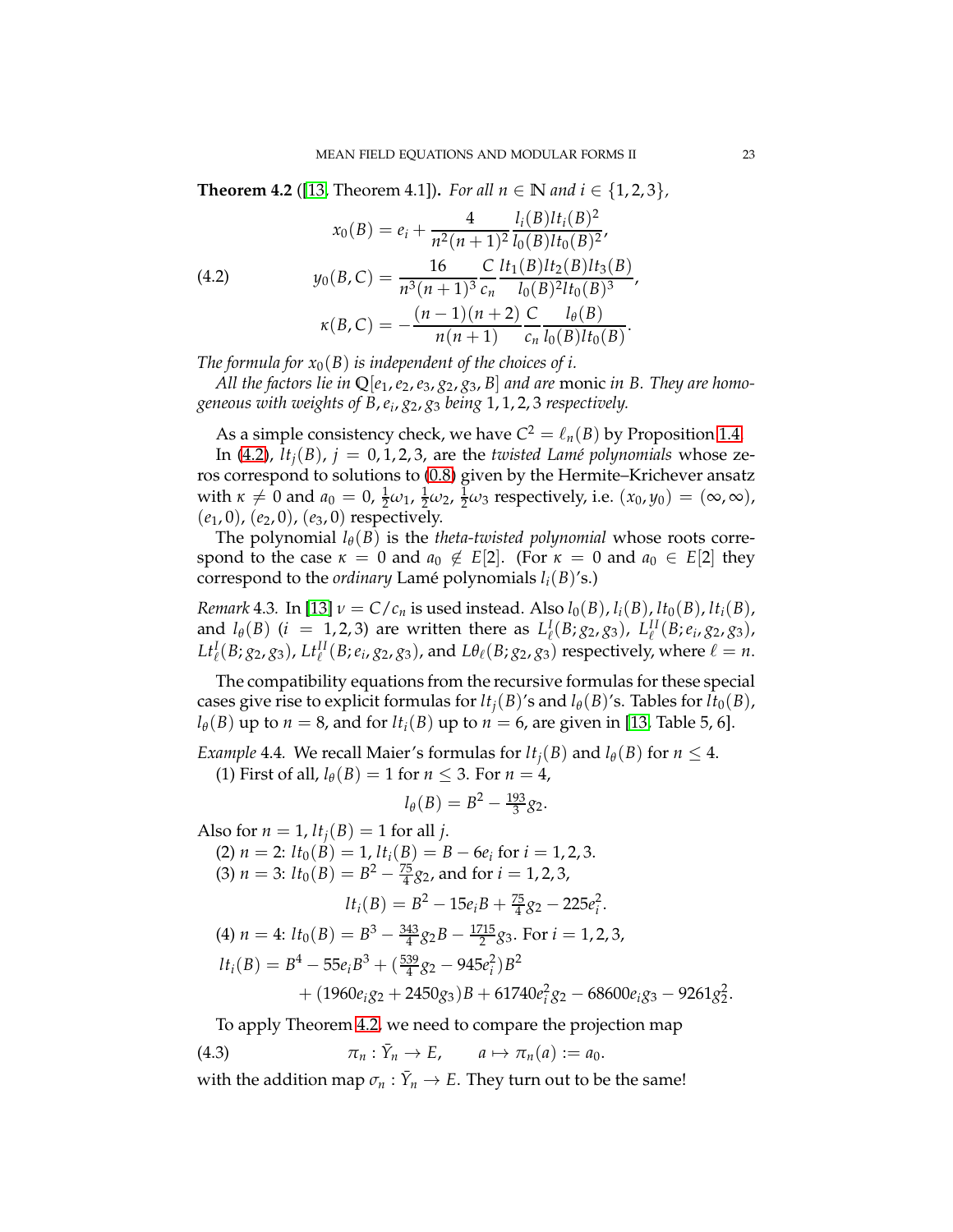<span id="page-23-0"></span>**Theorem 4.5.**  $\pi_n(a) = \sigma_n(a)$ . Moreover,  $\kappa(a) = -\mathbf{z}_n(a)$ .

*Proof.* During the proof we view  $a_i \in \mathbb{C}$  instead of its image  $[a_i] \in E$ .

Let  $a \in Y_n$ . The two expressions [\(0.9\)](#page-2-2) and [\(4.1\)](#page-21-1), which correspond to the same solution to the Lamé equation  $(0.8)$ , must be proportional to each other by a constant. Hence we get

$$
\kappa(a)=\sum_{i=1}^n \zeta(a_i)-\zeta(a_0).
$$

Recall that  $\mathbf{z}_n(a) = \zeta(\sigma_n(a)) - \sum_{i=1}^n \zeta(a_i)$ . Then

(4.4) 
$$
\mathbf{z}_n(a) + \kappa(a) = \zeta(\sigma_n(a)) - \zeta(a_0).
$$

As a well defined meromorphic function on  $\bar{Y}_n$ , we conclude that

<span id="page-23-1"></span>
$$
a_0(a)=\sigma_n(a)+c
$$

for some constant *c*  $\in \mathbb{C}$ . Consider a point  $a \in Y_n \setminus X_n$  with  $\sigma_n(a) = \frac{1}{2}\omega_1$ , i.e.  $l_1(B_a) = 0$ . Such *a* exists by Proposition [1.4.](#page-7-0) Then  $z_n(a) = 0$  trivially. We also have  $\kappa(a) = 0$  by Theorem [4.2](#page-22-0) since

$$
C_a^2 = c_n^2 l_0(B_a) l_1(B_a) l_2(B_a) l_3(B_a) = 0
$$

(again by Proposition [1.4\)](#page-7-0). So [\(4.4\)](#page-23-1) implies  $0 = \frac{1}{2}\eta_1 - \zeta(\frac{1}{2}\omega_1 + c)$ , and hence  $c = 0$ . This proves  $\sigma_n(a) = a_0$ , which represents  $\pi_n(a)$  in *E*, and also  $\kappa(a) = -\mathbf{z}_n(a)$ . The proof is complete.

Now we may describe the explicit construction of the polynomial  $W_n(\mathbf{z})$ in Theorem [2.2](#page-10-1) based on Theorem [4.2.](#page-22-1) It is indeed merely an application of the elimination theory using resultant.

By Theorem [4.2](#page-22-1) and [4.5,](#page-23-0) we may eliminate *C* to get

(4.5) 
$$
\frac{y_0}{z_n} = \frac{16}{n^2(n+1)^2(n-1)(n+2)} \frac{lt_1(B)lt_2(B)lt_3(B)}{l_0(B)lt_0(B)^2l_{\theta}(B)},
$$

which leads to a polynomial equation  $g = 0$  for

<span id="page-23-3"></span>(4.6) 
$$
g := \mathbf{z} \prod_{i=1}^{3} l t_i(B) - y_0 \frac{n^2(n+1)^2(n-1)(n+2)}{16} l_0(B) l t_0(B)^2 l_{\theta}(B).
$$

On the other hand, the three rational expressions of  $x_0$  lead to  $f = 0$  for

<span id="page-23-2"></span>(4.7)  

$$
f := l_i(B)lt_i(B)^2 - (x_0 - e_i)\frac{n^2(n+1)^2}{4}l_0(B)lt_0(B)^2
$$

$$
= \frac{1}{3}\sum_{i=1}^3 l_i(B)lt_i(B)^2 - x_0\frac{n^2(n+1)^2}{4}l_0(B)lt_0(B)^2.
$$

Notice that *f* , *g* are polynomials in *g*2, *g*<sup>3</sup> (and *B*, *x*0, *y*0) instead of *e<sup>i</sup>* 's.

Let  $R(f, g; B)$  be the *resultant of the two polynomials f* and *g* arising from the elimination of the variable *B*. Standard elimination theory (see e.g [\[9,](#page-30-13) Chapter 5]) implies that *R*(*f* , *g*; *B*) gives *the equation* defining the branched covering map  $\sigma_n : \bar{Y}_n \to E$  outside the loci  $C = 0$ :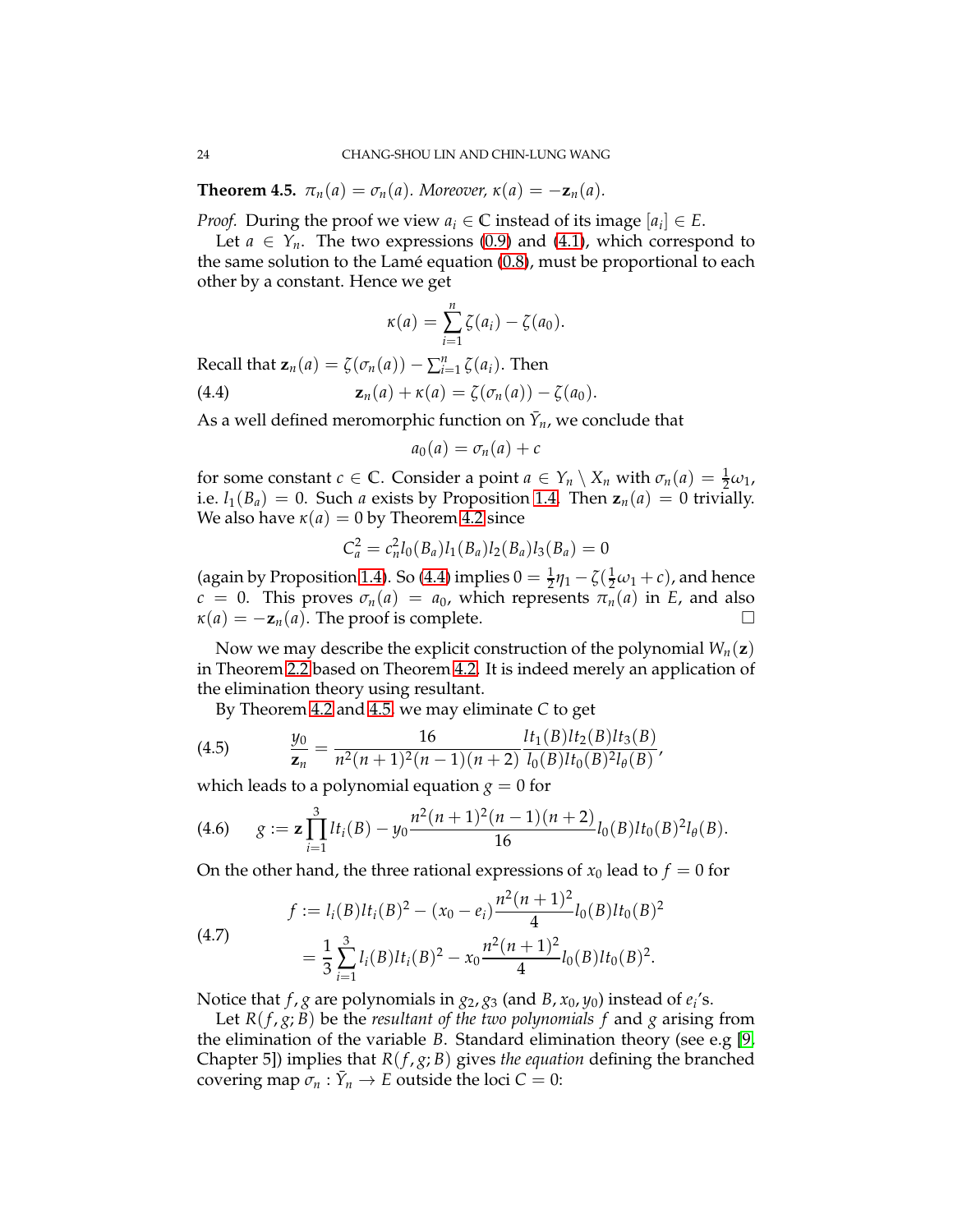**Proposition 4.6.**  $R(f, g; B)(z) = \lambda_n W_n(z) \in \mathbb{Q}[g_2, g_3, x_0, y_0][z]$ , where  $\lambda_n =$  $\lambda_n(g_2, g_3, x_0, y_0)$  *is independent of* **z**.

In particular, the pre-modular form  $Z_n(\sigma; \tau) = W_n(Z)(\sigma; \tau)$  can be explicitly computed for any  $n \in \mathbb{N}$  by way of the resultant  $R(f, g; B)$ .

In practice, such a computation is time consuming even using computer. In the following, we apply it to the initial cases up to  $n = 4$ . As before we denote  $x_0 = \wp(\sigma) =: \wp$  and  $y_0 = \wp'(\sigma) =: \wp'.$ 

*Example* 4.7*.* For  $n = 2$ , it is easy to see that

$$
f = B3 - 9\wp B2 + 27(g_2\wp + g_3),
$$
  
\n
$$
g = zB3 - 9\wp'B2 - 9zg_2B + 27(g_2\wp' - 2zg_3).
$$

The resultant *R*( $f$ , $g$ ; *B*) is calculated by the 6  $\times$  6 *Sylvester determinant*:

|   | $-9\varnothing$ |          | $27(g_2\wp + g_3)$                 |                                |                              |  |
|---|-----------------|----------|------------------------------------|--------------------------------|------------------------------|--|
|   |                 | $-9\wp$  |                                    | $27(g_2\wp + g_3)$             |                              |  |
|   |                 |          | $-9\omega$                         |                                | $27(g_2\wp+g_3)$             |  |
| z | $-9\wp'$        | $-9zg_2$ | 27( $g_2\wp'$ – 2zg <sub>3</sub> ) |                                |                              |  |
|   |                 | $-9\wp'$ | $-9zg_2$                           | $27(g_2\wp' - 2\mathbf{z}g_3)$ |                              |  |
|   |                 |          | $-9\wp'$                           | $-9zg_2$                       | $27(g_2\wp'-2\mathbf{z}g_3)$ |  |

A direct evaluation gives

$$
R(f,g;B)(\mathbf{z})=-3^9\Delta(\wp')^2(\mathbf{z}^3-3\wp\mathbf{z}-\wp').
$$

Here  $\Delta = g_2^3 - 27g_3^2$  is the discriminant. This gives  $W_2(\mathbf{z}) = \mathbf{z}^3 - 3\wp \mathbf{z} - \wp'$ and  $Z_2(\sigma; \tau) = W_2(Z) = Z^3 - 3\wp Z - \wp'.$ 

*Example* 4.8*.* For  $n = 3$ , we have

$$
f = 16B^{6} - 576B^{5}\wp + 360B^{4}g_{2} + 5400B^{3}(5g_{3} + 4g_{2}\wp)
$$
  
\n
$$
- 3375B^{2}g_{2}^{2} - 84375\Delta - 101250Bg_{2}(3g_{3} + 2g_{2}\wp),
$$
  
\n
$$
g = 16B^{6}\mathbf{z} - 1440B^{5}\wp' - 1800B^{4}g_{2}\mathbf{z} + 54000B^{3}(g_{2}\wp' - g_{3}\mathbf{z})
$$
  
\n
$$
- 16875B^{2}g_{2}^{2}\mathbf{z} - 506250Bg_{2}^{2}\wp' + 421875\Delta\mathbf{z}.
$$

It takes a couple seconds to evaluate the corresponding  $12 \times 12$  Sylvester determinant (e.g. using *Mathematica*) to get

$$
R(f,g;B)(z) = 2^{36}3^{27}5^{30}\Delta^{5}(\wp')^{4}W_{3}(z),
$$

where  $W_3(z)$  is given by

$$
W_3(\mathbf{z}) = \mathbf{z}^6 - 15\wp \mathbf{z}^4 - 20\wp' \mathbf{z}^3 + (\frac{27}{4}g_2 - 45\wp^2) \mathbf{z}^2 - 12\wp \wp' \mathbf{z} - \frac{5}{4} \wp'^2.
$$

It seems impractical to evaluate this resultant by hand. .

Both *Z*<sup>2</sup> and *Z*<sup>3</sup> are known to Dahmen [\[4\]](#page-30-6). Here is a new example:

<span id="page-24-0"></span>*Example* 4.9. For  $n = 4$ , the expansions of the polynomials  $f$  and  $g$ , as given in [\(4.7\)](#page-23-2) and [\(4.6\)](#page-23-3) by a direct substitution, are already too complicate to put here. Nevertheless, a couple hours *Mathematica* calculation gives

$$
R(f,g;B)(z) = -2^{80}3^{63}5^{60}7^{63}\Delta^{18}(\wp')^8W_4(z),
$$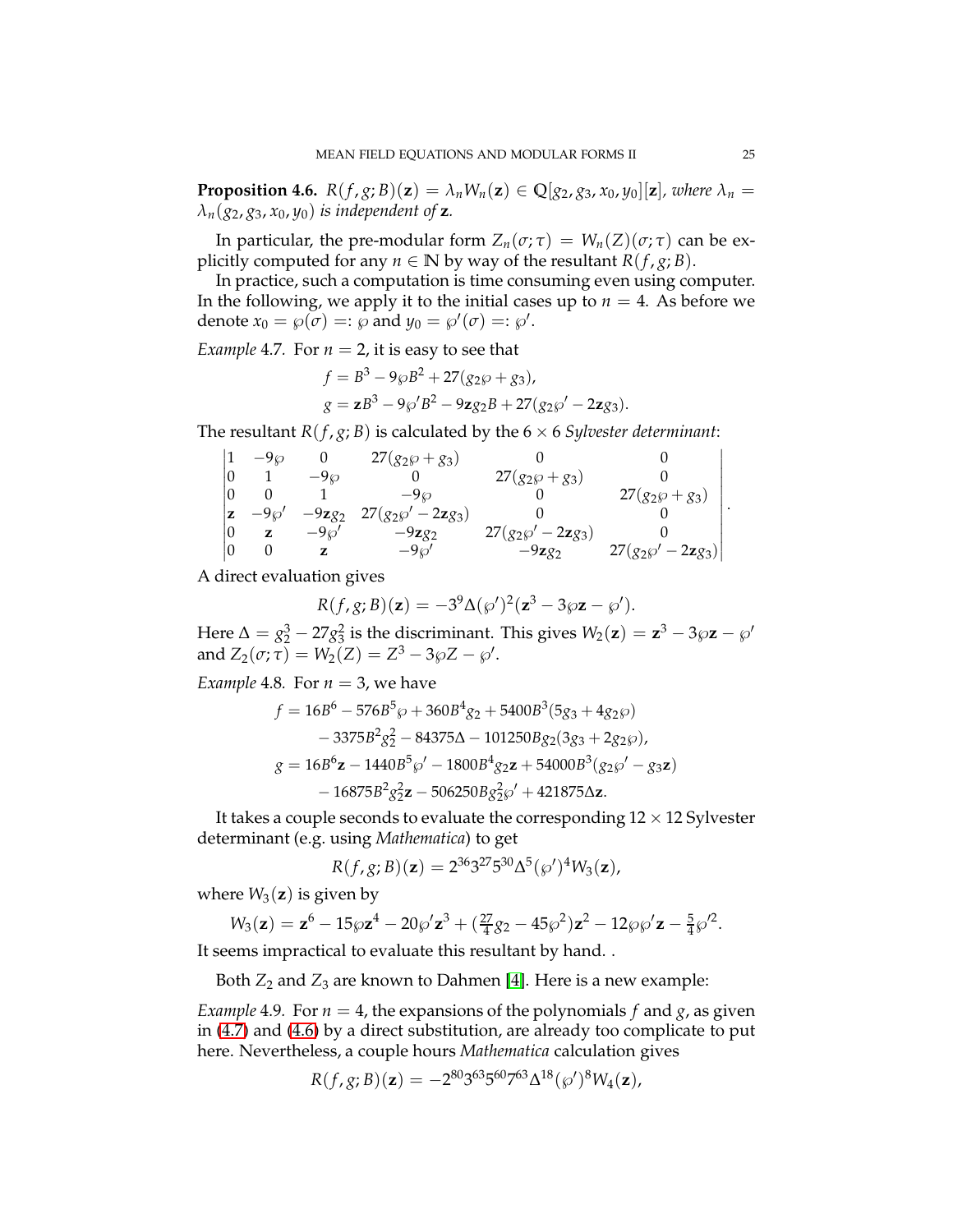where  $W_4(z)$  is the degree 10 polynomial:

<span id="page-25-0"></span>(4.8)  
\n
$$
W_4(\mathbf{z}) = \mathbf{z}^{10} - 45\wp \mathbf{z}^8 - 120\wp' \mathbf{z}^7 + (\frac{399}{4}g_2 - 630\wp^2) \mathbf{z}^6 - 504\wp \wp' \mathbf{z}^5 - \frac{15}{4} (280\wp^3 - 49g_2\wp - 115g_3) \mathbf{z}^4 + 15(11g_2 - 24\wp^2) \wp' \mathbf{z}^3 - \frac{9}{4} (140\wp^4 - 245g_2\wp^2 + 190g_3\wp + 21g_2^2) \mathbf{z}^2 - (40\wp^3 - 163g_2\wp + 125g_3) \wp' \mathbf{z} + \frac{3}{4} (25g_2 - 3\wp^2) (\wp')^2.
$$

The weight 10 pre-modular form  $Z_4(\sigma; \tau)$  is then obtained.

We end this section with a brief discussion on the *rationality property*. We have constructed two affine curves from  $\bar{X}_n$ . One is the hyperelliptic model  $Y_n = \{(B, C) \mid C^2 = \ell_n(B)\}\text{, another one is } Y'_n := \{(x_0, y_0, \mathbf{z}) \mid y_0^2 = 4x_0^2 - \ell_n(B)\}\text{, another one is } Y'_n := \{(x_0, y_0, \mathbf{z}) \mid y_0^2 = 4x_0^2 - \ell_n(B)\}\text{, another one is } Y'_n := \{(x_0, y_0, \mathbf{z}) \mid y_0^2 = 4x_0^2 - \ell_n(B)\}$  $g_2x_0 - g_3$ ,  $W_n(x_0, y_0; \mathbf{z}) = 0$ } which is understood as a degree  $\frac{1}{2}n(n+1)$ branched cover of the original curve  $E = \{(x_0, y_0) | y_0^2 = 4x_0^3 - g_2x_0 - g_3\}$ under the projection  $\sigma'_n : Y'_n \to E$  with defining equation  $W_n(\mathbf{z}) = 0$ .

*Y<sub>n</sub>* is birational to *Y*<sup>*n*</sup></sup> over *E*, namely the addition map  $\sigma_n$  :  $Y_n \to E$  is compatible with  $\sigma'_n : Y'_n \to E$ . Notice that both  $\ell_n$  and  $W_n$  have coefficients in Q[ $g_2$ ,  $g_3$ ]. The explicit birational map  $\phi$  : (*B*, *C*) --+ ( $x_0$ ,  $y_0$ , **z**) (given in Theorem [4.2](#page-22-1) and [4.5](#page-23-0) via  $z_n = -\kappa$ ) also has coefficients in  $\mathbb{Q}[g_2, g_3]$ . This implies that *φ* is defined over **Q**. Moreover *φ* extends to a *birational morphism*



by identifying  $\sigma_n^{-1}(0_E)$  with  $\mathbf{z}_n^{-1}(\infty)$ . The morphism  $\phi$  is an isomorphism outside those branch points for  $Y_n \rightarrow \mathbb{P}^1$  (i.e.  $C = 0$ ). In particular, the non-isomorphic loci lie in  $z_n = 0$  by [\(4.2\)](#page-22-0) and Theorem [4.5.](#page-23-0)

*Remark* 4.10*.* In contrast to the smoothness of  $Y_n(τ)$  for general *τ*, for all *n*  $\geq$  3 the model  $Y'_n(\tau)$  is singular at points  $\mathbf{z} = 0 = y_0$  (and hence  $x_0 = e_i$ for some *i*). Indeed from [\(4.2\)](#page-22-0) this is equivalent to  $C = 0$  and  $l_i(B)l t_i(B)^2 = 0$ 0 for some  $1 \le i \le 3$ . For  $n = 2$ , there is only one solution *B* for each fixed *i* (c.f. Example [4.4\)](#page-22-2). However, for  $n \geq 3$  there are more than one solutions *B*. These points  $(B, 0) \in Y_n$  are collapsed to the same point  $(x_0, y_0, \mathbf{z}) =$  $(e_i, 0, 0) \in Y'_n$  under  $\phi$ , thus  $(e_i, 0, 0)$  is a singular point of  $Y'_n$ .

For  $n = 3, 4$  this is easily seen from the equation  $W_n(z) = 0$  given above since it contains a quadratic polynomial in  $(\mathbf{z}, \wp')$  as its lowest degree terms.

In particular, the birational map  $\phi^{-1}$  is also represented by rational functions  $B = B(x_0, y_0, z)$  and  $C = C(x_0, y_0, z)$  with coefficients in  $\mathbb{Q}[g_2, g_3]$  and with at most poles along  $z = 0$ . In principle such an explicit inverse can be obtained by a Groebner basis calculation associated to the ideal of the graph Γ*φ*. The following statement is clear from the above description: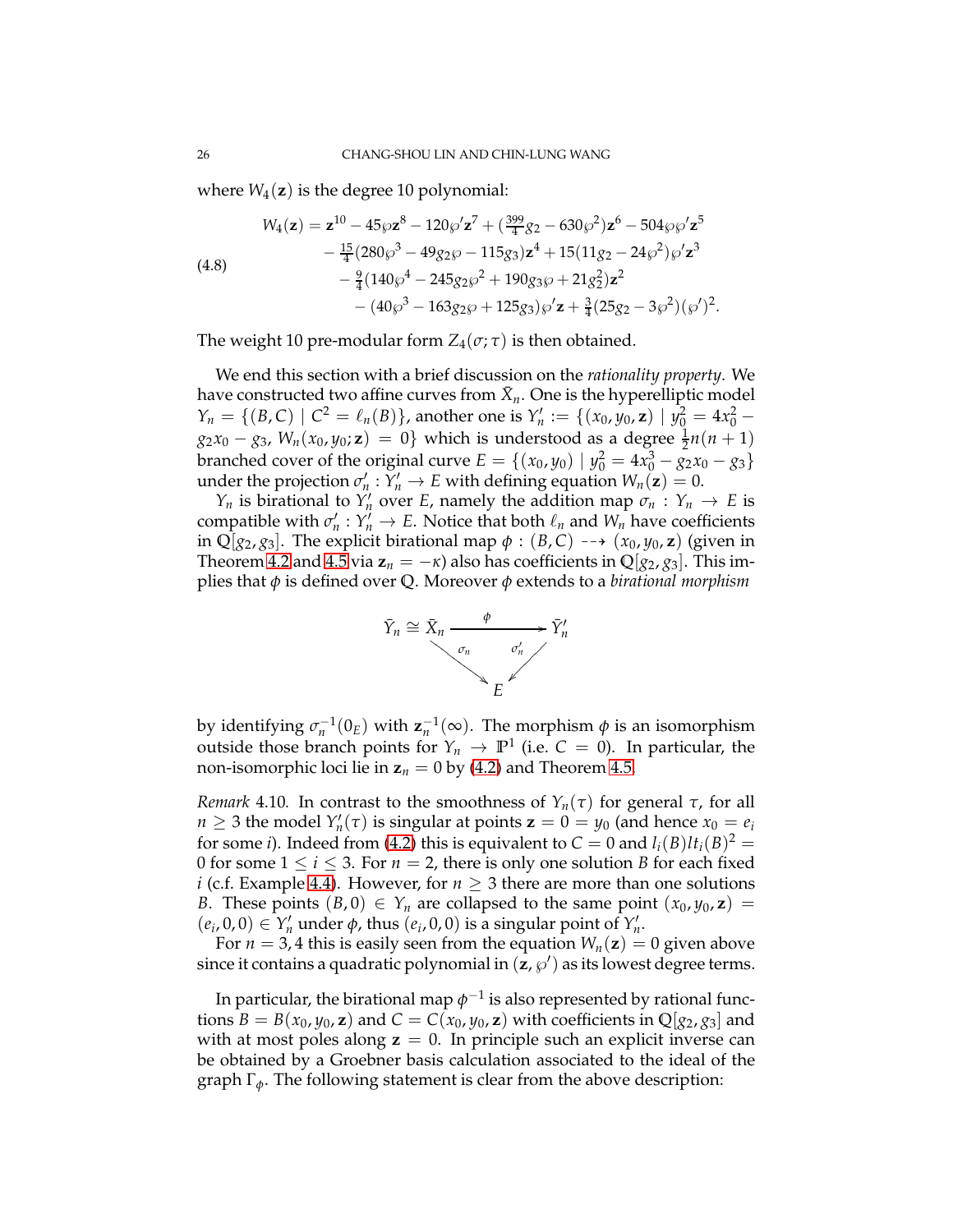**Proposition 4.11.** Let E be defined over  $\mathbb{Q}$ , i.e.  $g_2, g_3 \in \mathbb{Q}$ . Then the Lamé curve  $\bar{Y}_n$  *is also defined over* Q *for all*  $n \in \mathbb{N}$ *. Moreover,*  $\bar{Y}'_n$  *and all the morphisms σn*, *σ* ′ *n* , *φ are also defined over* **Q***.*

*A* rational point  $(B,C) \in \bar{Y}_n$  is mapped to a rational point  $(x_0,y_0,\mathbf{z}) \in \bar{Y}'_n$  by  $\phi$ *. For the converse, given*  $(x_0, y_0) \in E(\mathbb{Q})$ *, a point*  $(x_0, y_0, \mathbf{z})$  *in the*  $\sigma'_n$  *fiber gives a unique*  $(B,C) \in \tilde{Y}_n(Q)$  *if*  $z \in Q$  *and*  $(x_0, y_0, z) \neq (e_i, 0, 0)$  for any i.

*Remark* 4.12*.* It is well known that there are only few (i.e. at most finite) rational points on a *non-elliptic* hyperelliptic curve. This phenomenon is consistent with the irreducibility of the polynomial  $W_n(z)$  over  $K(E)$  in light of Hilbert's irreducibility theorem that there is a infinite (Zariski dense) set of  $(g_2, g_3, x_0, y_0) \in \mathbb{Q}^4$  so that the specialization of  $W_n(\mathbf{z})$  is still irreducible. Nevertheless, it might be interesting to see if **z***<sup>n</sup>* plays any role in the study of rational points.

## <span id="page-26-0"></span>APPENDIX A. A COUNTING FORMULA FOR LAMÉ EQUATIONS

# By You-Cheng Chou<sup>[2](#page-26-1)</sup>

Using the pre-modular forms constructed in §[3](#page-18-0) and §[4,](#page-21-0) we verify the  $n = 4$  case of Dahmen's conjectural counting formula (Conjecture 73 in [\[4\]](#page-30-6)) for integral Lamé equations with finite monodromy. It is known that the finite monodromy group is necessarily a dihedral group.

A.1. **Dahmen's conjecture.** Let  $L_n(N)$  be the number of Lamé equations  $w'' = (n(n+1)\wp(z) + B)w$  up to linear equivalence which has finite monodromy isomorphic to the dihedral group *DN*. Using the Hermite–Halphen ansatz  $(0.9)$  and the theory in  $\S$ [3,](#page-18-0) the problem is reduced to the zero counting of the  $SL(2, \mathbb{Z})$  modular form

$$
M_n(N) := \prod_{\substack{0 \leq k_1, k_2 < N \\ \gcd(k_1, k_2, N) = 1}} Z_n\Big(\frac{k_1 + k_2 \tau}{N}; \tau\Big).
$$

<span id="page-26-2"></span>Using this, by repeating Dahmen's argument in [\[4\]](#page-30-6), Lemma 65, 74, we get **Proposition A.1.** *Suppose that for all*  $N \in \mathbb{Z}_{\geq 3}$  *and*  $n \in \mathbb{N}$  *we have that* 

$$
\nu_{\infty}(M_n(N))=a_n\phi(N)+b_n\phi\left(\frac{N}{2}\right),
$$

 $\nu$ *where*  $a_{2m} = a_{2m+1} = m(m+1)/2$ ,  $b_{2m} = b_{2m-1} = m^2$ . Then

$$
L_n(N)=\frac{1}{2}\left(\frac{n(n+1)\Psi(N)}{24}-\left(a_n\phi(N)+b_n\phi\left(\frac{N}{2}\right)\right)\right)+\frac{2}{3}\epsilon_n(N),
$$

*where*  $\epsilon_n(N) = 1$  *if*  $N = 3$  *and*  $n \equiv 1 \pmod{3}$ *, and*  $\epsilon_n(N) = 0$  *otherwise. Furthermore,*  $Z_n(\sigma; \tau)$  *with*  $\sigma$  *a* torsion point has only simple zeros in  $\tau \in \mathbb{H}$ *.* 

<span id="page-26-1"></span><sup>&</sup>lt;sup>2</sup>Taida Institute for Mathematical Sciences (TIMS), National Taiwan University, Taipei, Taiwan. Email: b99201040@ntu.edu.tw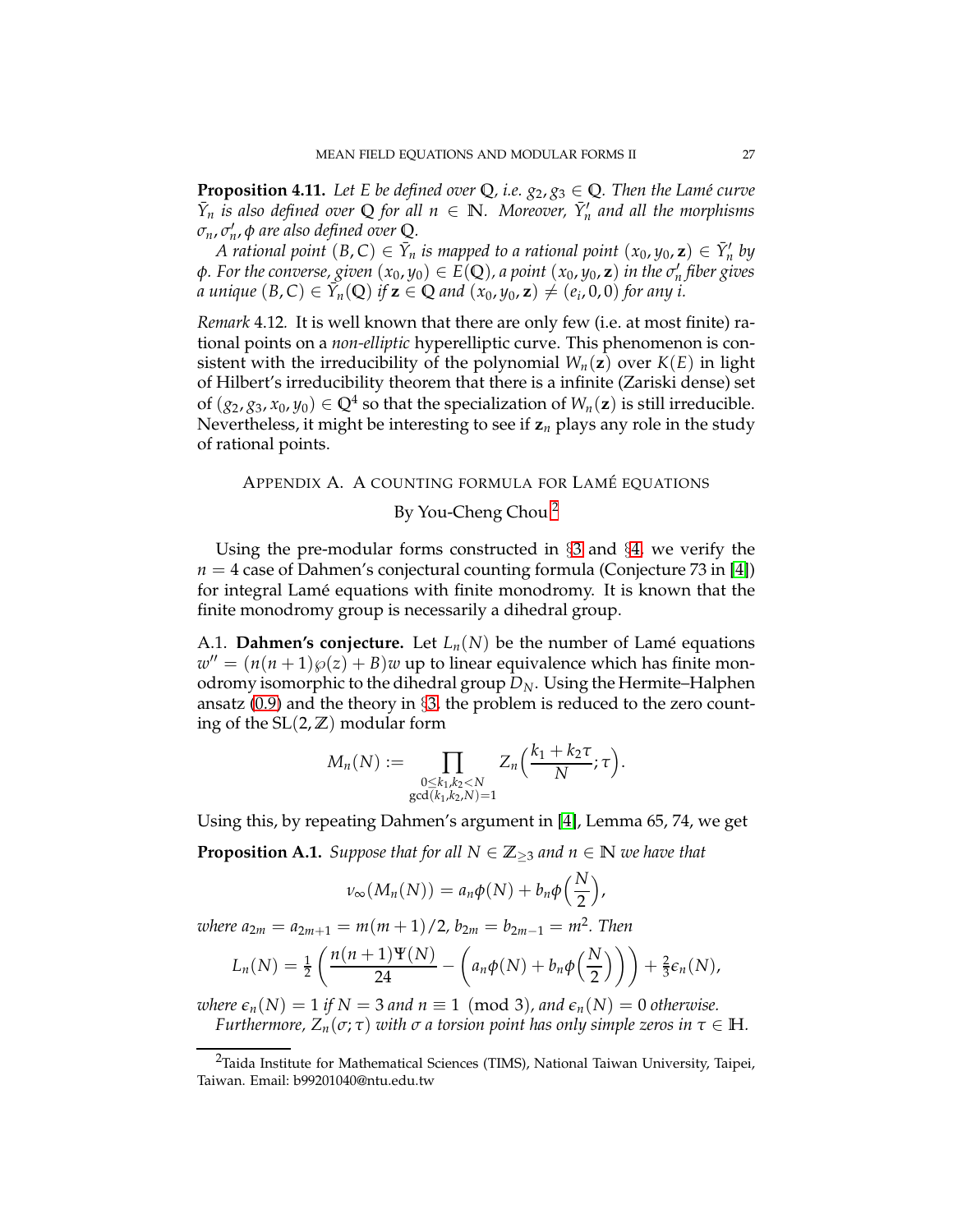*Proof.* Recall the formula for SL(2, **Z**) modular forms of weight *k*:

$$
\sum_{P \neq \infty, i, \rho} \nu_P(f) + \nu_\infty(f) + \frac{\nu_i(f)}{2} + \frac{\nu_\rho(f)}{3} = \frac{k}{12}.
$$

For  $f = M_n(N)$ , the weight  $k = \frac{1}{2}n(n+1)\Psi(N)$ . Notice that the counting is always doubled under the symmetry  $(k_1, k_2) \rightarrow (N - k_1, N - k_2)$ , thus by [\[4\]](#page-30-6), Lemma 65, an upper bound for  $L_n(N)$  is given by

$$
U_n(N) := \frac{1}{2}\left(\frac{n(n+1)\Psi(N)}{24} - \left(a_n\phi(N) + b_n\phi\left(\frac{N}{2}\right)\right)\right) + \frac{2}{3}\varepsilon_n(N).
$$

That is,  $L_n(N) \leq U_n(N)$ . Moreover, the equality holds if and only if each factor  $Z_n((k_1 + k_2\tau)/N; \tau)$  has only simple zeros.

We will show the equality holds by comparing it with the counting formula for the projective monodormy group *PLn*(*N*) (c.f. [\[4\]](#page-30-6), Lemma 74).

We recall the relation between  $L_n(N)$  and  $PL_n(N)$ :

$$
PL_n(N) = \begin{cases} L_n(N) + L_n(2N) & \text{if } N \text{ is odd,} \\ L_n(2N) & \text{if } N \text{ is even.} \end{cases}
$$

If *n* is even and *N* is odd, we have

$$
PL_n(N) = L_n(N) + L_n(2N)
$$
  
\n
$$
\leq \frac{1}{2} \left( \frac{n(n+1)\Psi(N)}{24} - \left( \frac{\frac{n}{2}(\frac{n}{2}+1)}{2} \phi(N) + \frac{n^2}{4} \phi(\frac{N}{2}) \right) \right) + \frac{2}{3} \epsilon_n(N)
$$
  
\n
$$
+ \frac{1}{2} \left( \frac{n(n+1)\Psi(2N)}{24} - \left( \frac{\frac{n}{2}(\frac{n}{2}+1)}{2} \phi(2N) + \frac{n^2}{4} \phi(N) \right) \right) + \frac{2}{3} \epsilon_n(2N)
$$
  
\n
$$
= \frac{n(n+1)}{12} \left( \Psi(N) - 3\phi(N) \right) + \frac{2}{3} \epsilon_n(N)
$$

For the last equality, we use  $\epsilon_n(2N) = 0$ ,  $\Psi(2N) = 3\Psi(N)$  and  $\phi(2N) =$  $\varphi(N)$ . (If *N* is even, the relations are  $\epsilon_n(N) = 0$ ,  $\Psi(2N) = 4\Psi(N)$  and  $\phi(2N) = \phi(N)$ .) For the other three cases with  $(n, N)$  being (even, even), (odd, odd) or (odd, even), the computations are similar, and all lead to

$$
PL_n(N) \leq \frac{n(n+1)}{12} \left( \Psi(N) - 3\phi(N) \right) + \frac{2}{3} \epsilon_n(N).
$$

<span id="page-27-0"></span>On the other hand, using the method of *dessin d'enfants*, Dahmen showed directly that the equality holds [\[5\]](#page-30-14). Thus all the intermediate inequalities are indeed equalities, and in particular  $L_n(N) = U_n(N)$  holds.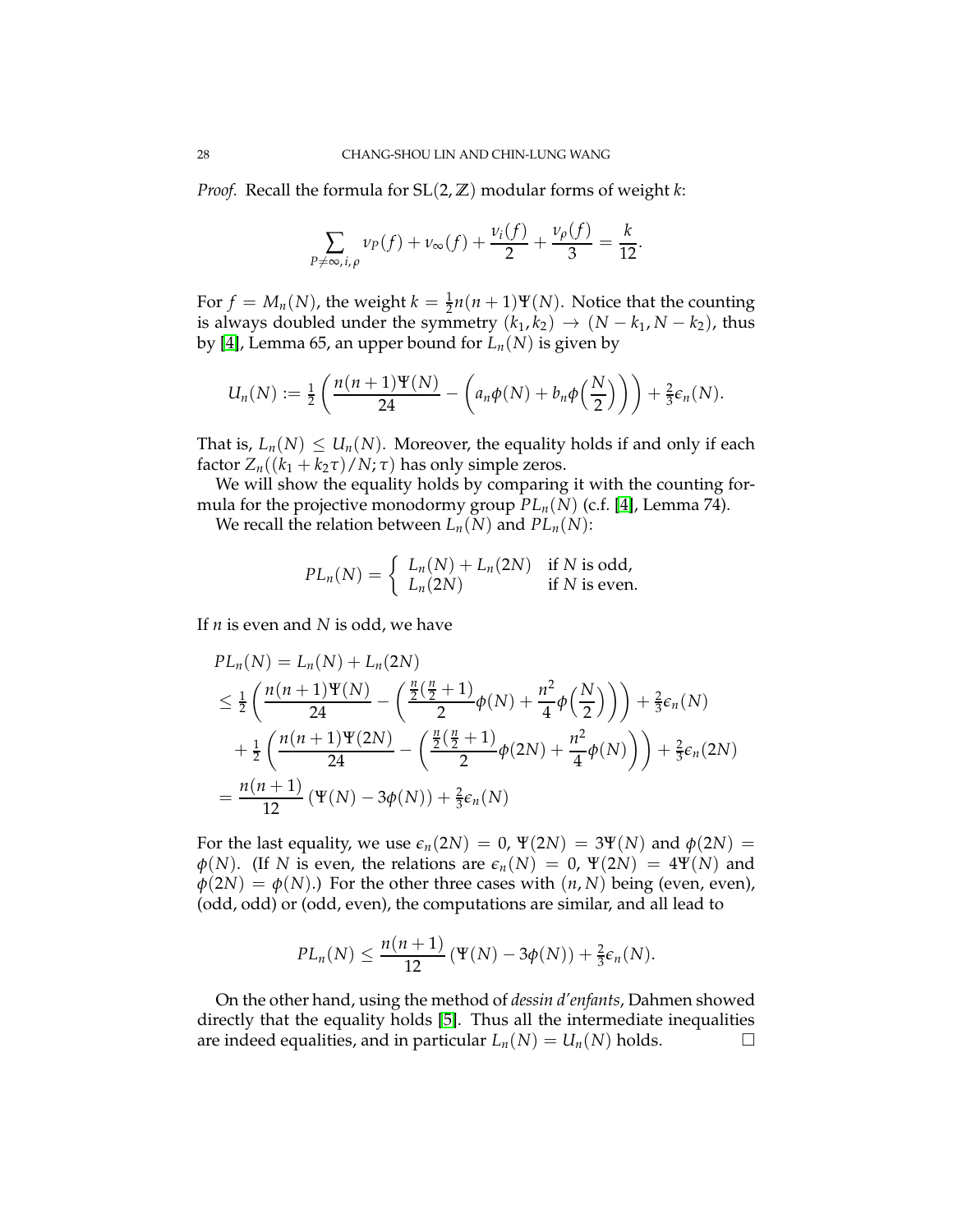# A.2. *q***-expansions for some modular forms.** Recall that

$$
\sum_{m\in\mathbb{Z}}\frac{1}{(m+z)^k} = \frac{1}{(k-1)!}(-2\pi i)^k \sum_{n=1}^{\infty} n^{k-1}e^{2\pi i n z},
$$

$$
\sum_{n\in\mathbb{Z}}\frac{1}{(x+n)^2} = \pi^2 \cot^2(\pi x) + \pi^2,
$$

$$
\sum_{n\in\mathbb{Z}}\frac{1}{(x+n)^3} = \pi^3 \cot^3(\pi x) + \pi^3 \cot(\pi x).
$$

We compute the *q*-expansions for  $g_2$ ,  $g_3$ ,  $\wp$ ,  $\wp'$ , Z, where  $q = e^{2\pi i \tau}$ :

$$
g_2 = 60 \sum_{(n,m)\neq(0,0)} \frac{1}{(n+m\tau)^4} = 60 \Big( 2\zeta(4) + 2 \frac{(-2\pi i)^4}{3!} \sum_{n=1}^{\infty} \sigma_3(n) q^n \Big),
$$

where  $\sigma_k(n) := \sum_{d|n} d^k$ . Similarly,

$$
g_3 = 140 \sum_{(n,m)\neq(0,0)} \frac{1}{(n+m\tau)^6} = 140 \Big( 2\zeta(6) + 2 \frac{(-2\pi i)^6}{5!} \sum_{n=1}^{\infty} \sigma_5(n) q^n \Big).
$$

Let  $z = t + s\tau$ . For  $s = 0$ , we have

$$
\wp'(t;\tau) = -2 \sum_{n,m \in \mathbb{Z}} \frac{1}{(t+n+m\tau)^3}
$$
  
=  $-2 \sum_{n \in \mathbb{Z}} \frac{1}{(t+n)^3} - 2 \sum_{m=1}^{\infty} \sum_{n \in \mathbb{Z}} \left( \frac{1}{(m\tau+n+t)^3} - \frac{1}{(m\tau+n-t)^3} \right)$   
=  $-2 \sum_{n \in \mathbb{Z}} \frac{1}{(t+n)^3} - 2 \sum_{m=1}^{\infty} \frac{(-2\pi i)^3}{2!} \sum_{n=1}^{\infty} n^2 \left( e^{2\pi i n(m\tau+t)} - e^{2\pi i n(m\tau-t)} \right)$   
=  $-2\pi^3 \cot(\pi t) - 2\pi^3 \cot^3(\pi t) + 16\pi^3 \sum_{n,m=1}^{\infty} n^2 \sin(2\pi nt) q^{nm}.$ 

$$
\wp(t;\tau) = \frac{1}{t^2} + \sum_{(n,m)\neq(0,0)} \left( \frac{1}{(t+n+m\tau)^2} - \frac{1}{(n+m\tau)^2} \right)
$$
  
= 
$$
\sum_{n\in\mathbb{Z}} \frac{1}{(t+n)^2} - \sum_{n=1}^{\infty} \frac{2}{n^2} + \sum_{m=1}^{\infty} \sum_{n\in\mathbb{Z}} \left( \frac{1}{(m\tau+t+n)^2} + \frac{1}{(m\tau-t+n)^2} - \frac{2}{(m\tau+n)^2} \right)
$$
  
= 
$$
\pi^2 \cot^2(\pi t) + \frac{2}{3}\pi^2 + \sum_{m=1}^{\infty} (-2\pi i)^2 \sum_{n=1}^{\infty} \left( e^{2\pi i n(m\tau+t)} + e^{2\pi i n(m\tau-t)} - 2e^{2\pi i n m\tau} \right)
$$
  
= 
$$
\pi^2 \cot^2(\pi t) + \frac{2}{3}\pi^2 + 8\pi^2 \sum_{n,m=1}^{\infty} (1 - \cos 2n\pi t) q^{nm}.
$$

Also, the Hecke function *Z* (cf. [\(0.7\)](#page-1-4)):

$$
Z(t;\tau) = \pi \cot(\pi t) + 4\pi \sum_{n,m=1}^{\infty} (\sin 2n\pi t) q^{nm}.
$$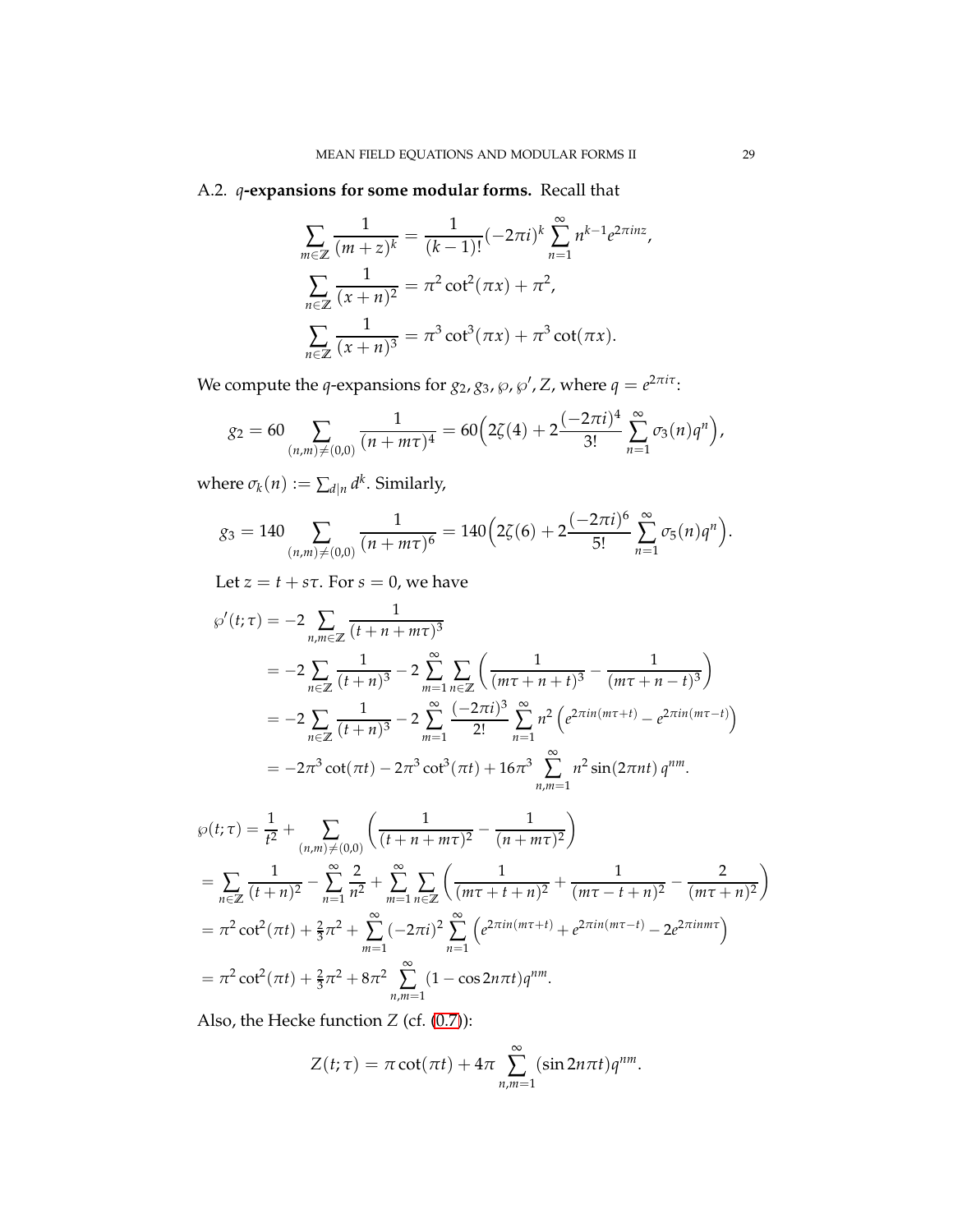For  $s=\frac{1}{2}$ , we have  $\wp'(t + \frac{1}{2}\tau;\tau) = -2$   $\sum$  $(n,m)\neq(0,0)$ 1  $(t + n + (\frac{1}{2} + m)\tau)^3$  $=-2$ ∞ ∑ *m*=1  $\left( \sum_{i=1}^{n}$ *m*∈**Z** 1  $\frac{1}{(n+t+(m-\frac{1}{2})\tau)^3} - \sum_{n\in\mathbb{Z}}$ *n*∈**Z** 1  $(n - t + (m - \frac{1}{2})\tau)^3$  $\setminus$  $=-2\frac{(-2\pi i)^3}{3!}$ 2! ∞ ∑ *n*,*m*=1  $n^2\left(e^{2\pi i n\left(t+(m-\frac{1}{2})\tau\right)}-e^{2\pi i n\left(-t\right)+(m-\frac{1}{2})\tau}\right)$  $= 16\pi^3 \sum_{n=1}^{\infty}$ *n*,*m*=1  $n^2(\sin 2\pi nt)q^{n(m-\frac{1}{2})}.$ 

Similarly,

$$
\wp(t + \frac{1}{2}\tau;\tau) = -\frac{1}{3}\pi^2 + 8\pi^2 \sum_{n,m=1}^{\infty} nq^{nm} - 8\pi^2 \sum_{n,m=1}^{\infty} n(\cos 2\pi nt)q^{n(m-\frac{1}{2})},
$$
  
and  $Z(t + \frac{1}{2}\tau;\tau) = 4\pi \sum_{n,m=1}^{\infty} (\sin 2\pi nt)q^{n(m-\frac{1}{2})}.$ 

A.3. **The counting formula for**  $n = 4$ . Now we give the computations for  $n = 4$  and prove the formula  $L_4(N) = U_4(N)$  from Proposition [A.1.](#page-26-2)

**Theorem A.2.** *For*  $n = 4$  *and*  $N \in \mathbb{Z}_{\geq 3}$ *, we have* 

$$
L_4(N) = \frac{1}{2} \left( \frac{5}{6} \Psi(N) - \left( 3\phi(N) + 4\phi\left(\frac{N}{2}\right) \right) \right).
$$

*Moreover,*  $Z_4(\sigma; \tau)$  *with*  $\sigma \in E_{\tau}[N]$  *has only simple zeros in*  $\tau \in \mathbb{H}$ *.* 

*Proof.* For 
$$
n = 4
$$
, the pre-modular form  $Z_4 = W_4(Z)$  is given in (4.8):  
\n
$$
W_4(Z) = Z^{10} - 45\wp Z^8 - 120\wp' Z^7 + (\frac{399}{4}g_2 - 630\wp^2) Z^6 - (504\wp\wp') Z^5 - \frac{15}{4} (280\wp^3 - 49g_2\wp - 115g_3) Z^4 + 15(11g_2 - 24\wp^2) \wp' Z^3 - \frac{9}{4} (140\wp^4 - 245g_2\wp^2 + 190g_3\wp + 21g_2^2) Z^2 - (40\wp^3 - 163g_2\wp + 125g_3) \wp Z + \frac{3}{4} (25g_2 - 3\wp^2) \wp'^2,
$$

where *Z* is the Hecke function. We compute the asymptotic behavior of  $W_4(Z)$  when  $\tau \to \infty$ . Let  $z = t + s\tau$ . We divide the problem into two cases (1)  $s \equiv 0 \pmod{1}$ : According to the *q*-expansion given in §[A.2,](#page-27-0) we have

$$
g_2 \to \frac{3}{4}\pi^4, \qquad g_3 \to \frac{8}{27}\pi^6, \qquad Z(z) \to \pi \cot(\pi t),
$$
  

$$
\wp'(z) \to -2\pi^3 \cot(\pi t) - 2\pi^3 \cot^3(\pi t), \qquad \wp(z) \to \pi^2 \cot^2(\pi t) + \frac{2}{3}\pi^2.
$$

A direct computation shows that  $W_4(Z)$  has zeros at  $\infty$  when  $s = 0$ .

By replacing all the modular forms  $g_2$ ,  $g_3$ ,  $\wp$ ,  $\wp'$  and  $Z$  in  $W_4(Z)$  with their *q*-expansions, we have (e.g. using *Mathematica*)

$$
W_4(Z) = 2^{14}3^35^27 \pi^{10} \cos^2(\pi t) \sin^2(\pi t) q^3 + O(q^4)
$$

(2)  $s \not\equiv 0 \pmod{1}$ : In this case we have

$$
Z \to 2\pi i \left(s - \frac{1}{2}\right), \qquad \wp(z) \to -\frac{1}{3}\pi^2,
$$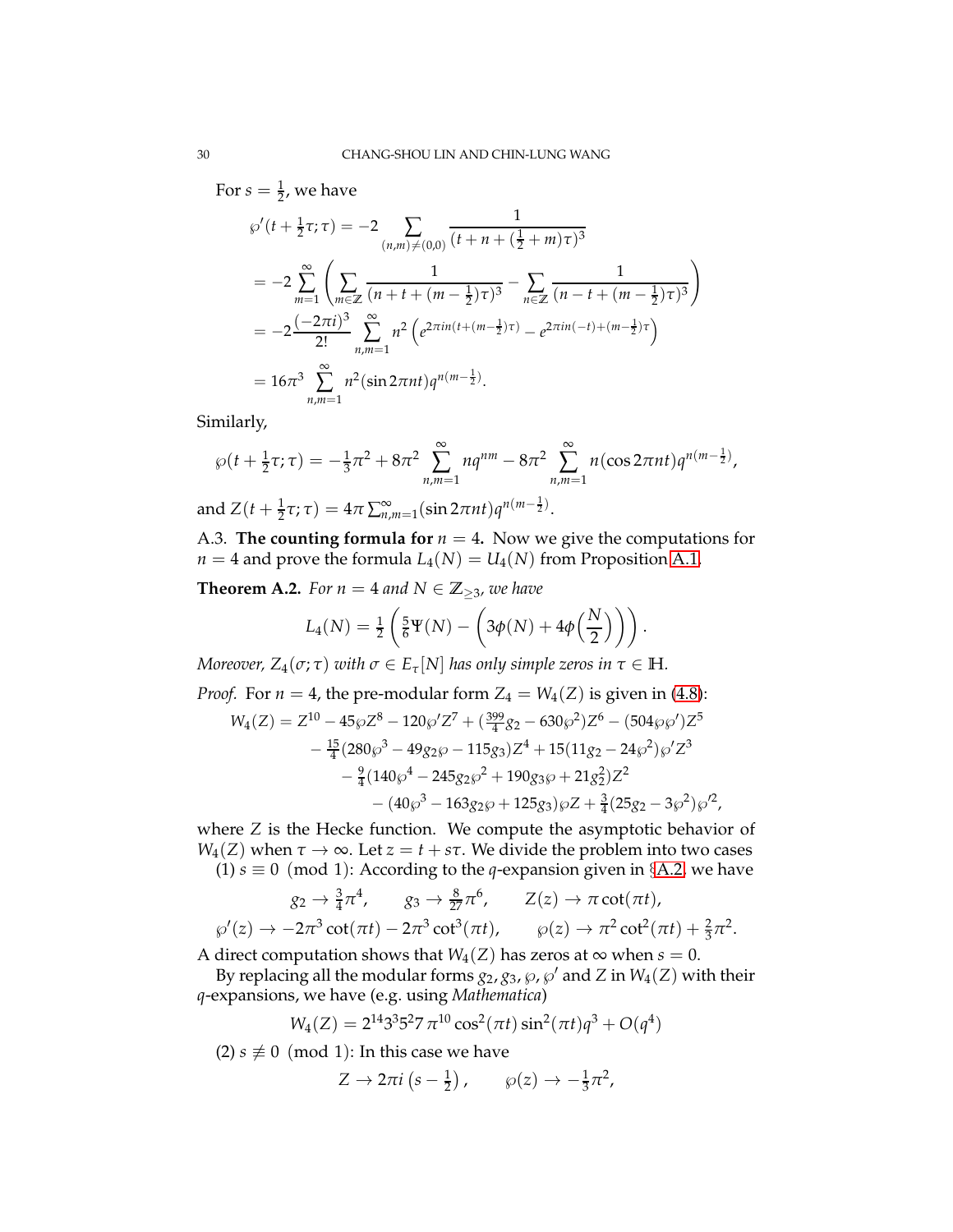$$
\wp'(z) \to 0
$$
,  $g_2 \to \frac{4}{3}\pi^4$ ,  $g_3 \to \frac{8}{27}\pi^6$ 

Hence the constant term of  $W_4(Z)$  is given by

$$
W_4(z) = -64\pi^{10}(-2+s)(-1+s)^2s^2(1+s)
$$
  
×  $(-3+2s)(-1+2s)^2(1+2s) + O(q)$ .

If  $s \not\equiv 0 \pmod{1}$  then  $W_4(Z)$  has zero at  $\tau = \infty \Longleftrightarrow s \equiv \frac{1}{2} \pmod{1}$ .

Now we fix  $s = \frac{1}{2}$  and replace the modular forms  $g_2$ ,  $g_3$ ,  $\wp$ ,  $\wp'$  and *Z* in *W*4(*Z*) with their *q*-expansions. We get

$$
W_4(Z) = 2^{10}3^35^27 \pi^{10} \cos(\pi t)^2 \sin(\pi t)^2 q^2 + O(q^3).
$$

These computations for the *q*-expansions imply that

$$
\nu_{\infty}(M_4(N)) = 3 \# \{ 1 \le k_1 \le N \mid \gcd(N, k_1) = 1 \} + 2 \# \{ 0 \le k_1 \le N \mid \gcd(N/2, k_1) = 1 \} = 3\phi(N) + 4\phi(N/2).
$$

Since the value of  $\nu_{\infty}(M_4(N))$  coincides with the assumption in Proposition [A.1](#page-26-2) for  $n = 4$ , the theorem follows from it accordingly.

#### <span id="page-30-1"></span>**REFERENCES**

- [1] F. Beukers and A.V.D. Waall; *Lam´e equations with algebraic solutions*, J. Diff. Equation **197** (2004), 1–25.
- <span id="page-30-5"></span>[2] Z. Chen, K.-J. Kuo, C.-S. Lin and C.-L. Wang; *Green function*, *Painlevé VI equation*, and *Eisentein series of weight one*, to appear in J. Diff. Geom..
- <span id="page-30-0"></span>[3] C.-L. Chai, C.-S. Lin and C.-L. Wang; *Mean field equations, hyperelliptic curves and modular forms: I*, Cambridge J. Math. **3**, no.1-2 (2015), 127–274.
- <span id="page-30-6"></span>[4] S. Dahmen; *Counting integral Lam´e equations with finite monodromy by means of modular forms*, Master Thesis, Utrecht University 2003.
- <span id="page-30-14"></span>[5] ——; *Counting integral Lam´e equations by means of dessins d'enfants*, Trans. Amer. Math. Soc. **359**, no. 2 (2007), 909–922.
- <span id="page-30-10"></span><span id="page-30-4"></span>[6] G.-H. Halphen; *Traité des Fonctions Elliptique II*, 1888.
- <span id="page-30-11"></span>[7] E. Hecke; *Zur Theorie der elliptischen Modulfunctionen*, Math. Ann. **97** (1926), 210–242.
- [8] R. Hartshorne; *Algebraic Geometry*, Graduate Texts in Mathematics, No. **52**. Springer-Verlag, New York-Heidelberg, 1977.
- <span id="page-30-13"></span><span id="page-30-2"></span>[9] B. Hassett; *Introduction to Algebraic Geometry*, Cambridge Univ. Press, 2007.
- [10] C.-S. Lin and C.-L. Wang; *Elliptic functions, Green functions and the mean field equations on tori*, Annals of Math. **172** (2010), no.2, 911–954.
- <span id="page-30-9"></span>[11] ——; *A function theoretic view of the mean field equations on tori*, in "Recent advances in geometric analysis", 173–193, Adv. Lect. Math. 11, Int. Press, Somerville MA, 2010.
- <span id="page-30-8"></span>[12] ——; *On the minimality of extra critical points of Green functions on flat tori*, Int. Math. Res. Notices 2016; doi: 10.1093/imrn/rnw176.
- <span id="page-30-7"></span>[13] R.S. Maier; *Lamé polynomials, hyperelliptic reductions and Lamé band structure*, Phil. Trans. R. Soc. A **336** (2008), 1115–1153.
- <span id="page-30-12"></span><span id="page-30-3"></span>[14] D. Mumford; *Abelian Varieties, 2nd ed*, Oxford University Press, 1974.
- [15] E.T. Whittaker and G.N. Watson; *A Course of Modern Analysis*, 4th edition, Cambridge University Press, 1927.

.